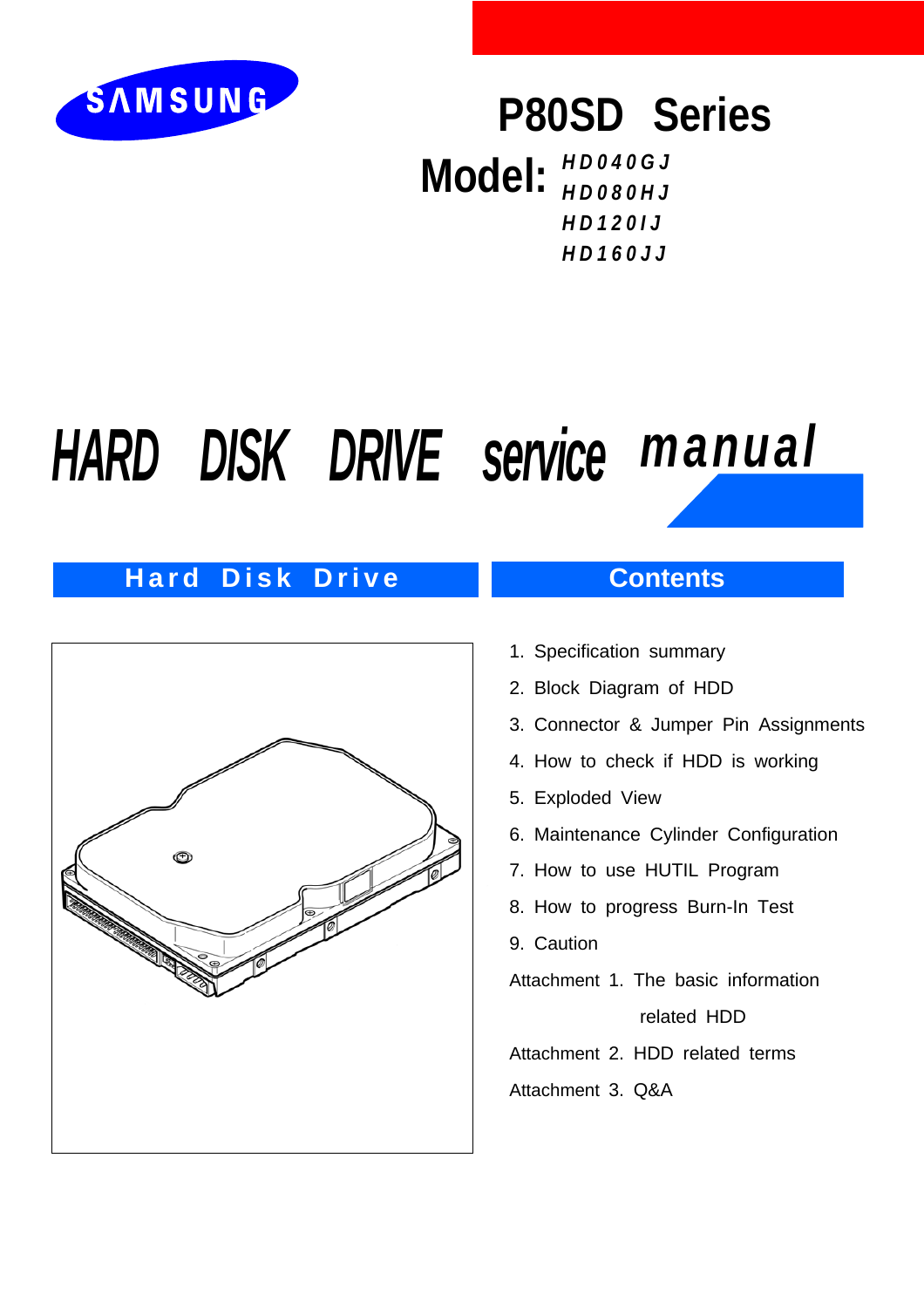## **1. Specification Summary**

| <b>Items</b>                | <b>Specification</b>                                                                                             | <b>Remarks</b>  |
|-----------------------------|------------------------------------------------------------------------------------------------------------------|-----------------|
| Voltage Requirement         | DC +12V/ $\pm$ 10%, DC +5V/ $\pm$ 5%                                                                             |                 |
| Interface                   | Serial ATA II - 3.0Gbps                                                                                          |                 |
| Capacity                    | HD040GJ - 40.02GB (1CH)<br>HD080HJ - 80.03GB (2CH)<br>HD120IJ - 120.03GB (3CH)<br>HD160JJ - 160.04GB (4CH)       |                 |
| Disk / Head                 | HD040GJ - 1 Disk / 1 Head<br>HD080HJ - 1 Disk / 2 Head<br>HD120IJ - 2 Disk / 3 Head<br>HD160JJ - 2 Disk / 4 Head |                 |
| Features                    | S.M.A.R.T Compliant<br>Buffer size 8 Mbytes<br>MTBF(POH) 600,000 hours                                           |                 |
| Seek Time<br>(R/W typical)  | Track to Track: 0.8 / 1.0 ms<br>$: 8.9 / 10 \text{ ms}$<br>Average<br>Full Stroke : 18 / 19 ms                   |                 |
| Spindle Rotation Speed      | 7,200 Rpm class                                                                                                  | 7,184±0.35% Rpm |
| Temperature(Operating)      | $0 - 60^{\circ}$ C                                                                                               |                 |
| Humidity(Operating)         | $5 - 90 %$                                                                                                       | Non-condensing  |
| Temperature(Non-operating)  | $-40 \sim +70^{\circ}$ C                                                                                         |                 |
| Humidity(Non-operating)     | $5 - 95 %$                                                                                                       |                 |
| Linear Shock(Operating)     | 63G @2.0ms                                                                                                       |                 |
| Linear Shock(Non-Operating) | 350G @2.0ms                                                                                                      |                 |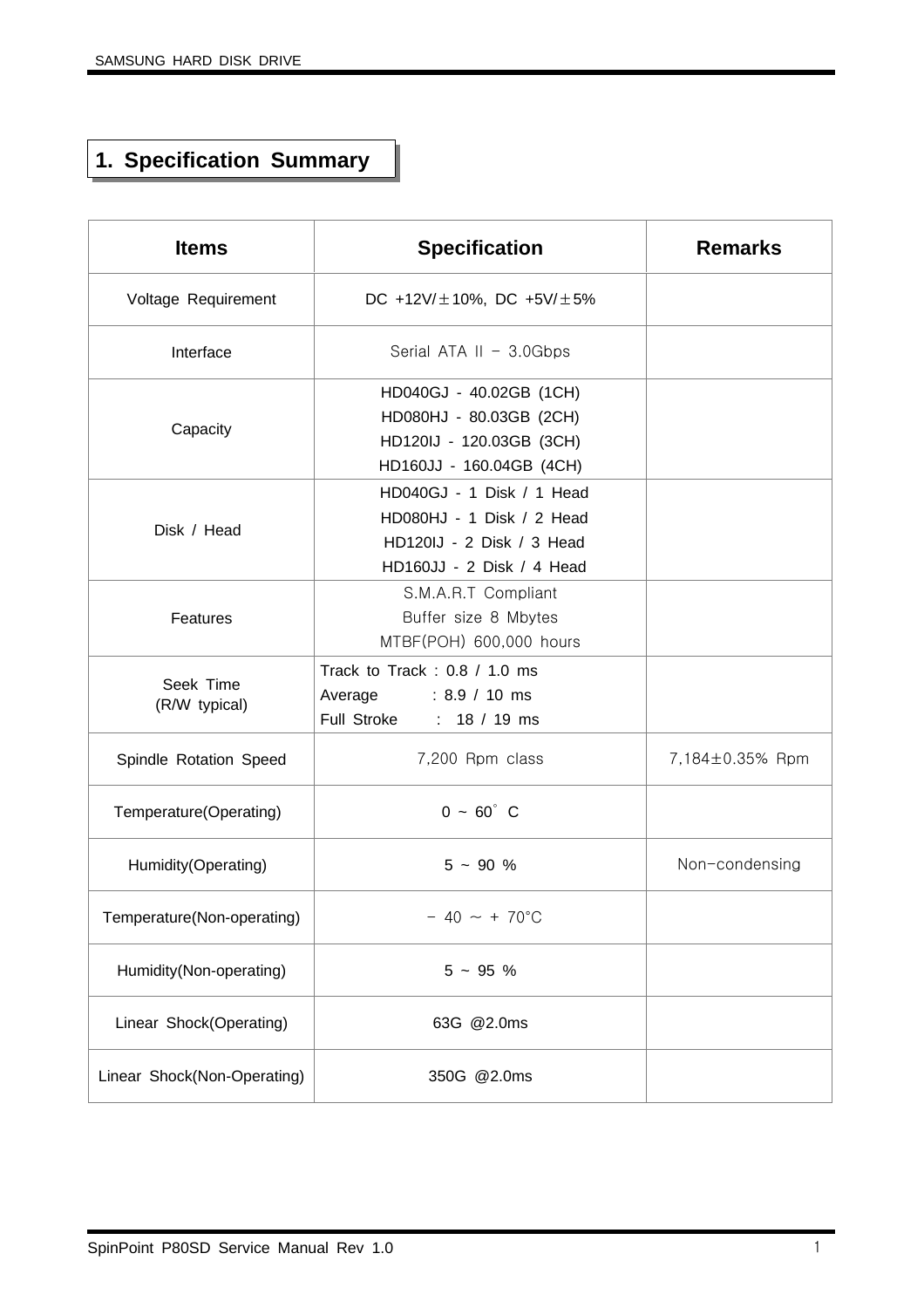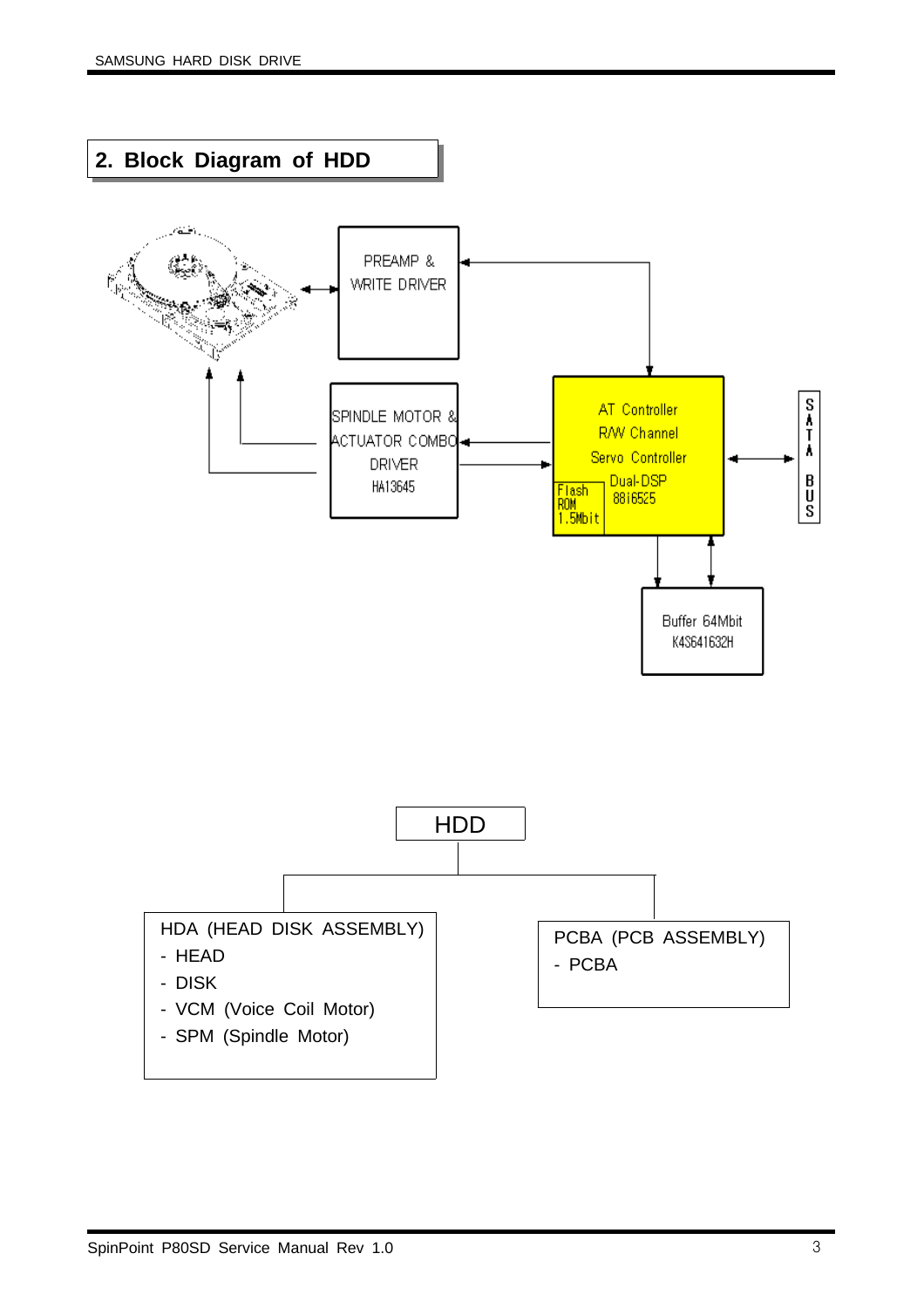## **3. Connector / Jumper Pin Assignment**

|        | Number         | Signal Name    | Remark     |
|--------|----------------|----------------|------------|
|        | S <sub>1</sub> | Gnd            | Ground     |
|        | S <sub>2</sub> | $A+$           | DR+        |
|        | S <sub>3</sub> | $A-$           | $DR-$      |
| Signal | S4             | Gnd            | Ground     |
|        | S <sub>5</sub> | $B -$          | $DT-$      |
|        | S <sub>6</sub> | $B+$           | DT+        |
|        | S7             | Gnd            | Ground     |
|        |                |                |            |
|        | P1             | V33            | 3.3V Power |
|        | P <sub>2</sub> | V33            | 3.3V Power |
|        | P <sub>3</sub> | V33            | 3.3V Power |
|        | P4             | Gnd            | Ground     |
|        | P <sub>5</sub> | Gnd            | Ground     |
|        | P <sub>6</sub> | Gnd            | Ground     |
| Power  | P7             | V <sub>5</sub> | 5V Power   |
|        | P <sub>8</sub> | V <sub>5</sub> | 5V Power   |
|        | P <sub>9</sub> | V <sub>5</sub> | 5V Power   |
|        | P10            | Gnd            | Ground     |
|        | P11            | Reserved       | Ground     |
|        | P12            | Gnd            | Ground     |
|        | P13            | V12            | 12V Power  |
|        | P14            | V12            | 12V Power  |
|        | P15            | V12            | 12V Power  |

● Definition of SATA Connector Pin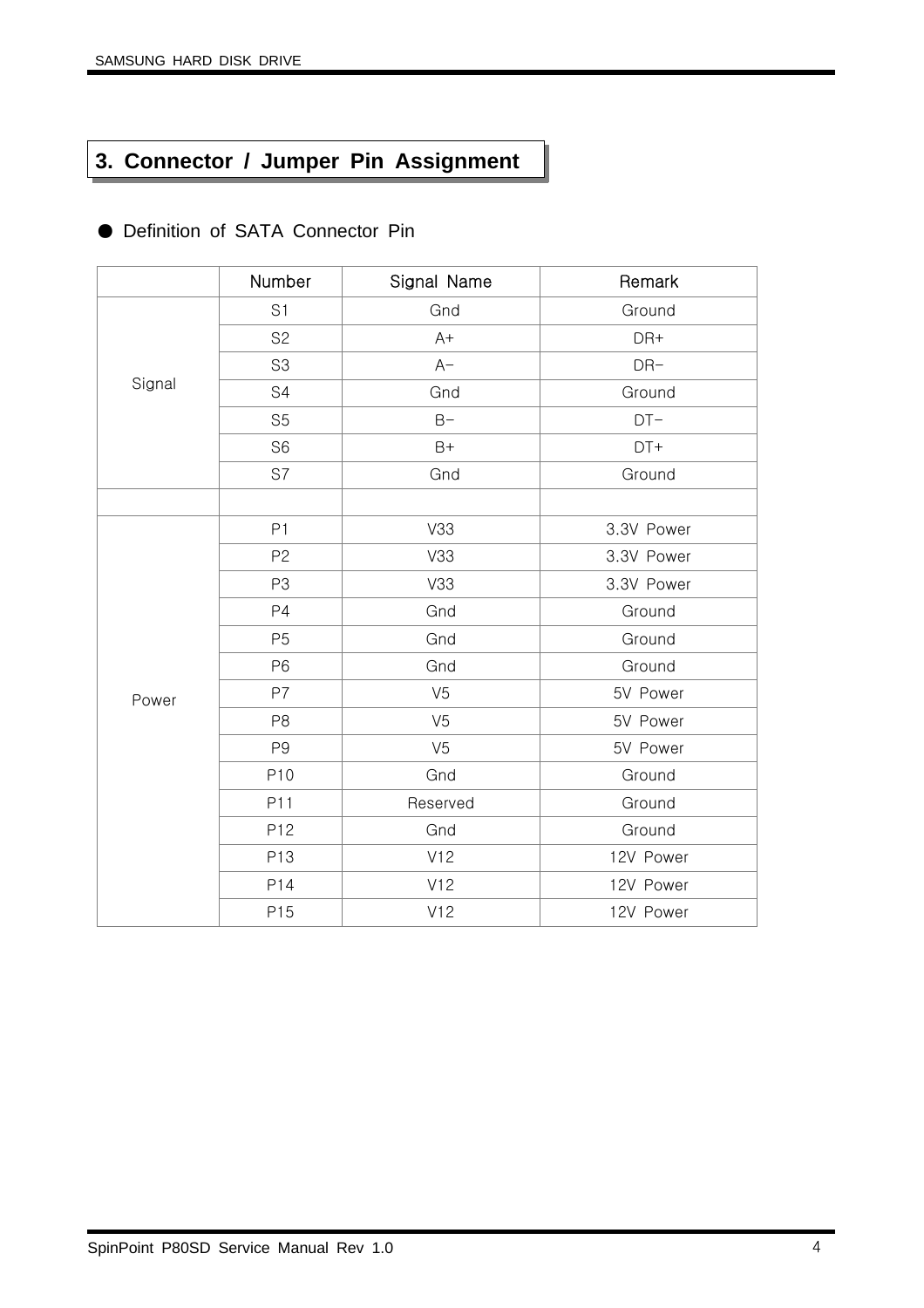● BIOS Setup Parameter

| <b>Model</b>   | <b>CYL</b> | <b>HD</b> | <b>PRE</b> | LZ | <b>SEC</b> | <b>SIZE</b> | <b>Remarks(LBA)</b> |
|----------------|------------|-----------|------------|----|------------|-------------|---------------------|
| HD040GJ        | 77.541     | 16        |            |    | 63         | 40.02 GB    | 78,161,328          |
| HD080HJ        | 155,127    | 16        |            | X  | 63         | 80.03 GB    | 156,301,488         |
| <b>HD120IJ</b> | 232,632    | 16        |            | X  | 63         | 120.03 GB   | 234,441,648         |
| HD160JJ        | 310,101    | 16        |            | X  | 63         | 160.04 GB   | 312,581,808         |

● Jump pin assignment

| Jumper |          |          |                  |          |
|--------|----------|----------|------------------|----------|
|        | Reserved | Reserved | 1.5Gbps Jumper   | Reserved |
| Open   | Reserved | Reserved | Normal Operation | Reserved |
| Jumped | Reserved | Reserved | Forced 1.5Gbps   | Reserved |



Factory Jumper Location(Viewing from the connector side of the drive)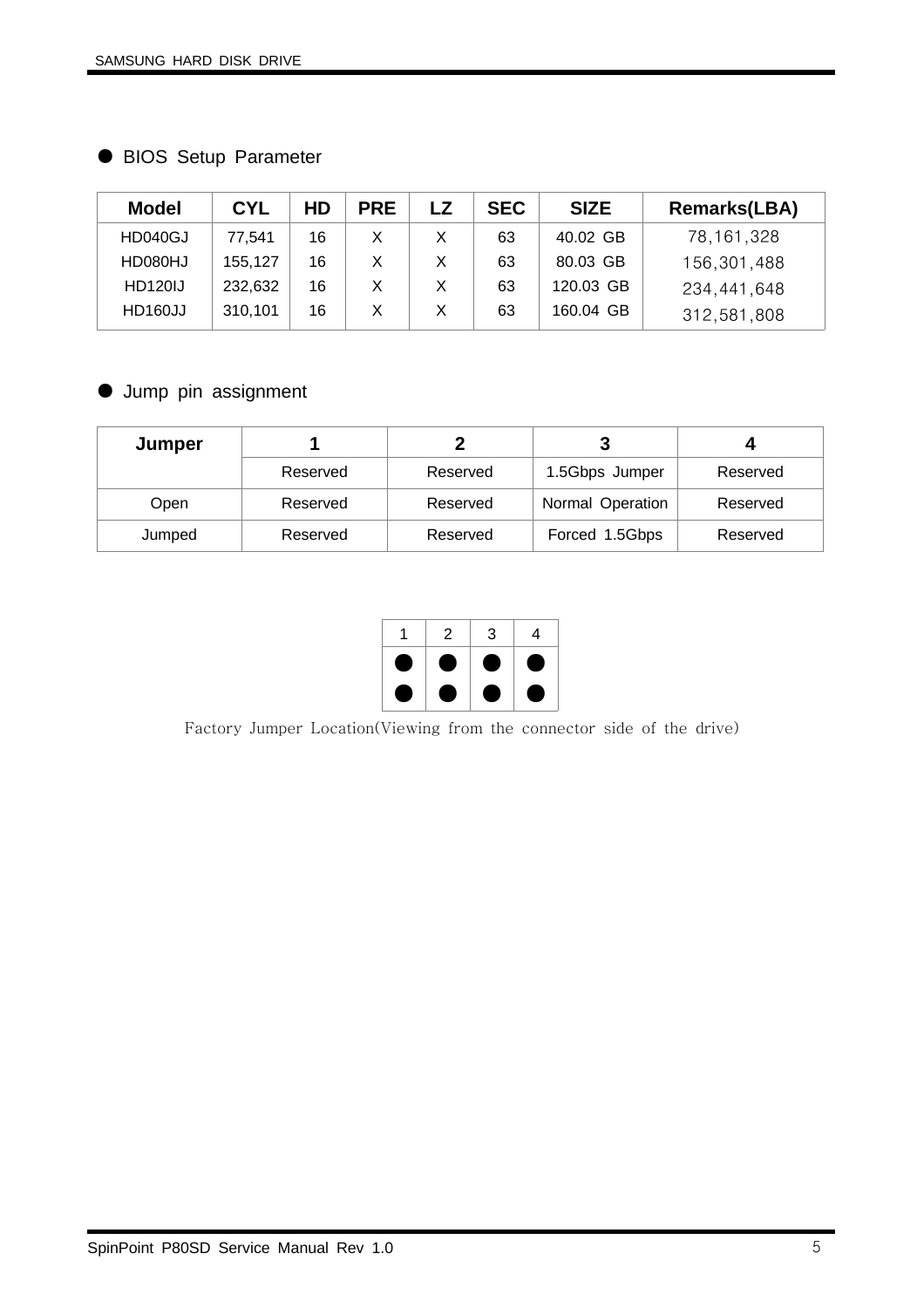### **4. How to check if HDD is working.**



#### ※ **How to check if your HDD is working** ※

1) Insert LED to LED Hole of PCBA shown above and check HDD alive.

- ① Insert LED to LDD1,LDD2 of PCBA LED Hole.
- ② Insert LED as follows: LDD1  $\Rightarrow$  +, LDD2  $\Rightarrow$  -
- 3 Insert  $\sqrt{\ }$  part within LED to the  $-(LDD2)$  direction and "  $\sqrt{\ }$  part to the +(LDD1) direction.
- 2) You can check if HDD is working by seeing the LED on PC case.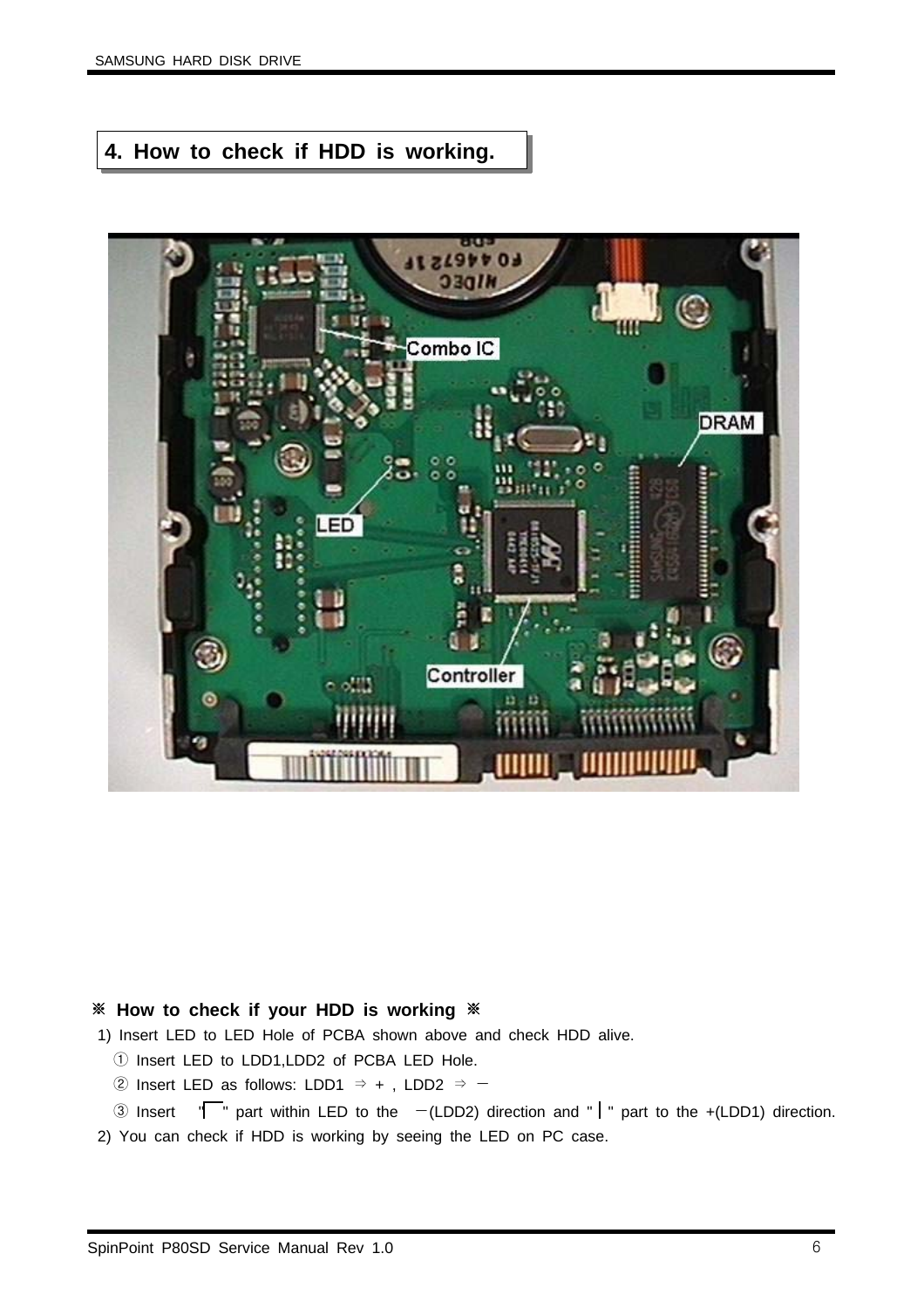## **5. Exploded View**

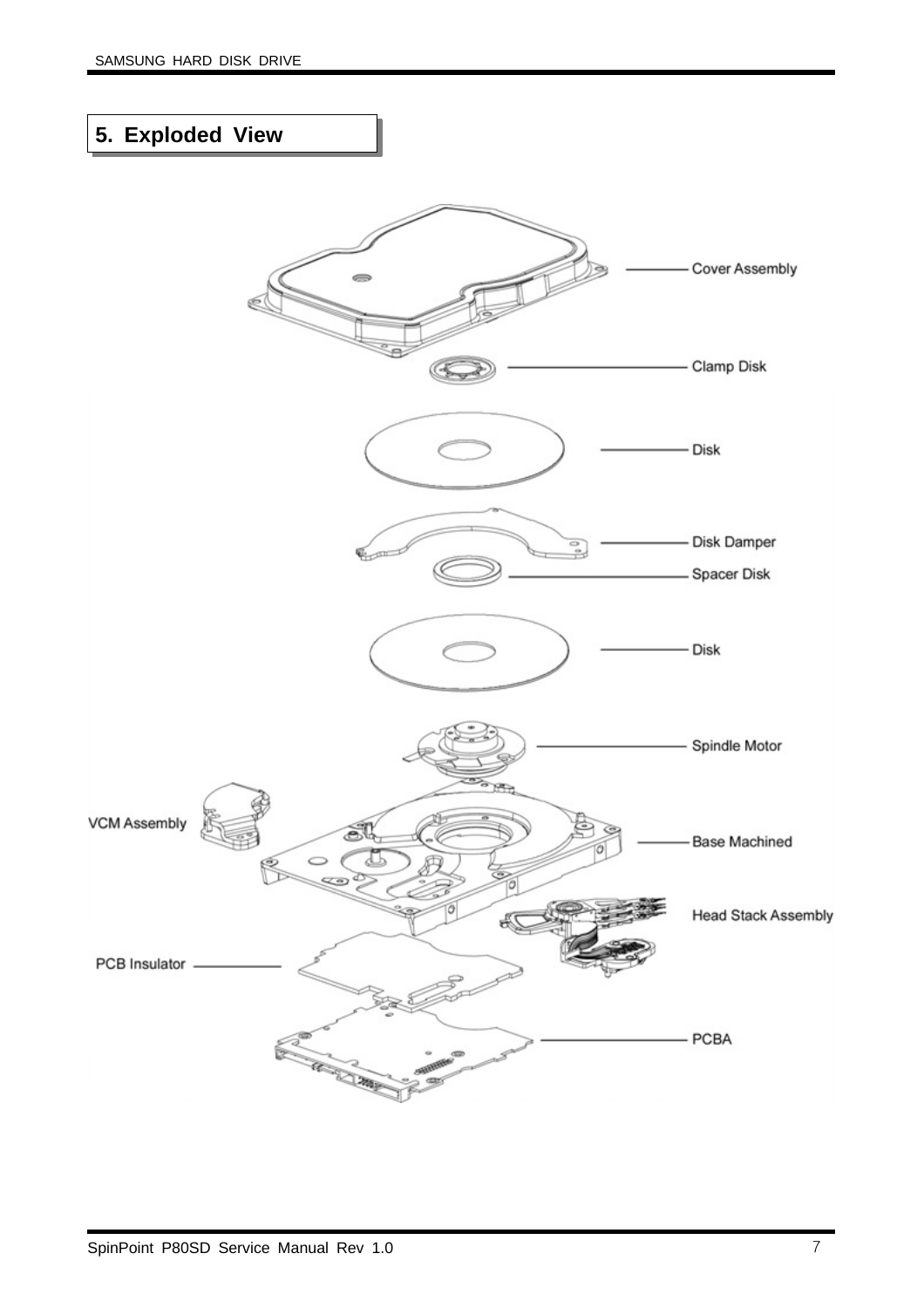#### **<< Major components of HDD >>**

HDD is formed by major components as follows: Base, Cover, ARM(E-Block), Latch, Crash Stop, Pivot Bearing, Breather Filter, Window Clock, Window Push Pin, Jump Pin, Spindle Motor, Disk-damper, Magnetic Head, Magnetic Disk, PCBA

#### ① Base

Base could be a basic frames for HDD assembly. Spindle motor, ARM, VCM, cover and PCBA are assembled on it, and other components are sub-assembled on those configuration. ARM and Spindle motor assembled to Head and Disk each in advance,then those are assembled on Base. If base could be effected by external and internal vibration (spindle motor & actuator's fake vibration), relative displacement occurred between head and disk so to reduce this effect to PES(Position Error Signal) and data signal, shape design concerned mode shaping should be needed.

#### ② Cover

Cover protect HDD components from the exterior impact and play role of sealing to cut off particle and moisture which could be a fatal factor to head and disk. Cover is also designed in consideration of noise and vibration effect.

#### ③ ARM (E-block)

ARM is assembled HGA and VCM coil back and forth and it is connected to pivot axis pivot bearing. When VCM coil generate torque due to electromagnetic force of VCM, ARM swing around pivot and play a role of carriage so as head may access to information side of disk.

*Inertia*: It is the best way to shorten data access time that shows how fast head can reach to the proper point on of HDD efficiency, is minimizing ARM's weight to decrease inertia. And then to decrease weight of ARM, it'll be composed low density materials and reduce ARM's size within safety allowed when designed.

*Unbalance*: If the center of gravity for ARM isn't the same with that of pivot center, unbalance occur and it caused ARM to torque.

And acceleration might affect on unbalance mass in condition impact or vibration are given from the exterior. In case of magnetic latch, this unbalance could be a reason that latch released. Therefore shape simulation of ARM should be designed lest the center of gravity should go off center of revolving.

#### ④ Latch

When power HDD off, spindle motor stop spinning and park at parking zone automatically according to the order systemized. By that time if head is given any impact or vibration from the exterior, head invade data zone clung to disk. And then data damaged consequently, Latch solve the problem above as maintain the regular distance of ARM.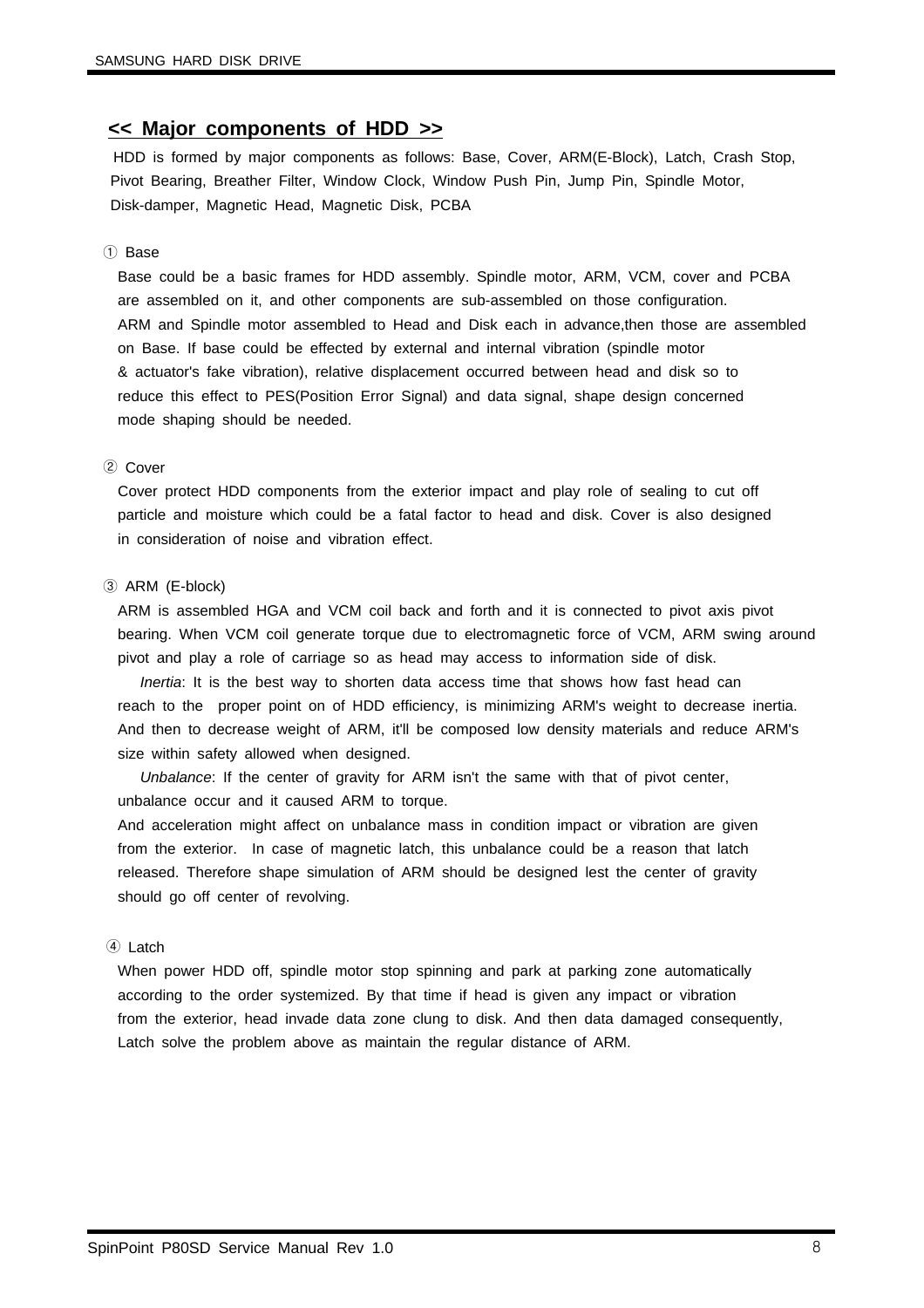#### ⑤ Crash Stop

Crash stop is made of elastic material and weaken a impact of actuator in emergency condition, head getting out of data zone when it move to parking zone or seek.

#### ⑥ Pivot Bearing

Pivot bearing is a roll bearing fixed the center of gyration of ARM. Inner Race is fixed by screw after being connected to Base pivot and outer Race is fixed by retaining ring after being connected by ARM's hole and make the ARM's revolving movement actively.

#### ⑦ Breather Filter

In the interior of HDD, air flow is formed by the spinning disk in high speed and pressure distribution occurred. This pressure is lower than atmospheric pressure of the exterior of HDD and due to this, the outside air inflow into the interior caused contamination. Breather filter fixed in inflow plug induce clean air and help air circulation.

#### ⑧ Window Clock

Head must know the data's location information to access data on disk. Servo write is a process of recording information disk. To record information, we make hole that head for servo write can enter the interior of HDD and this hole is window clock. This hole is closed with sealing label after done servo writing, be careful not to be occurred inner contamination due to label's injury.

#### ⑨ Window Push Pin

Head should be controlled to move on disk at a regular track pitch interval rate during servo writing. ARM is torqued by VCM continuously and was controlled each track's moving using push pin. Window push pin is a hole for this, the pin could enter interior of HDA and be careful contamination caused by label's injury because this hole is closed by sealing label after done servo writing.

#### ⑩ Jump Pin

During installing, HDD need setting of pin organization in the next according to the drive running mode: master drive in single system, master drive in dual system, slave drive in dual system.

#### ⑪ Spindle Motor (FDBM : Fluid Dynamic Bearing Motor)

Spindle motor is a sort of small motor which can change electric energy to mechanical energy utilizing for magnetic field. When the current of stator's coil formed by electromagnet is on, magnetic power occur between stator and rotator. (repeal occur between same pole and attract occur in case of different pole) This power can make rotator revolve and we should keep on changing the magnetic pole of the stator to maintain rotate at regular speed. To progress this function, we deduct rotation speed and circuit for controlling needed. It is possible to control the current flow and time interval with Hall element and MR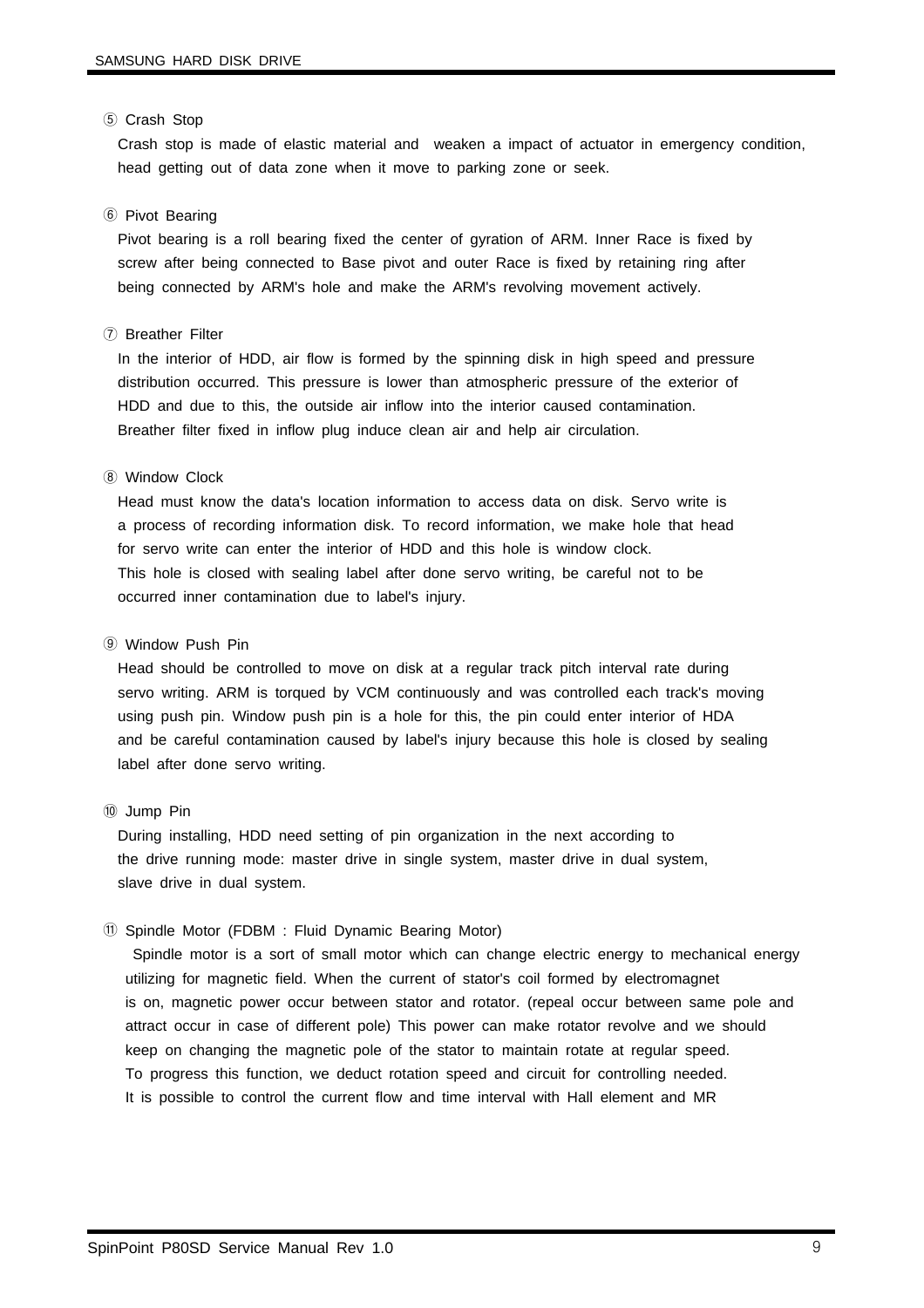element (these are sensitive to voltage change). The magnetic disk of hard disk is running by DC Brushless direct drive motor directly. Brush has long life and high reliability because it doesn't have belt. Recently we use flat motor to be adopted to the request of minimizing. Spindle motor rotate a disk media at regular speed.This device start to rotate as soon as put power on and no matter what HDD read or write data,spindle motor always revolve. Besides accurate reading from the media point of view is possible when maintain the constant speed within 0.1%,rotation error. The control circuit of spindle motor receive the index data from the spindle motor or media at every spin and check whether constant speed persists or not then revise the speed. Spindle motor is applied to DC brushless motor.

#### ⑫ Disk-Damper

PALO(P80) series use Disk-damper for PES and acoustic noise. Disk-damper is located between upper disk and bottom disk. Disk-damper reduce disk fluttering and acoustic noise by air damping.



⑬ Magnetic Head

Magnetic field is formed around the conduct on passing electric current to conductor and the direction and size of magnetic field are decided by those of an electric current. Magnetic head build a minute gap in core (formed by ring) and pass an electric current then strong magnetic leakage are occurred around gap thus magnetic particles of media vary the direction according to the that of current: this is called recording. On the contrary, a process induce magnetic signal to electric signal is called reading(decipherment).

⑭ Magnetic Disk

Recording carrier become a permanent magnet according to applying magnetic material to the surface and change the magnetization direction of a electromagnet and it is possible to store information during long term.

⑮ PCBA

PCBA is a circuit element concerning about HDD running and constructed in engine IC,COMBO IC,read/write IC,ROM ,and sort of chip etc.

- Engine IC: contained RAM&Interface IC and exchange information to computer.
- COMBO IC: Controlling spindle motor & VCM running when HDD power on.
- Read/Write IC: read/write of HDD (in Engine IC)
- ROM: Checking HDD basic function and management basic spec. (in Engine IC)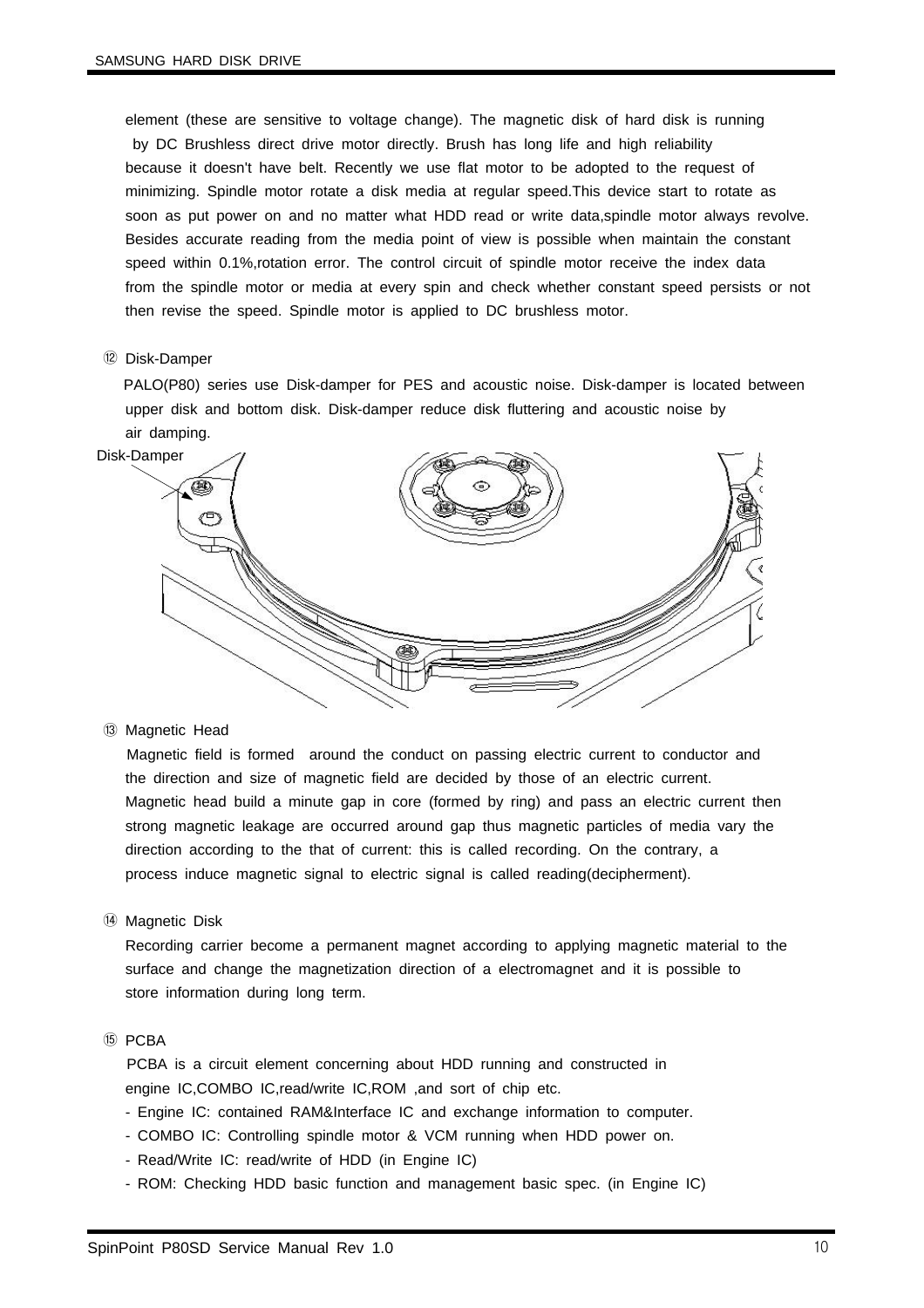## **6. Maintenance Cylinder Configuration**

| <b>File Name</b> | Cyl         | <b>Sector</b>  | <b>Size</b>    | Ref ID                 | <b>Descriptions</b>                    |
|------------------|-------------|----------------|----------------|------------------------|----------------------------------------|
| <b>FSI</b>       | $\mathbf 0$ | 1              | $\mathbf{1}$   |                        | File System Information record         |
| FSI <sub>2</sub> |             |                |                | Backup copy of FSI     |                                        |
| <b>FIT</b>       | $\mathbf 0$ | $\overline{2}$ | $\overline{4}$ | File Information Table |                                        |
| FIT <sub>2</sub> |             |                |                |                        | Backup copy of FIT                     |
| <b>MLIST</b>     | 0           | 6              | 1              | M_LIST                 | Maintenance Cylinder Defect List       |
| SV_TBL           | 0           | 7              | 4              | <b>SVOTBL</b>          | Servo Table                            |
| CONFIG2          | 0           | 12             | $\overline{c}$ | CONFIG2                | System Configuration Data              |
| <b>CONFIG</b>    | 1           | 1              | $\overline{c}$ | <b>CONFIG</b>          | System Configuration Data              |
| <b>SERIALNO</b>  | 1           | 3              | $\overline{2}$ | <b>SERNUM</b>          | Serial Number                          |
| <b>BI_SCRPT</b>  | 1           | 5              | 4              | <b>BISCRT</b>          | Burn-In Script                         |
| <b>BI_RESLT</b>  | 1           | 10             | 1              | <b>BIRSLT</b>          | Burn-In Result                         |
| <b>BI_CRTRA</b>  | 1           | 11             | 1              | <b>CRITER</b>          | Burn-In Criteria                       |
| FNL_TEST         | 1           | 12             | 8              | <b>FNLTST</b>          | <b>Final Test</b>                      |
| CHN_TBL          | 1           | 30             | 12             | CHTBL0                 | Channel Table                          |
| GEO_TBL          | 1           | 46             | 32             | <b>GEOTBL</b>          | Drive Geometry Table                   |
| VLIST_H          | 1           | 78             | 1              | <b>VLSTHD</b>          | Servo Defect List header               |
| <b>VLIST</b>     | 1           | 79             | 12             | V_LIST                 | Servo Defect List                      |
| SLIST_H          | 1           | 111            | 1              | <b>SLSTHD</b>          | Slip Sector List Header                |
| <b>SLIST</b>     | 6           | 1              | 512            | S_LIST                 | Slip sector list                       |
| <b>TLIST</b>     | 1           | 364            | 8              | <b>T_LIST</b>          | Track Defect List                      |
| <b>RLIST</b>     | 1           | 801            | 35             | R_LIST                 | Reassign List                          |
| <b>TMPRTURE</b>  | 1           | 385            | 1              | <b>TMPREC</b>          | Temperature Measurement Data           |
| SET_MAX          | 1           | 381            | 1              | <b>SETMAX</b>          | Set max LBA number                     |
| <b>SECURITY</b>  | 1           | 382            | 1              | <b>SECUTY</b>          | Security data                          |
| SV_TBL2          | 1           | 383            | 3              | <b>SVBKUP</b>          | Servo table backup                     |
| CHN_TB2          | 1           | 387            | 8              | CHTBL1                 | Channel table backup                   |
| <b>OVERLAY</b>   | 1           | 401            | 396            | <b>OVRLAY</b>          | Overlay firmware code                  |
| <b>BI_TIME</b>   | 4           | 148            | 3              | <b>BITIME</b>          | Burn-In test time                      |
| ER_CNT           | 4           | 59             | 1              | <b>ERRCNT</b>          | Burn-in error count                    |
| SV_ERCNT         | 4           | 60             | 1              | <b>SVECNT</b>          | Burn-in servo error count              |
| SCN_GRAY         | 4           | 61             | 1              | <b>SCNGRY</b>          | Scan gray data                         |
| PAR_MON          | 4           | 62             | 10             | <b>PARMON</b>          | Burn-in channel parameter monitor      |
| WK_HEAD          | 4           | 72             | 10             | <b>WKHEAD</b>          | Weak head data                         |
| TPI_WRW          | 4           | 82             | 4              | <b>TPIWRW</b>          | Burnin TPI measurement data            |
| MR_TUNE          | 4           | 550            | 40             | <b>MRTUNE</b>          | MR head tune data                      |
| <b>DLIST</b>     | 5           | 1              | 768            | <b>D_LIST</b>          | Primary defect list                    |
| TST_GEO          | 24          | 1              | 384            | <b>TSTGEO</b>          | Geometry table for test/select TPI/BPI |
| <b>SMRT</b>      | 11          | 1              | 9              | <b>SMRTBL</b>          | Smart data                             |
| SMRT_LOG         | 11          | 3              | 4              | <b>SMRTLG</b>          | Smart log                              |
| SMRT_WTS         | 11          | 10             | 5              | <b>SMRTWT</b>          | Smart write test                       |
| SMRT_HLG         | 11          | 15             | 512            | <b>SMTHLG</b>          | Smart host log                         |
| BIAS_SHK         | 11          | 526            | 370            | <b>BIASHK</b>          | Bias shock data                        |
| END-FIT          |             |                |                |                        | End of Record                          |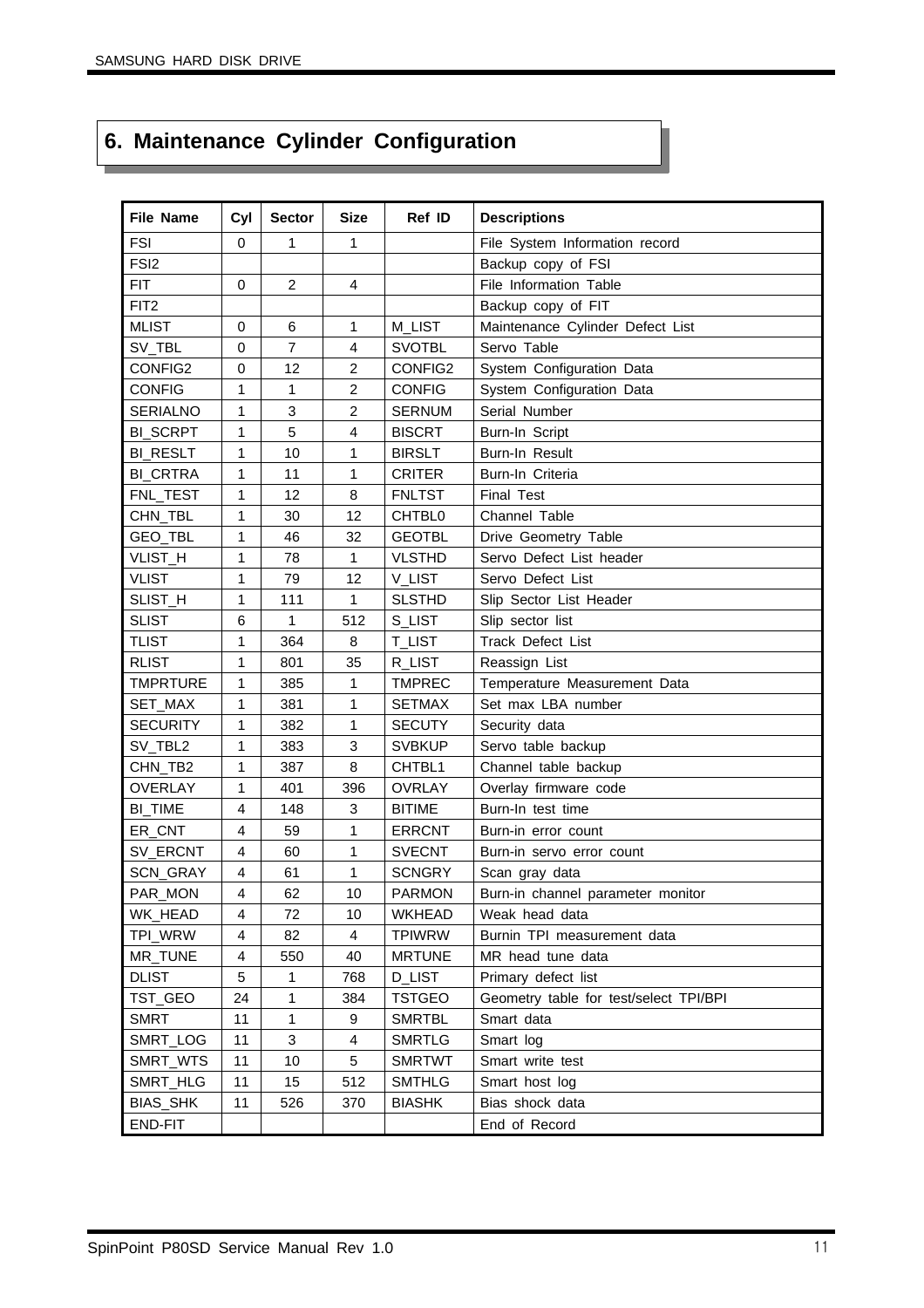## ※ **Explanation of terms for HDD repairing**

|                                               | <b>CONTENTS</b>                                                                                                                                                                 | <b>SYMPTOMS</b>                                                                                                                                                                                          |
|-----------------------------------------------|---------------------------------------------------------------------------------------------------------------------------------------------------------------------------------|----------------------------------------------------------------------------------------------------------------------------------------------------------------------------------------------------------|
| NOT READY<br>(NR)                             | When HDD power on, LED is in on and<br>motor start to drive. At this time head make<br>vibration and start to drive then stop the<br>vibration and led is off at the same time. | Motor doesn't drive.<br>Led is still on/off mode when power on<br>: PCB failure<br>Led is still in on mode and doesn't<br>make any vibration.                                                            |
|                                               | DISK DEFECT Symptoms for damage at disk side                                                                                                                                    | ID, MD, OD failure is occurred in                                                                                                                                                                        |
| ID                                            | Defect is occurred at the inner part of disk                                                                                                                                    | leo test process rate $0 \sim 33\%$ OD                                                                                                                                                                   |
| <b>MD</b>                                     | Defect is occurred at the middle part of disk                                                                                                                                   | 34~ 66% MD                                                                                                                                                                                               |
| <b>OD</b>                                     | Defect is occurred at the out part of disk                                                                                                                                      | 67~100% ID                                                                                                                                                                                               |
| <b>MAINTENANC</b><br>E CYLINDER<br>DEFECT(MC) | Part of basic information like defect etc. in<br><b>HDD</b>                                                                                                                     | Maintenance cylinder defect                                                                                                                                                                              |
| <b>SPIN MOTOR</b>                             | Motor rotate disk and if it is impacted , make                                                                                                                                  | When power on, some irregular noise is                                                                                                                                                                   |
| NOISE(SM)                                     | a big noise due to damage.                                                                                                                                                      | occurred at general motor.                                                                                                                                                                               |
| <b>ERASED TIME</b>                            | how many times does it cost to progress read<br>test in leo actually                                                                                                            | This is SUFFECTED in drive                                                                                                                                                                               |
| <b>NORMAL</b>                                 | Prescribed read test time by product company.                                                                                                                                   |                                                                                                                                                                                                          |
| <b>AUTO TEST</b>                              | Read and defect free are progressed<br>automatically.                                                                                                                           | ALT+A Key                                                                                                                                                                                                |
| <b>DEFECT</b><br><b>FREE</b>                  | Transfer defect on disk into buffer cylinder on<br>disk. Defect isn't available for read/<br>write                                                                              | OD, MD, ID is occurred when defect free error<br>and exceed the capacity to progress defect<br>free. F6 Key                                                                                              |
| <b>READ TEST</b>                              | Read wether damage on the disk side or not                                                                                                                                      | F <sub>2</sub> Key                                                                                                                                                                                       |
| <b>WRITE TEST</b>                             | Write the regular data on disk side.                                                                                                                                            | F4 Key                                                                                                                                                                                                   |
| <b>DELETE</b><br><b>SYSTEM</b>                | Erase all the previous Data entirely at leo test<br>pass product.                                                                                                               | F7 Key                                                                                                                                                                                                   |
| <b>PES</b>                                    | HEAD is located at cylinder of disk correctly<br>and is tested write , read is available.                                                                                       | HUTIL test PES fail                                                                                                                                                                                      |
| <b>BURN IN</b><br>TEST                        | Repeat read, write for with many hours and<br>progress defect free finally for the product<br>confidence.                                                                       | Product which CD,MD,ID defect is occurred<br>in HUTIL test is downloaded(head test)by<br>ALT-I and if it is passed, only power on<br>needed.Repeat led once is pass, fail when<br>fail happen once more. |
| HUTIL TEST                                    | To check defect of HDD, svc tool,<br>read, write, head, pes are manufactured to test<br>defect and this is available for defect free and<br>other variable test.                | Check menu with F10 Key.<br>Refer to HUTIL manual for usage                                                                                                                                              |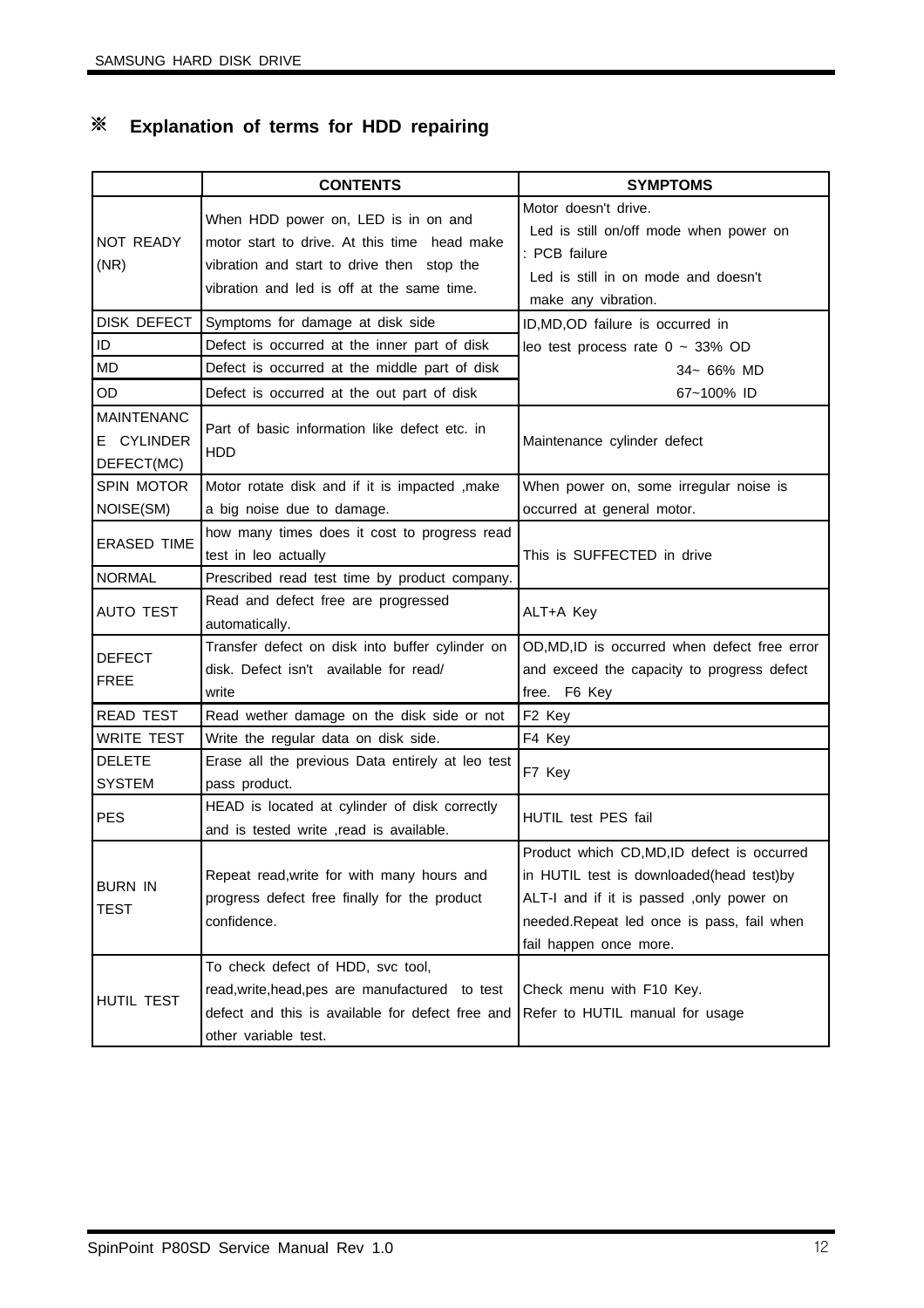### **7. How to use HUTIL Program**

#### **1) Before you start**

HUTIL support from Voyager11P to PALO series.(HUTIL 1.12 version)

(HUTIL has been upgrading constantly whenever new model comes out.)

- Preparation before use

Diskette or HDD containing HUTIL.EXE should be boot-up to MS-DOS mode,that is, should be contained IO.SYS, MSDOS.SYS,COMMAND.COM (IO.SYS, MSDOS.SYS: hidden file). And also HUTIL.CFG is required.

#### **2) Explanation of each menu**

#### [TEST]

#### SHORT TEST

Menu for random read test, no defect free test.

#### LONG TEST

Read test from the first cylinder to the last in order, no defect free test.

#### READ ALL

Display error list when error is occurred after reading whole cylinder. Message will be appeared if the test time delay is over 20 seconds compared with other normal HDD. In this case, HDD may have problem. (Progress sequential read test from cyl. #0 to the last cylinder. No Defect Free. - Refer to attachment below.)

#### READ FROM TO

Read from the designated cylinder and head to the designated cylinder. Press ESC to stop in the middle.

#### WRITE ALL

Write 00h on all cylinder except maintenance cylinder. All data will be removed. (Even partition table, boot sector & FAT)

#### WRITE FROM TO

Write from the designate cylinder and head to the designated cylinder.

#### DEFECT FREE

Progress after **Read Drive** command.

Defect free operation for the defects in the error list.

#### LONG TEST & DF

Current auto test. Check defect and defect free during read test 뭉 examine defect free again.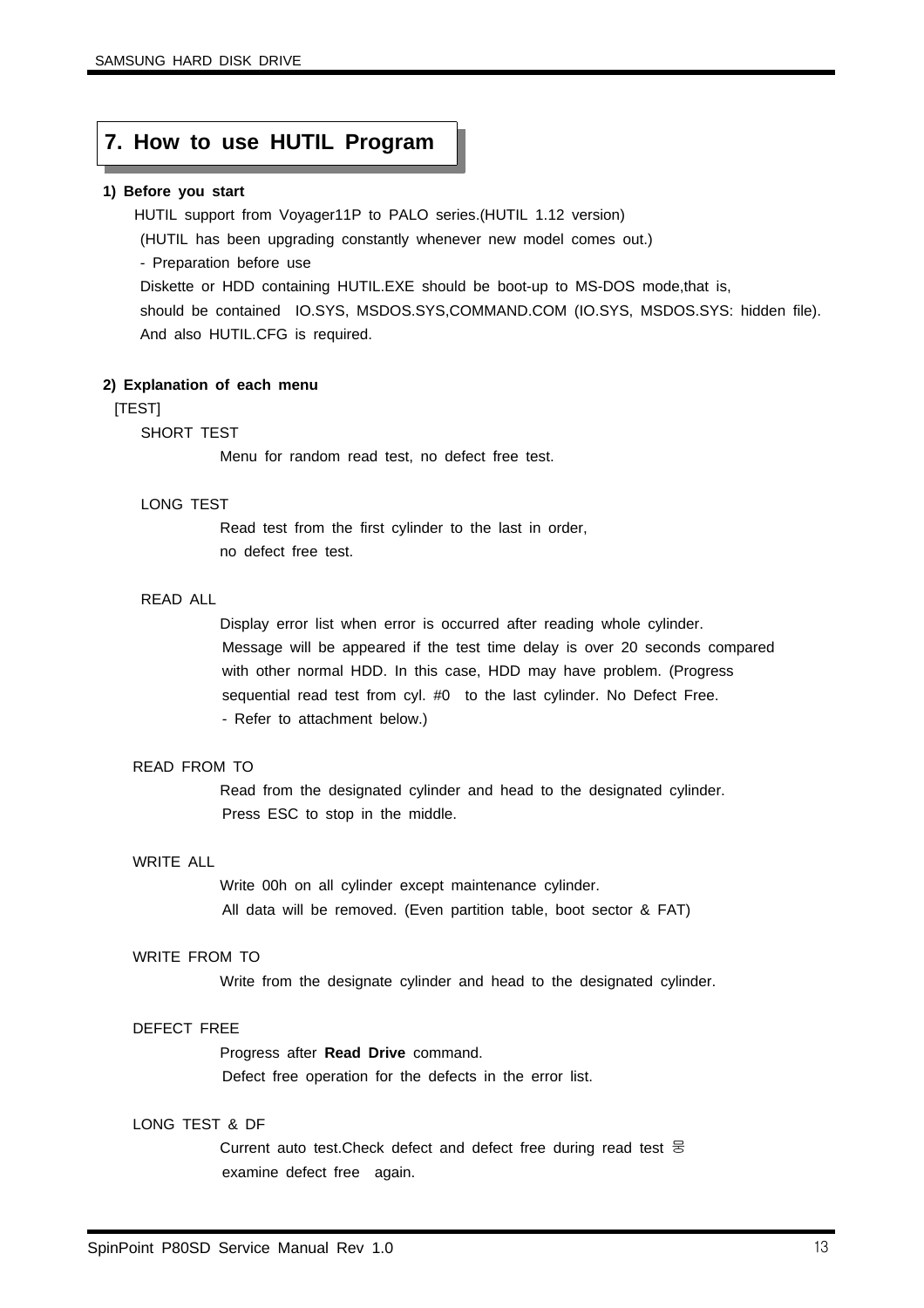#### BURN IN

Download burn-In script to HDD.

#### ERASE & SCAN

Write full surface with 00 pattern and scan full surface.

#### OD SCRATCH TEST

Check OD for OS area has physical problem.

#### AV SCAN TEST

scan full surface every 256 Sectors and check elapsed time.

#### **IINFORMATIONI**

NEW DEFECT LIST

View the error list in memory.

#### NEW DEFECT MAP

Show defect on drive in graphic mode. These defects are invisible because of done then these are added after defect free done B/I & Read test or Auto test separately.

#### GROWN DEFECT MAP

Show the defects in graphic mode during HUTIL program. Moving along cursor with up/down arrow key, these keys are indicated the location of defects in the right list on disk. This location is agreed with the real location because skew was concerned in that already. The color of an arrow is agreed with those of head in which defect occurred.

※ This function is applying to Voyager10,11,11P currently and this function can't show the defects during process.

#### [TOOL]

SET MAX ADDRESS

Control Drive's Max Address

a) PROCESS

Change Max Address to designated size.

b) TARGET LBA

Set Max Address size with LBA.

c) TARGET SIZE

Set Max Address size with MB

d) MODE [NON-VOLATILE, VOLATILE]

Decide Changed Max Address is permanent or volatile

e) RECOVER NATIVE SIZE

Recover to original size

f) DISPLAY CURRENT STATUS

Show Current Size and Original size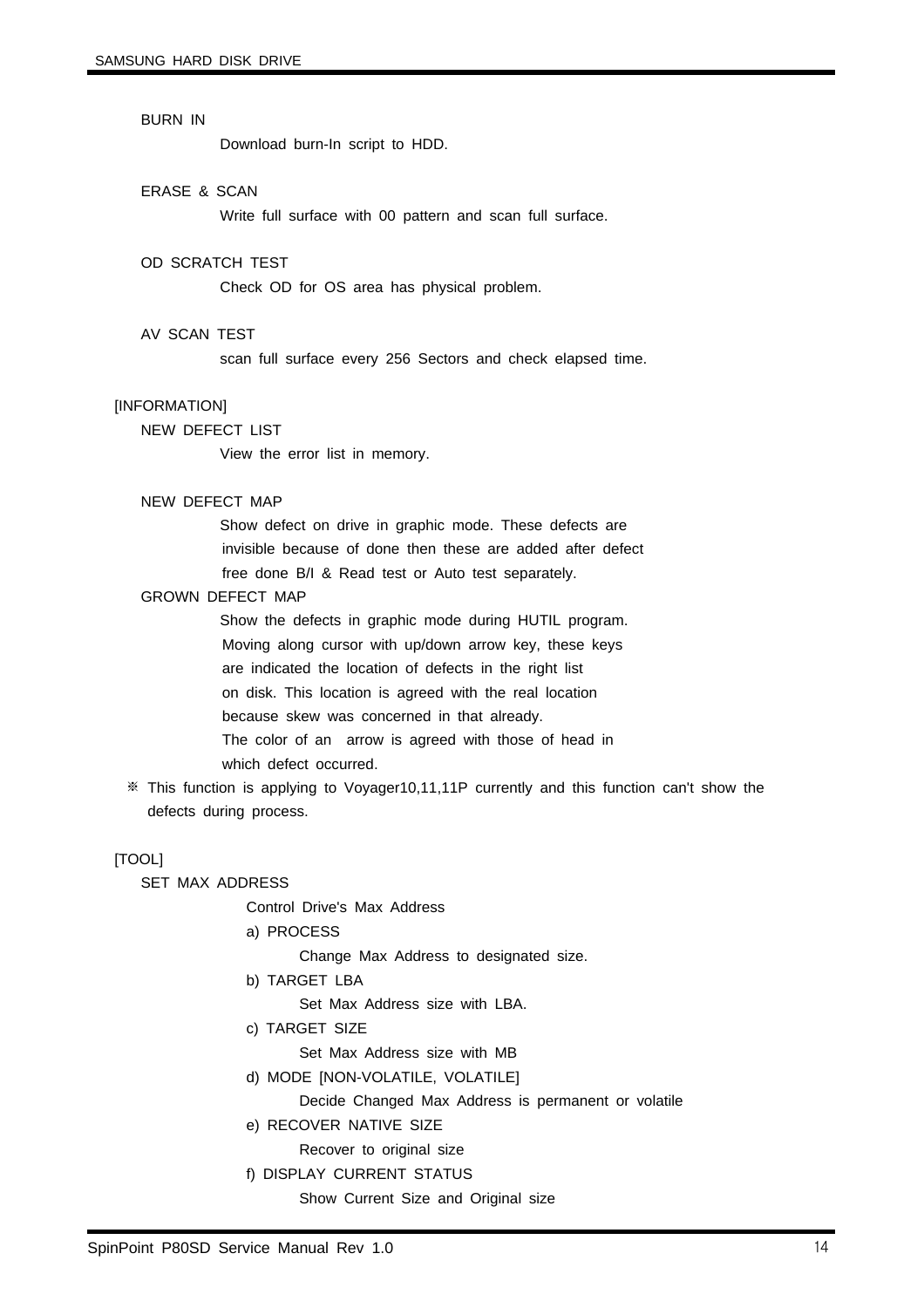#### DCO SET MAX ADDRESS

Control Max Address with DCO Command.

a) PROCESS

Change Max Address to designated size..

- b) TARGET LBA
	- Set Max Address size with LBA.
- c) TARGET SIZE

Set Max Address size with MB

d) RECOVER NATIVE SIZE

Recover to original size

e) DISPLAY CURRENT STATUS

Show Current Size and Original size

#### C. ERASE HDD

- Erase all data in Drive. Write with 00 pattern
- a) PROCESS
	- Execute Erase Drive
- b) TARGET LBA

Set Erase size with LBA

c) TARGET SIZE

Set Erase size with MB.

- d) ERASE MBR
	- Erase M.B.R. (LBA 0).
- e) LOW LEVEL FORMAT

Erase full surface faster with VU Command.

#### D. SET MAX UDMA MODE

Control UDMA limit

a) PROCESS

Change designated speed

- b) UDMA MODE [UDMA 33, UDMA 66, UDMA 100, UDMA 133, SATA 150] Support mode depends on drive model.
- c) DISPLAY CURRENT MODE

Show Current max UDMA mode

※ If setmax is already set on drive, we can't use this function.

#### E. AUTOMATIC ACOUSTIC MANAGEMENT

Change AAM mode

- a) PROCESS
	- Change designated speed
- b) AAM MODE [DISABLE, FAST, MIDDLE, QUIET]
	- Support mode depends on drive model
- c) DISPLAY CURRENT MODE
	- Show Current AAM mode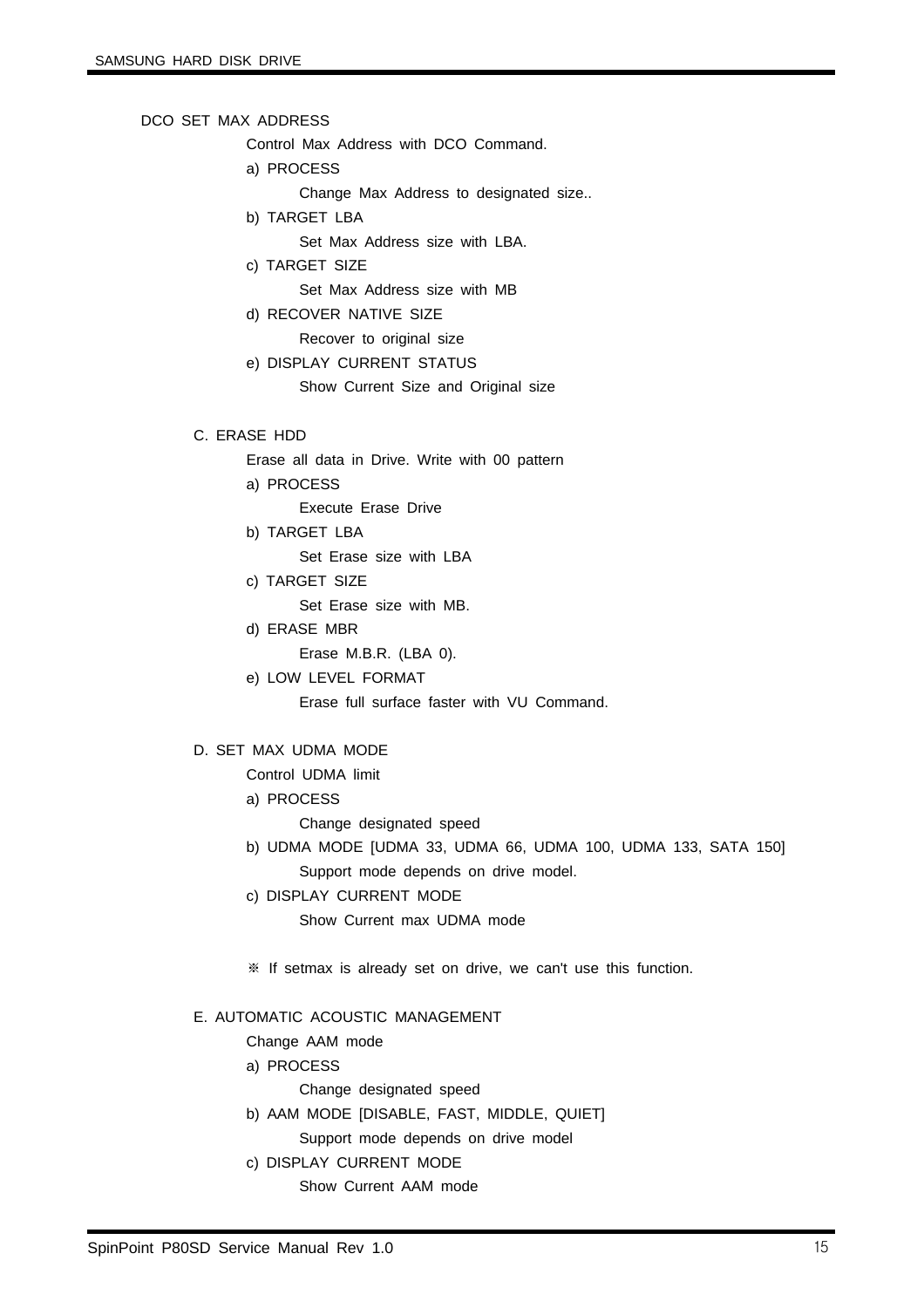F. SELF DIAGNOSTIC

diagnostic for end user

G. CHANGE NATIVE SIZE

Control Drive size with VU Set Max Command

- a) CHANGE NATIVE SIZE
	- Change Native Size as designated.
- b) TARGET LBA

Set Native Size with LBA

c) F/W REVISION

Change Firmware revision except first 2 charactor.

d) MODEL NAME

Change model name, 'SAMSUNG' should be on model name,

because hutil uses model name it is samsung drive or not.

e) RECOVER ORIGINAL SIZE

Recover to original Native Size.

f) DISPLAY CURRENT STATUS

Show Current native size and original native size.

#### H. SET SECURITY

Control Set Security

a) SET SECURITY UNLOCK : SECURITY UNLOCK.

Drive is unlocked during drive power is on. after power off, drive will be locked again.

- b) SET SECURITY DISABLE : SECURITY UNLOCK & DISABLE.
	- Drive is unlocked permanently.
- c) SET SECURITY PASSWORD

Lock drive with designated Password.

- d) PASSWD : Password
- e) IDENTIFIER : USER/MASTER
- f) LEVEL : HIGH/MAXIMUM

#### I. VENDOR UNIQUE SET SECURITY

Unlock drive without user password.

a) VU SET SECURITY UNLOCK : SECURITY UNLOCK.

Drive is unlocked during drive power is on. after power off, drive will be locked again.

- b) VU SET SECURITY DISABLE : SECURITY UNLOCK & DISABLE. Drive is unlocked permanently.
- c) VU SET SECURITY PASSWORD : Lock drive with original password
- J. 48BIT LBA SUPPORT Change drive 48bit lba on/off

[OPTION]

ABOUT HUTIL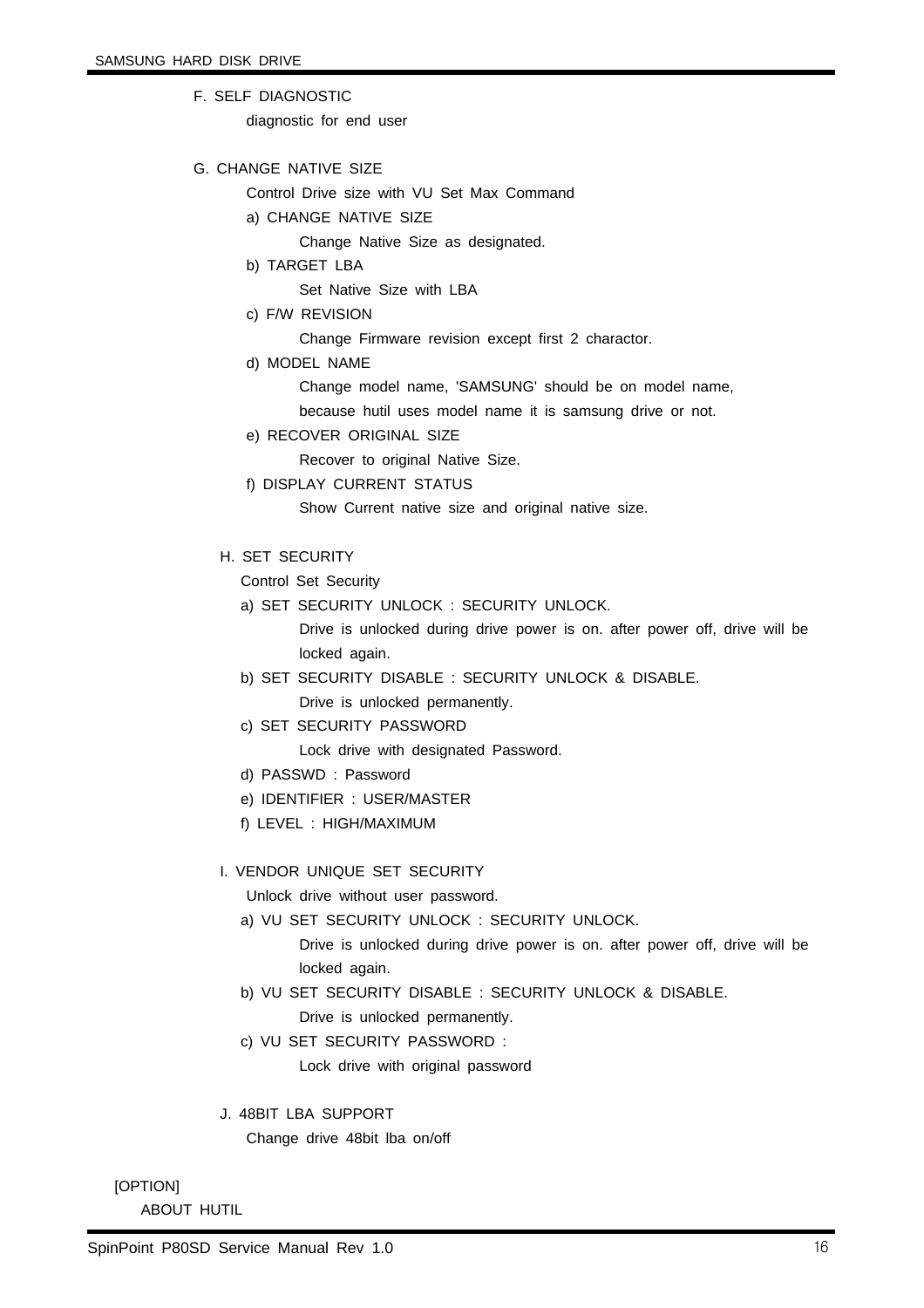Version of HUTIL.

#### DOS SHELL

Execute DOS Shell. If you want back to HUTIL, input EXIT.

DRIVE INFORMATION

Open the information window about the target HDD.

Press **ESC** to close.

#### EXIT TO DOS

End HUTIL program.

#### **3) The others**

#### **- Difference of read test and auto test**

(Difference from HUTIL user, refer to supplement )

① How to Read All/From Test: In "read all test" case, only show error status on screen not to progress D/F(defect free) but to read. This method is available for test in case of lots of set because we can save D/F time if defects are occurred.

※ In case of S/C in Europe(All-in), progress the test by using read test(F2). First, progress "all read" and if defect is occurred during progress, decide failure or B/I judgment quickly to select set promptly in state fail limit and B/I limit are decided according to defect numbers. This progress is available for test in case of lots of set. A weak point is that limit is hard to be decided because LED user judge "pass" or B/I "failure" for himself.

※ Pass standard of EDC in case of S/C in Europe(All-in)

: Progress test ⇒ defects are occurred no more than  $0 \sim 4$  ⇒ progress D/F ⇒judge "pass".

- Standard of B/I test: Progress test⇒ defect is occurred less than 5 ~ 200 ⇒

judge B/I test after B/I down loading.

- Failure standard: Progress test ⇒ defect is occurred more than 200 ⇒ failure (little bit differ from real case because the standard is a example which HUTIL user progress the test after data analysis.)

② How to Short/ Long Test : Head check →PES check →M/C check →media check

If defect is occurred during media test,progress D/F keeping on test progress. In case of Auto test, failure code is appeared on screen so failure is judged commonly. It takes lots of times because defect is progressed whenever error occurred.

※ Two methods above have weak and strong point both, so apply these to proper condition.

#### **- Standard of failure judgment** (Auto test)

① Head Check

ⓐ Write Head: All heads are progressed to write at the last cylinder (ID region).

If it is fail to write due to cylinder error, progress again in the next inner cylinder. Record failure status to the corresponding head after progress error check to all 10

cylinders.( e.g.: Head 0  $\rightarrow$  Fail, Head 1  $\rightarrow$  Pass ...)

ⓑ Read Head: Seek 100 cylinders per OD, MD, ID regions →remark "failure" if error occurred in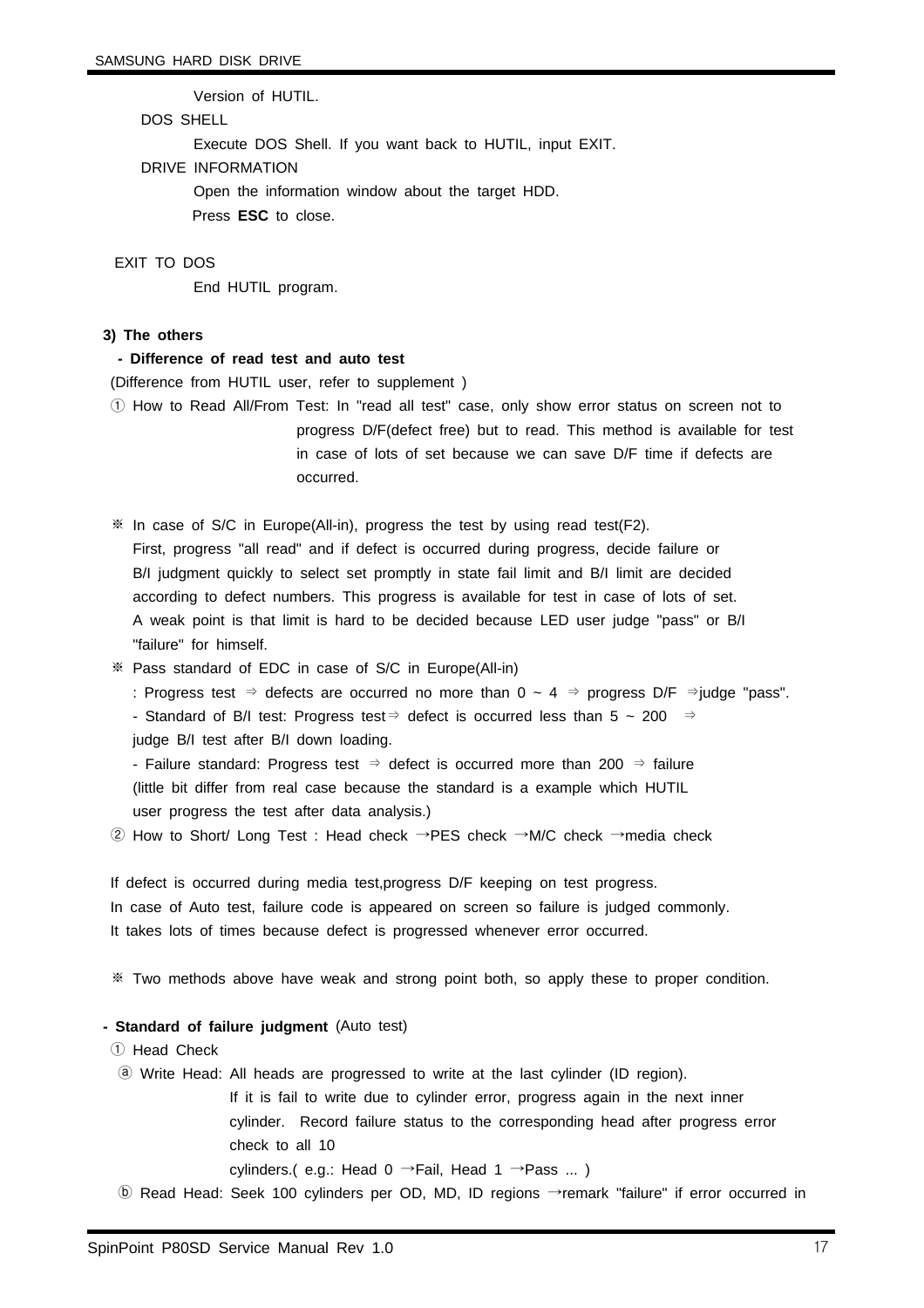3 times per region. ( Judge failure by reading not the whole cylinder but servo sector only because it is apt to mistake failure to head failure due to scratch)

- ② PES Check (PES, RCO, Mechanism)
	- : Compare PES value from the first cylinder starting OD(except MC ),MD,ID region to the 3rd cylinder. (Check 30 times per 1 cylinder) →Remark "failure" when error occurred more than 3 times per 1 cylinder.
- ③ Maintenance Cylinder Check(M/C): Read Maintenance cylinder from the number of 0 to the last.  $\rightarrow$ In case of "MC", remark "failure" when error happened in one time.
- ④ Media Check

: Read from OD to ID region same as the existing read test function and progress "D/F" whenever defect occurred.

- ⓐ Auto Defect Free: Reading along OD to ID region, progress "D/F" promptly if defect occurred. Read the next sector if no defect occurred and progress D/F if defect occurred. When we don't have any more cylinder space for D/F, stop progressing D/F and then remark defect status for the next 30 defects occurred from the D/F stopping location.
- ⓑ Remark failure:
	- If the number of defects are same in OD,MD,ID region
		- $\rightarrow$ remark failure in order of OD > MD > ID.
	- If the number of defects are different in OD,MD,ID region

 $\rightarrow$ remark failure in region have the most defects among OD,MD,ID region

□□continuousness: Continuous scratch more than 15 cylinders

- □□divergence: Divergent scratch less than 15 cylinders
- ⑤ Test OK: Remark "Test OK" if no problem occurred when test done.
	- If it passed due to D/F, remark "Defect free by pass~" and show the corresponding failure region in the below. At this time, input the code of failure region shown and the control code 'is a "Defect controlled".
	- ※ Display Read time with checking during Read test, (Stop reading if expecting read time exceeded +10 when 50 % tested.)

#### **4) HUTIL Error message**

- ① Error messages
	- ECC ERROR: Where the data was written (data writing dimension in sector, data zone) occur physical damage (hard related error: disk ding by head caused by impact and vibration) or logical damage. (soft related error: error is occurred during writing) Logical error(damage) could be cured by re-writing.
	- DATA AM NOT FOUND ERROR: Damaged address mark(AM:current address information of data) among the structure of sectors, containing the logical and physical

#### defect.

- ABORTED COMMAND: Message when HDD can't recognize the fixed order in program. (PCBA failure or HDA failure.)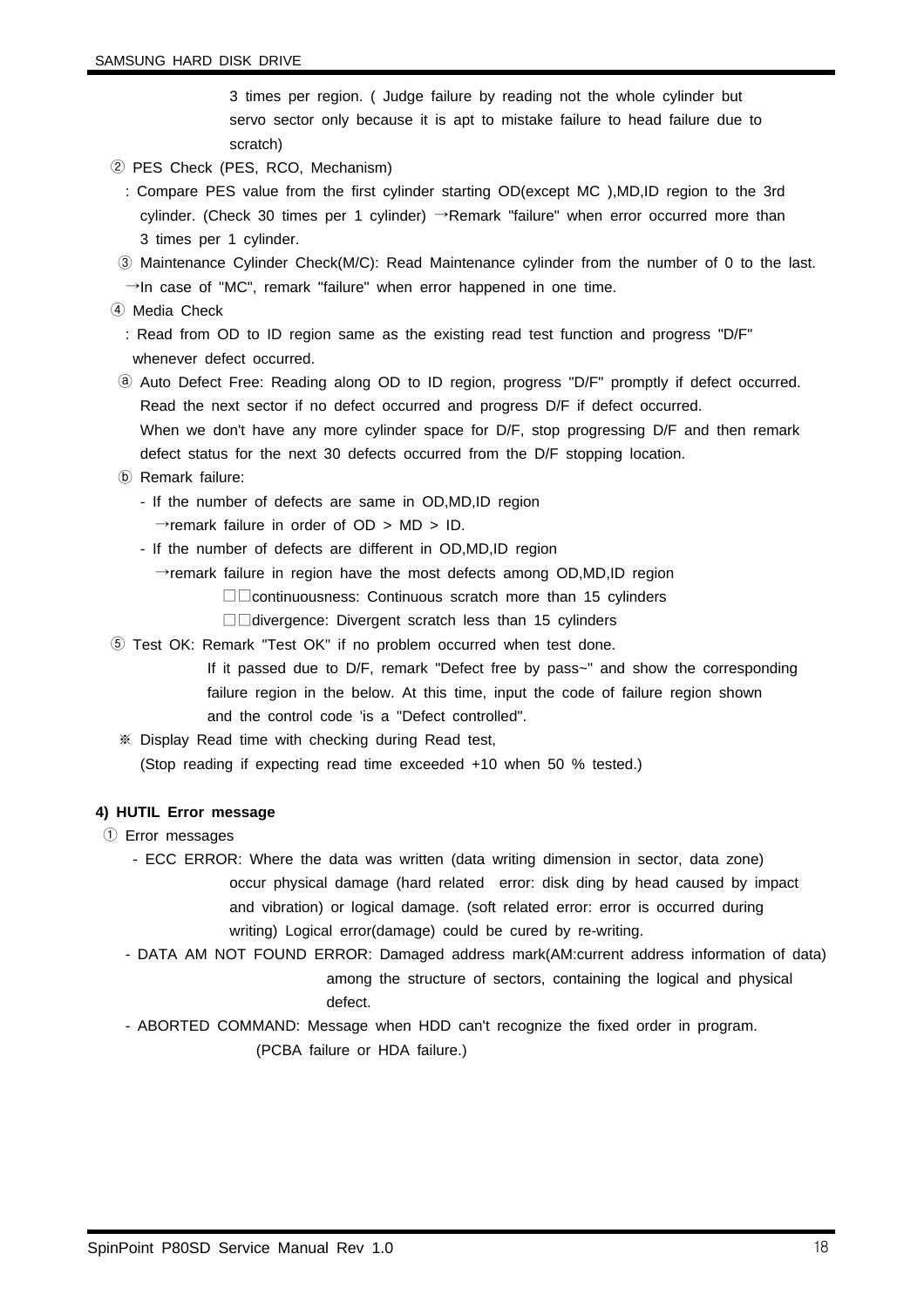| 2 Example of disk failure |  |  |
|---------------------------|--|--|
|                           |  |  |

|                         | < Error List > |            |                   |  |  |  |  |
|-------------------------|----------------|------------|-------------------|--|--|--|--|
| <b>CYL</b>              | HD(Head)       | <b>SEC</b> | Error List        |  |  |  |  |
| 1                       | 0              | 117        | ECC Err           |  |  |  |  |
| $\overline{2}$          | 1              | 106        | Data Am Not Found |  |  |  |  |
| 3                       | 1              | 110        | ECC Err           |  |  |  |  |
| $\overline{\mathbf{4}}$ | $\overline{2}$ | 12         | ECC Err           |  |  |  |  |
| 117                     | 1              | 13         | ECC Err           |  |  |  |  |
| 120                     | $\overline{2}$ | 152        | ECC Err           |  |  |  |  |
| 159                     | $\mathbf{3}$   | 102        | ECC Err           |  |  |  |  |
| 170                     | 1              |            |                   |  |  |  |  |
| 171                     | 1              |            |                   |  |  |  |  |
| 172                     | $\mathbf{3}$   |            |                   |  |  |  |  |
| 173                     | 1              |            |                   |  |  |  |  |
| 174                     | $\overline{2}$ |            |                   |  |  |  |  |
| 190                     | $\overline{2}$ |            |                   |  |  |  |  |
| 191                     | 1              |            |                   |  |  |  |  |
|                         |                |            |                   |  |  |  |  |

Most of case,defects(cylinder)are sporadic or continuous but if defects are partly -continuous, disk could be judged disk failure.

It is called the continuous defects "scratch" it means that head is scratched the disk side in the direction of arc or straight due to impact or vibration after motor run.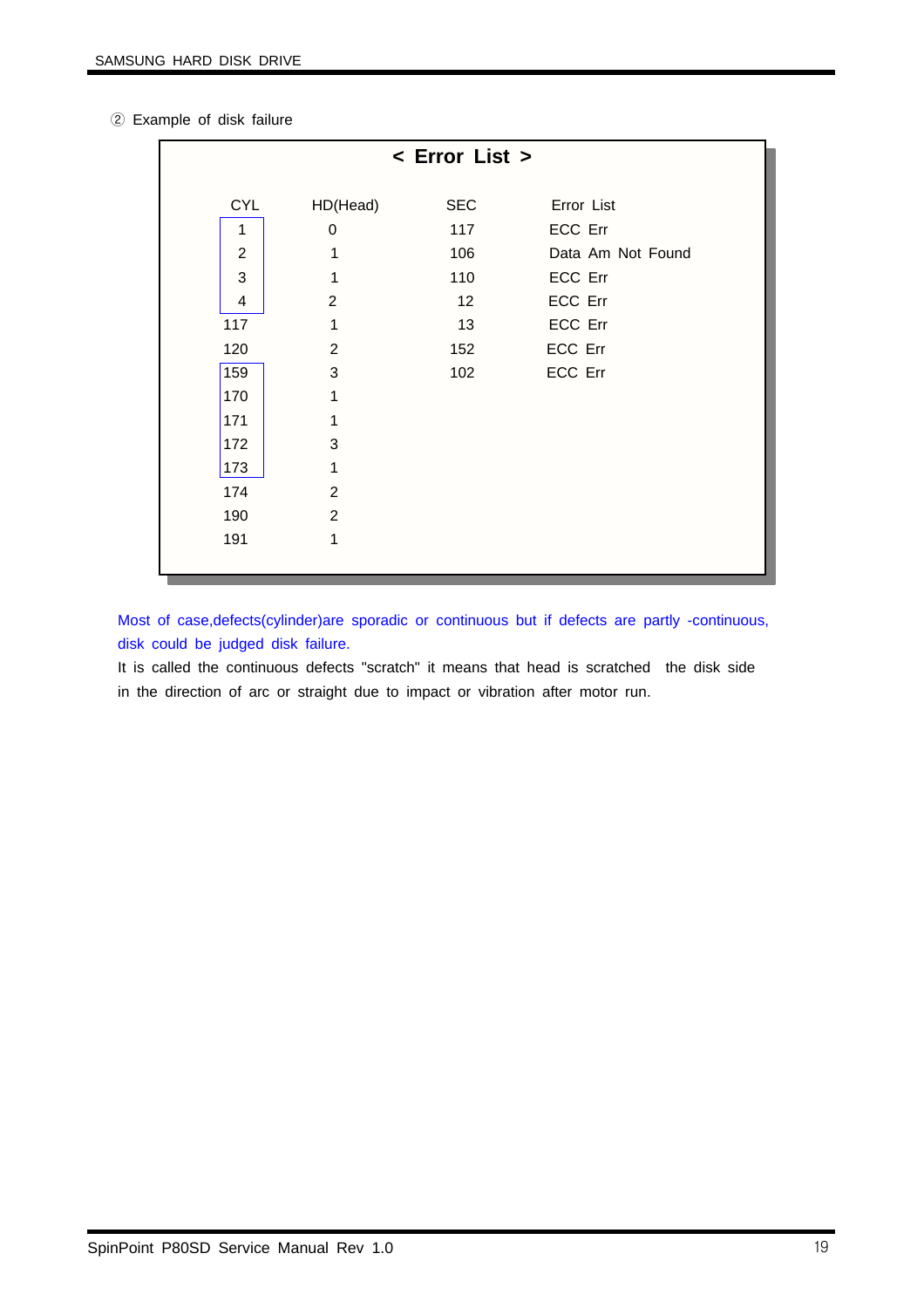|                | < Error List > |                        |         |                   |  |  |  |
|----------------|----------------|------------------------|---------|-------------------|--|--|--|
| <b>CYL</b>     |                | <b>SEC</b><br>HD(Head) | Error   |                   |  |  |  |
| 1              | 1              | 117                    | ECC Err |                   |  |  |  |
| $\overline{2}$ | 1              | 106                    |         | Data Am Not Found |  |  |  |
| 3              | 1              | 110                    | ECC Err |                   |  |  |  |
| 4              | 1              | 12                     | ECC Err |                   |  |  |  |
| 5              | 1              | 13                     | ECC Err |                   |  |  |  |
| 6              | 1              | 152                    | ECC Err |                   |  |  |  |
| $\overline{7}$ | 1              | 102                    | ECC Err |                   |  |  |  |
| 8              | 1              |                        |         |                   |  |  |  |
| 9              | 1              |                        |         |                   |  |  |  |
| 10             | 1              |                        |         |                   |  |  |  |
| 11             | 1              |                        |         |                   |  |  |  |
| 12             | 1              |                        |         |                   |  |  |  |
| 13             | 1              |                        |         |                   |  |  |  |
| 14             | 1              |                        |         |                   |  |  |  |

③ Example for Head related failure

Compared with disk failure,head related failure occur in particular HD(head) from the first cylinder and this is occurred continuously.(it is occurred in two more heads) If failure is continuous, we are confused if it is head failure or disk failure. At this time read the edge of cylinder again then it is head failure if error still be continuous at the particular head and disk failure in sporadic case. And failure occurred with changing cylinder and head continuously, it is called assembly failure in inner HDA or caused from other problem. (HDA related failure )

|                |                | < Error List > |                   |
|----------------|----------------|----------------|-------------------|
| CYL            | HD(Head)       | <b>SEC</b>     | Error             |
| 1              | 1              | 117            | ECC Err           |
| 1              | $\overline{c}$ | 106            | Data Am Not Found |
| 1              | 3              | 110            | ECC Err           |
| 1              | $\overline{4}$ | 12             | ECC Err           |
| $\overline{2}$ | 1              | 13             | ECC Err           |
| $\overline{2}$ | $\overline{2}$ | 152            | ECC Err           |
| $\overline{2}$ | 3              | 102            | ECC Err           |
| $\overline{2}$ | $\overline{4}$ |                |                   |
| 3              | 1              |                |                   |
| 3              | $\overline{2}$ |                |                   |
| 3              | 3              |                |                   |
| 3              | $\overline{4}$ |                |                   |
| 4              | 1              |                |                   |
| 4              | $\overline{2}$ |                |                   |
|                |                |                |                   |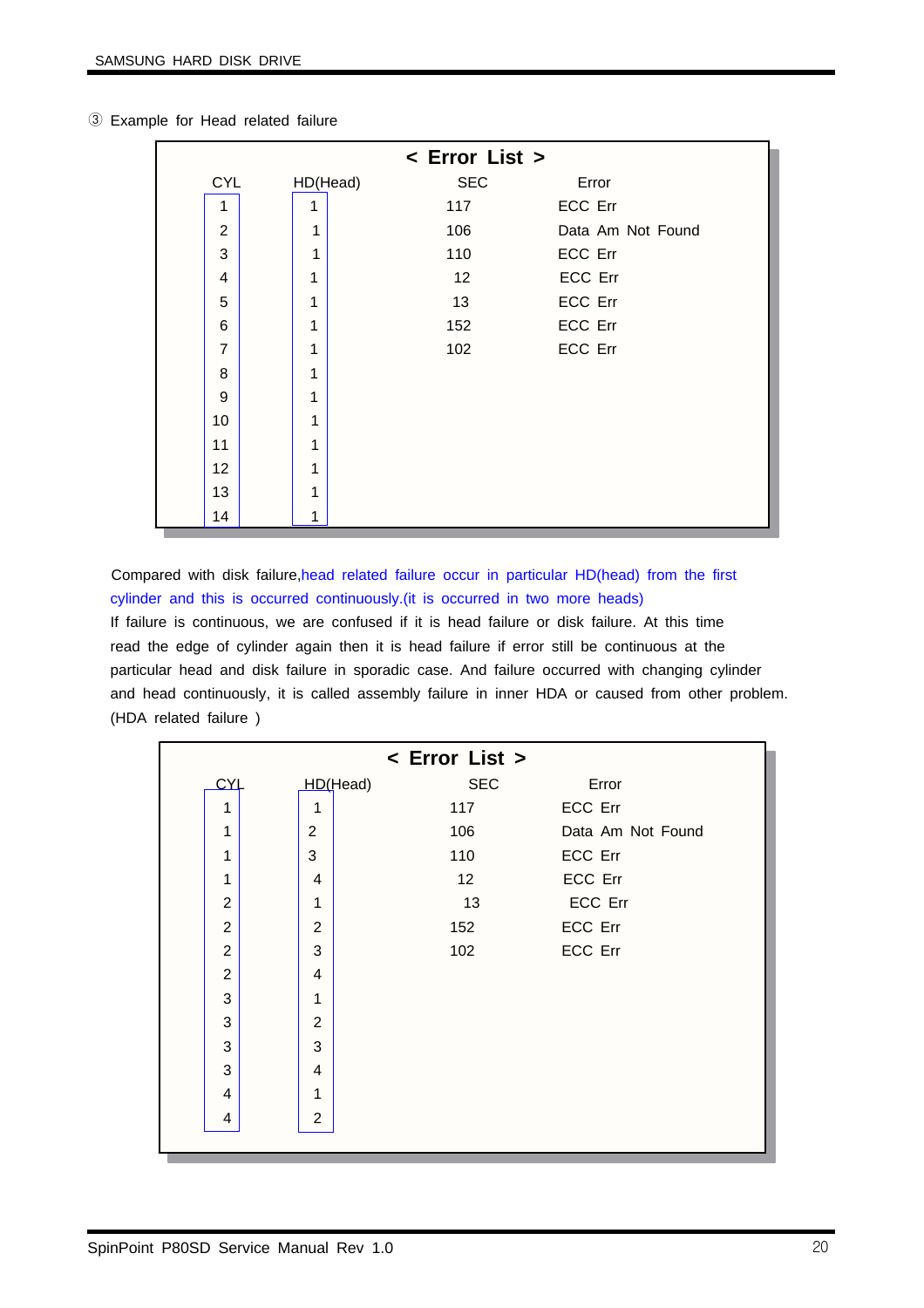### **HUTIL Test Flow/Error Code**

Codes marked as red among broken codes are displaying automatically in HUTIL Program!

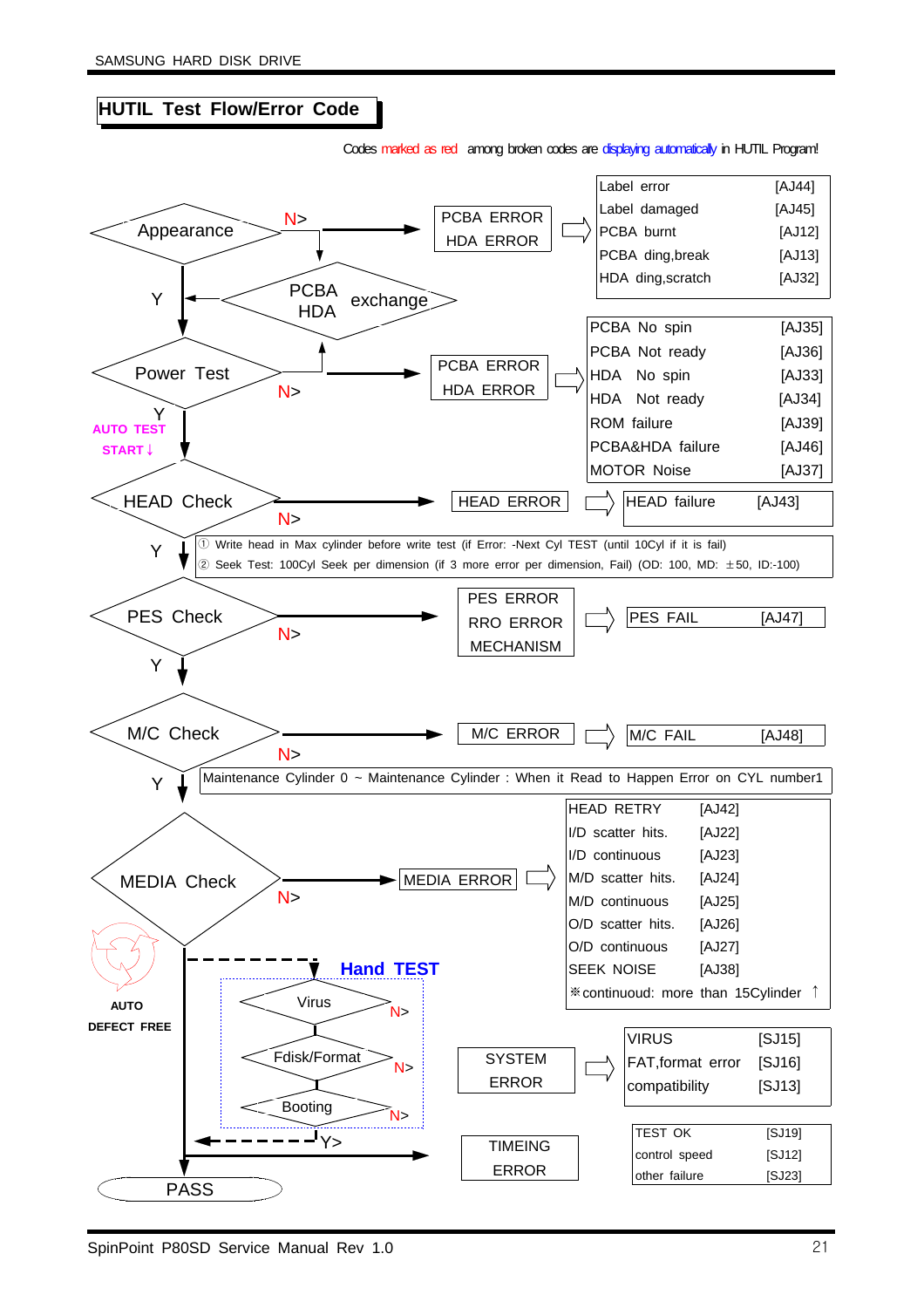#### **8. How to progress Burn-In Test**

#### **1) Summary of B/I Test**

Progress defect detection and reliability test of HDD according to program written in maintenance/cylinder in temperature  $40±5$ °C, humidity  $50±10%$  stress condition.

#### **2) Progress B/I Test**

① A way of detection for HDD defect by reading/ writing the existing written information.

#### **3) Flow sheet.**

- ① Down load if small defect like mentioned above occurred.(Progress ALT-I in HUTIL program) (Be sure to check download before progress B/I program. Led off if there is no program down loaded or maintenance/cylinder is unreadable.)
- ⓐ As Main and B/I Firmware are separate from VG11/VG11+ series, progress test after changing to B/I Firmware before test.( if B/I finished, change main firmware.)
- ② Check appearance & jumper pin status.

(B/I test is Led off if jumper pin connection is incorrect.)

- ③ Connect drive to power supply.(same as drive ready.)
- ④ If drive is progressing burn-in regularly,led blink after ready.
- ⑤ If drive is progressing burn-in irregularly,led off after ready.
- (Led Off or ready state if the initial state isn't burn-in low or cont-in flow when we check B/I program by loading burn-in program: written by how to B/I flow, SETC 0, SETH 0, SETS 5,(M/C region)
- ⑥ Mark failure and Led frequency appear when lots of defects are occurred or error in drive is occurred during burn-in test.)
- ⑦ Led is repeated one time if pass after done test.

(Be cautious because burn-in test time is different by every model)

- ⑧ Write end-in flow on maintenance/cylinder if pass after done test and write fail-in flow in fail case.
- ⑨ Led blank after write the test result. Pass: repeat one time. Fail: the number of error code.
- **4) Subject of B/I Program**

| <b>Progress B/I Program</b>                     |
|-------------------------------------------------|
| - Main order: LED Bilnk                         |
| $:$ Format                                      |
| : Change Pattern                                |
| : Change Sivel Label                            |
| : Change Retry Count                            |
| : ECC ON/OFF                                    |
| : Read Track Reverse                            |
| : Read Track Forward                            |
| : Write Track Forward                           |
| : Write Track Reverse                           |
| : Random Write                                  |
| : Random Read                                   |
| - Record M/C if error happened                  |
| : recording location - from CYL 1, Head 0 SEC 1 |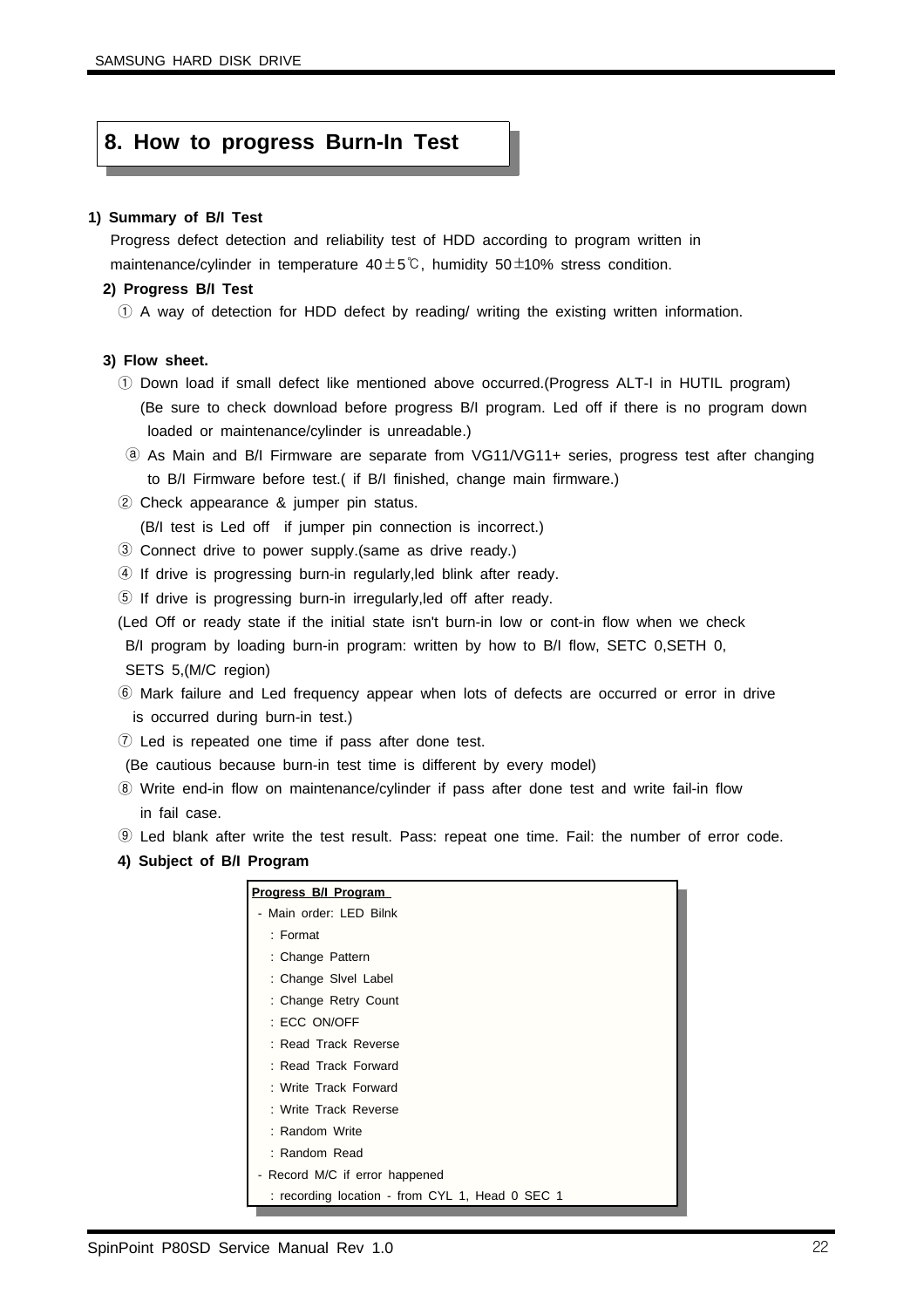#### **5) Failure status and repairing**

| Failure state     | <b>State</b>        | Method                                   | Remarks                             |
|-------------------|---------------------|------------------------------------------|-------------------------------------|
| Jumper pin        | -LED off after      | -Check the location of jumper pin and    | ●●DXX:All sorts of jumper           |
| connection        | ready when drive    | execute to change.                       | ●●DCF:Size operation pin            |
| failure           | is connected.(Not   | (The location of jumper pin is always    | ●●DSP:Master/slave operation        |
|                   | execute burn-in)    | in $"$ -C/D".)                           | ●●-C/D:Master/slave operation       |
| Not down load     | -Led off after      | -Don't execute down load                 | -Read cyl:1, head:0, sec:5 on       |
|                   | ready when drive    | :execute again.                          | Maintenance/cylinder and check the  |
|                   | is connected.(Not   |                                          | burn-in program write state.Be sure |
|                   | execute burn-in)    |                                          | to be in                            |
|                   |                     |                                          | "Burn-in Flow" state if dump.       |
|                   | -Order"Can't~" is   | -Order"Can't~" is occurred during        | 1.INIT 0 2.SETC 1 3.SETH 0          |
|                   | occurred during     | re-progressing in down load              | 4.SETS 5 5.PHRD 1 6.DUMP            |
|                   | progressing down    | state, check the drive burn-in state.    | - Write location according to       |
|                   | load(ALT-I)in LEO   |                                          | test result                         |
|                   | program.            |                                          | CYL:1 HEAD:0 SEC:10                 |
|                   |                     |                                          | Read Program                        |
|                   |                     |                                          | 1.INIT 0 2.RTRK<br>3.ADDH 1         |
|                   |                     |                                          | 4.JLUP <sub>2</sub>                 |
| <b>MAINTENANC</b> | -Can't read burn-in | -Error is occurred in reading            | -Check the error state by           |
| E /CYLINDER       | program so          | maintenance/cylinder or no error is      | reading CYL:1 HEAD:0 SEC:5 in       |
| read Failure      | perceive as not     | occurred in writing&formatting           | maintenance/cylinder.               |
|                   | down loaded state.  | maintenance/cylinder, progress pre-test  |                                     |
|                   |                     | again or down load then execute          | -Execute one more heads during      |
|                   |                     | Burn -in.                                | writing & formatting not one head   |
|                   |                     | -If failure is occurred in entire head   | only.(Failure can't duplicate if    |
|                   |                     | during writing or formatting , check out | check the same head)                |
|                   |                     | after changing PCBA.                     |                                     |
|                   |                     | -If defect is occurred, catch hold of    |                                     |
|                   |                     | failure symptom and failure degree       |                                     |
|                   |                     | then progress operation, execute servo   |                                     |
|                   |                     | write change disk.                       |                                     |
|                   |                     | (process in head office.)                |                                     |
| LED failure       | -Drive is ready     | -Due to led specific & imperfect         |                                     |
|                   | regularly but only  | soldering - change PCBA then repair.     |                                     |
|                   | led can't run.      |                                          |                                     |
| PCBA failure      | -NO power state     | -Execute again after changing PCBA.      |                                     |
| Power cable       | -Off condition if   | -Short occur when it is connected        |                                     |
| failure in        | power cable is      | drive to power cable, then come to       |                                     |
| burn-in rack      | connected to drive. | off so unplug power cable and            |                                     |
|                   |                     | reconnect in 30 second.                  |                                     |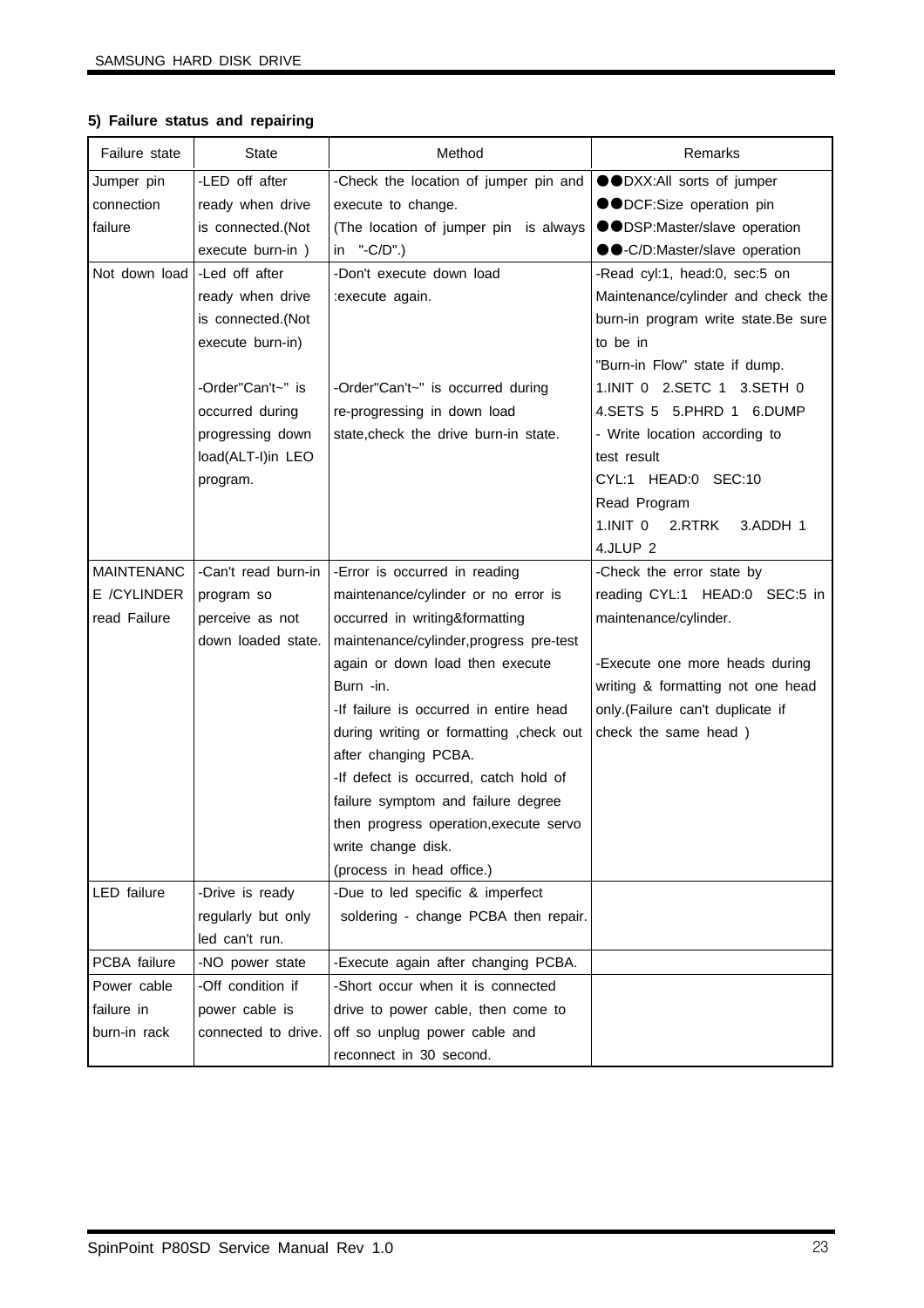### **9. Caution**

※ Hard disks are very fragile electro-mechanical devices, which are very sensitive to external shock and vibration, therefore be careful when you use not to be impacted and broken by static electricity.

#### **1) Handling Damage example from impact**

- $\odot$  If you move HDD while it is running: Spindle motor of the interior in HDD start to spinning at high speed as soon as power on. Accordingly, if you move HDD without fixing previously when power on, head is possible to collide disk and at this time floating particles occur. And these particles damage to disk then cause failure.
- ② If you dropped or knocked HDD: If you dropped or knocked HDD even though while it isn't running, head collide disk due to vibration of ARM and at this time floating particles occur. And these particles damage to disk then cause failure.

#### **2) Damage example for static electricity**

① Man is easily charged with electricity so if we handle PCBA of HDD, the high-voltage affect on IC or circuit and this become a failure cause.

#### **3) Unconsciousness characteristic of product**

① Keeping the interior of HDD stainless make work regularly without particle of head or disk therefore the interior of HDD is configurated in clean room,after done configuration all cracks through the exterior are sealed by label so if user doesn't recognize this characteristic, disjoint the HDD or remove Label or loose Screw could be a failure factor caused by polluted particle.

#### **4) Caution in center**

- ① There is such case that failure set is arrived in head S/C attaching label written failure name to PCBA or the connecting part between cover of HDD and base after screen about failure set receipted in center. In this case we have difficulties in repairing because we can't remove label. It still looks like failure appearance after done repairing in case of attaching to PCBA and if attaching label to the connecting part of cover and base, we can't open cover when we need to separate and repair in clean room. Consequently be sure to mark failure name in cover only.
- ② Packaging requirement1 : Be sure to pack with anti-static bag, forwarding to the head S/C as well as sending to customer after done preparing is the same. HDD is very fragile electro-mechanical devices mentioned above, if we don't keep this, failure is getting worse while forwarding.
- ③ Packaging requirement2: Be sure to put HDD in direction of the SATA connect lower certainly. Follow the example form of the head S/C package model. In corrugated card board box,20 block-formed sponges is in the box. Then HDD, piled anti-static bag in each partition, lay in the sponge 40 pin connect is lowered.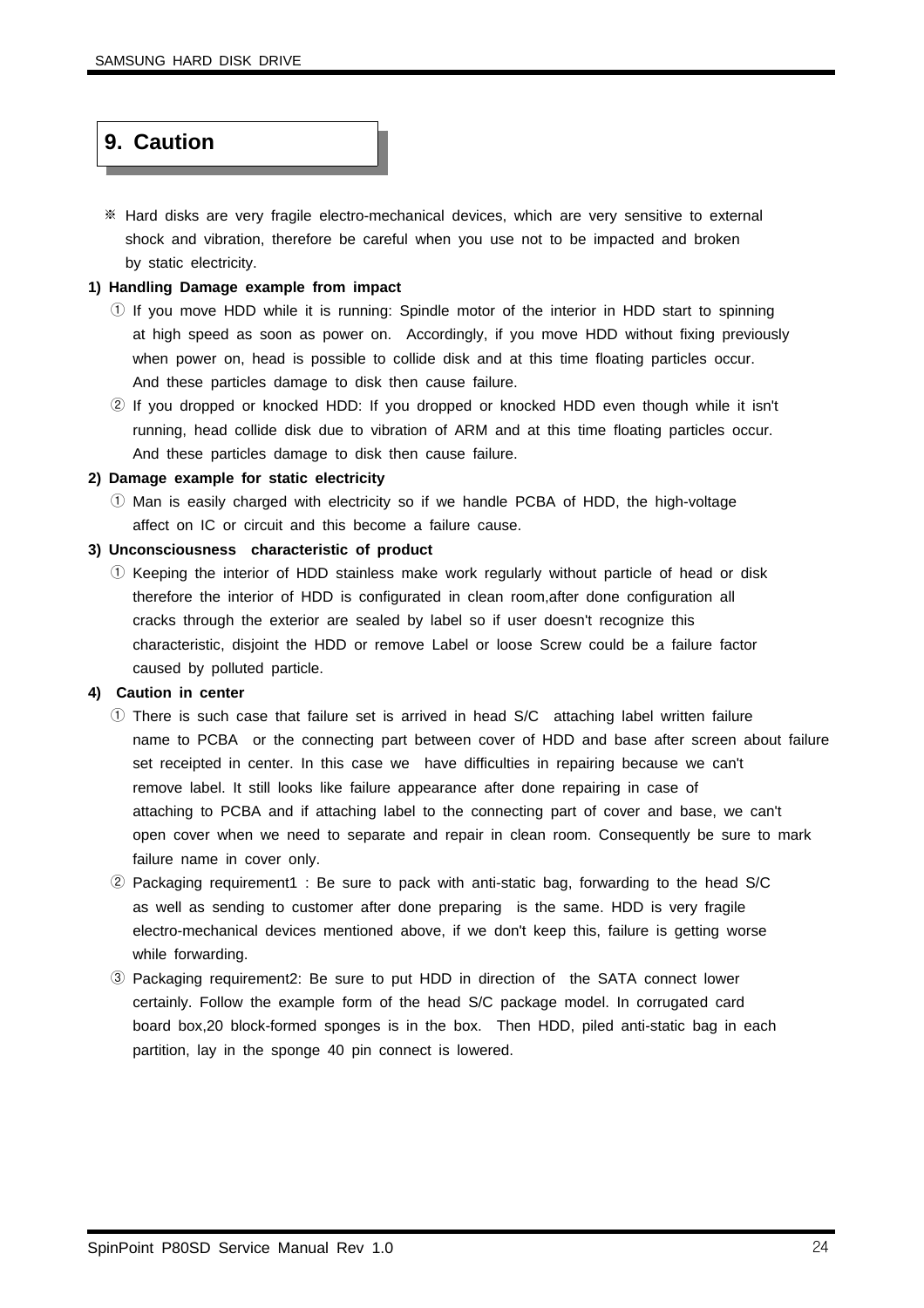#### **Attachment 1. The basic information related HDD**

#### ※ **The basic information of HDD**

- **1)** The logical elements constituted hard disk
- ① Track: The data inputted by computer was written at tracks on disk. The tracks, in spite of invisible,are the concentric circles from the center of disk to the outside.

The tracks are divided into spaces regularly. The number of tracks is different according to the size and capacity of disk.

② Sector: Data are recorded in track on disk, it means data is written on tracks which is divided into sector on disk. The data is written on tracks which is divided into sector on disk. A sector is a piece of pizza,naming track.

③ Side: Disk has two sides like a coin has the front and the back side.

The front side of disk is side 0, the back is called side 1.

④ Cylinder: The definition of cylinder is added the meaning of track and side.

A track 1 on side 1 is different from a track 1 on side 2. But cylinder 0 means the both of tracks in side o and 1. That is cylinder 0 means all number 0 of tracks on both sides.

⑤ Cluster: Disk has physical mechanism that constituted track (divided by the location of read/write head ) and sector (divided by track). It's a fact that there is a real logical factor, that is cluster, make the data can read/write.

One cluster consists of two sectors usually. The capacity is 2 Kbyte commonly in hard disk. But we are cautious that no matter what the data is so small,use one independent cluster. For example, a cluster occupy 1 Kbyte can't written any other files.

The rest of cluster are useless. If we have 1,025 Kbyte file, we need two cluster to written. If the size of cluster is getting bigger, the efficiency of disk is lower but the speed of that is faster than.

※ refer to picture - Track,Sector,Side

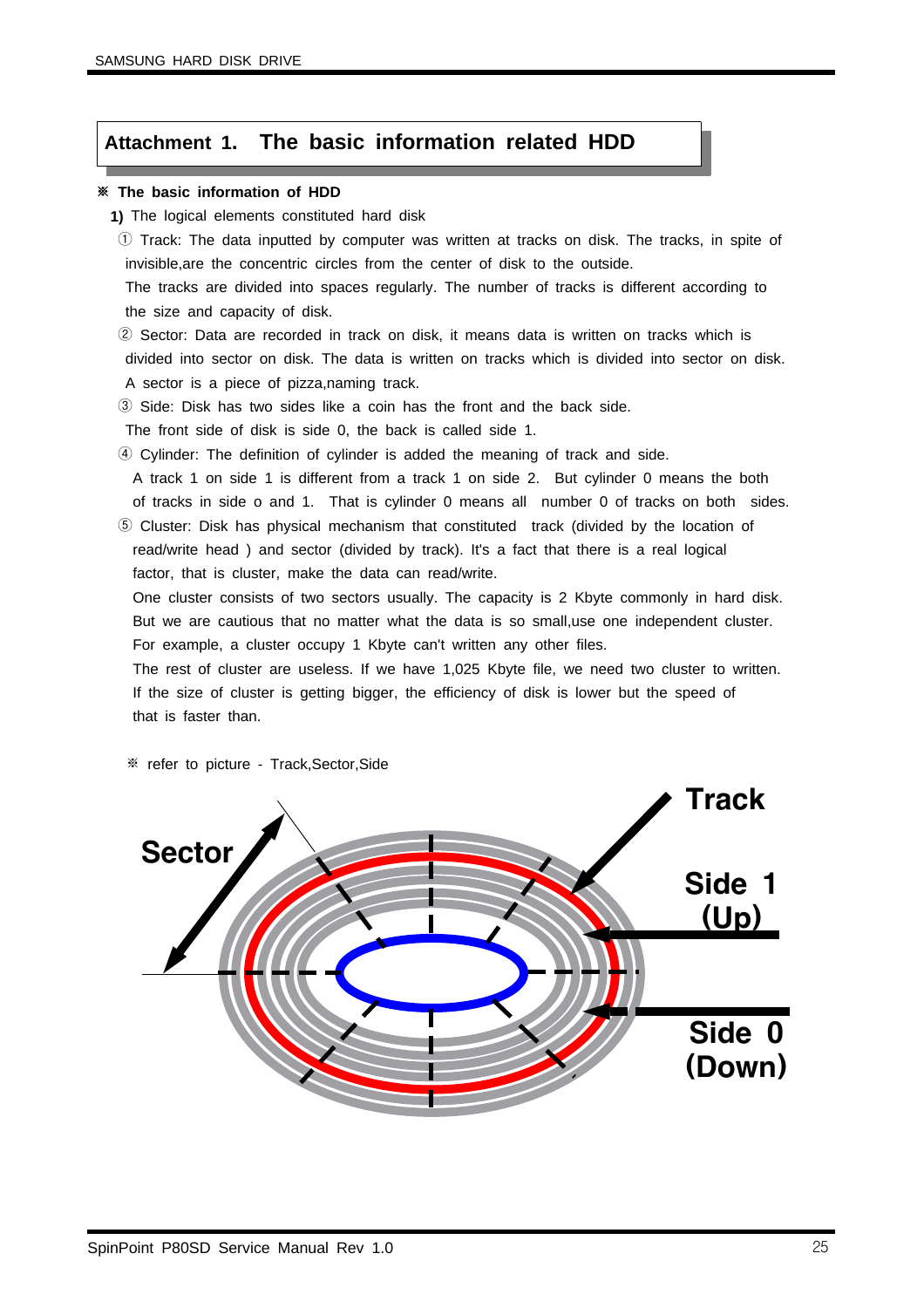#### **2) The logical mechanism of hard disk**

Hard disk consists of boot record, FAT, root directory, data field.

- ① Boot Record: Boot record is consists of sector 1, track 0, side 0. Boot record is the one of most important parts. It has some information about the physical structure of disk. If boot record is vanished, the disk is useless entirely. The physical information mean, for example, the number of FAT, capacity of disk something like that. Also has boot record also contains programs to make work the operating systems. The program which is capable of working the operating systems is the definition containing several specific information like the number of byte per sector, the total of sectors in disk.
- ② FAT: It says that quota information field: that is the memory field about where the file is located in real data field. Just like we are known the rooms occupied or empty by a hotel account book. Most files occupy several cluster not just one cluster. Cluster belong to a files is scattered in many parts on disk, not existing constantly. If cluster is vanished or destroyed, we don't know the linking state. So we can't read files properly.
- ③ Root Directory: All of disk have only one root directory. Root directory exist certainly whether sub directory exist or not. Root directory is the memory field which remember the files on disk and the list of sub directory. And sub directory is treated as files in root directory. Using the disk is restricted when root directory is damaged like as file quota table.

#### **3) Terms about hard disk**

- ① Seek Time: Seek time is referred to the time that head in disk takes to located a particular piece of data which has information the head want to read. Disk speed is getting faster according to seek time speed. Strictly speaking, seek time of track vs track tell the more accurate disk speed. Seek time of track vs track refer to the time that the disk head which is in present location move to the just next side of sector of track.
- ② Access Time: The access time for disk drives includes the time it actually takes for the read/write head to locate a sector on the disk (called the seek time). For example, the last read head located on track 3 and the next information is located on track 4,the time to try want read(access time) is the same for a seek time of track vs track. But we are not sure the location of the next information we regard this as a average time. This is an average time since it depends on how far away the head is from the desired data, it is similar to a time that head takes to spin a half of the whole track.
- ④ Latency: In general, the period of time passing through the unreadable region.

Its time is similar to passing time across the half of hard disk circle.

- ⑤ Inter-Leave: The physical sector numbers among the continuous sectors logically on disk. Logical sector is not corresponding to that of physical: the reason is that disk head needs some time can read next sector from the first sector accepting data. Disk head has to keep spinning the while. If a data in sector1 and next data in sector 2:1:1 inter-leave, in sector 3:1:2 inter-leave. 1:1 isn't always efficiency because data of the sector1 receive from memory then try to receive sector2, if the disk is already spun, need one more spin.
- ⑥ Partition : The logical region of disk. Normally disk divides logical region into physical region. The former contains side,track,sector and the latter contains partition. In dos systems, you can partition a disk and each partition will behave like a separate disk drive.Dos recognize two sort of partitions.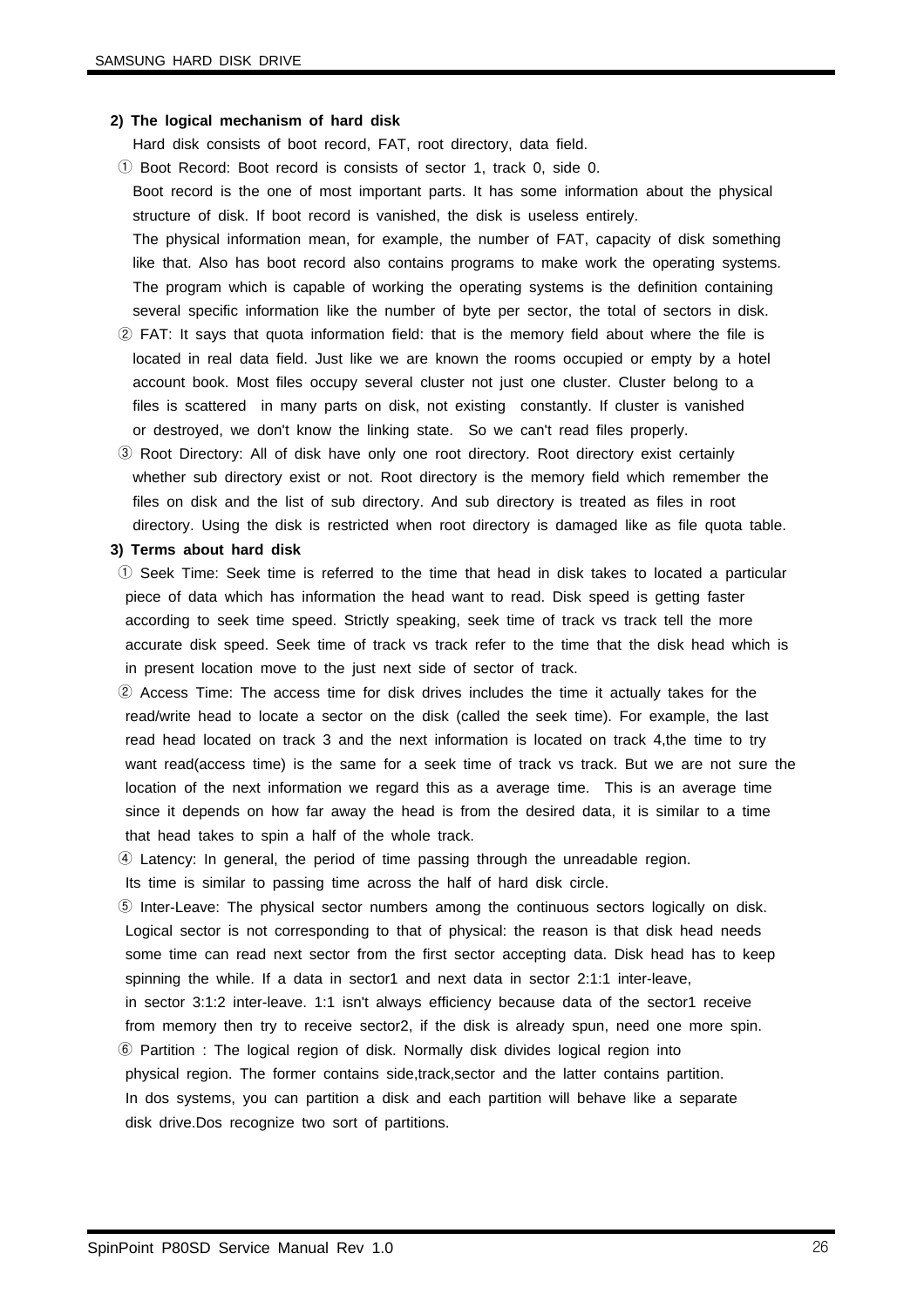ⓐ DOS PARTITION : This is to dos as system disk is to floppy disk and dos is run by this partition.

ⓑ EXTENDED DOS PARTITION : The rest region of the disk was occupied by dos partition. The size of partition from dos 4.0 isn't restricted, hard disk over 32MB(to DOS 3.3) must be treated as a independent drive each diving two more partitions.

⑦ Transfer Rate: The mass of controller is transferred a data from hard disk. That is transferring to computer after reading the data from hard disk. Transfer rate depends on how faster the disk spin and how many data sector is recorded.

⑧ Cache: One of method to optimize capacity of disk drive. Drive using read cache send a data to host computer ,on the contrary write cache used when host send to drive. ⓐ Read Cache: How to read the continuous data as well as data needed by host. This is possible because the files in drive storage orderly. If the host want information

read before, we transfer information data in buffer without reading dada again.

This can be picked up the speed.

ⓑ Write Cache: All data transferred from host are received in buffer of disk drive, host is informed that written already. While disk drive is recording,host can record another information therefore system efficiency is improved. But this is risk loss of data when power is cut off before recording the data yet. PC use write cache within operating systems like smart drive, so PC doesn't have such like a risk. Disk controller,which manages the interchange of data between drive and computer,and hard ware and soft ware in the circuit of disk controller and disk drive. PC is used AT(IDE) and SCSI interface normally. ⓒ Disk controller,which manages the interchange of data between drive and computer,and hard ware and soft ware in the circuit of disk controller and disk drive. PC is used AT(IDE) and SCSI interface normally.

⑨ IDE Drive: Abbreviation of Integrated device electronics. This drive make all circuits connected to AT bus directly by putting within drive, we call this general AT drive.

⑩ Enhanced IDE: Current IDE spec only two drive can be attached and the speed isn't fast. The higher capacity of system,the lower that of the whole system due to that of HDD. Enhanced IDE is an improved IDE-AT Interface spec. resolve the problem like lower transferring speed and 528MB barrier cause by current BIOS. Fast-IDE Interface or local bus IDE-AT Interface are the same.

⑪ SCSI: Current IDE spec only two drive can be attached and the speed isn't fast. The higher capacity of system,the lower that of the whole system due to that of HDD. Enhanced IDE is an improved IDE-AT Interface spec. resolve the problem like lower transferring speed and 528MB barrier cause by current BIOS. Fast-IDE Interface or local bus IDE-AT Interface are the same. ⑫ Defect-Free: A region isn't able to read exist in media. When we find defect like this in manufacturing process, we replace with the normal region. Thus we can supply perfect drive to user. Defect magnet is a method can arrange the defects in read/write from the replaced sector. ⑬ ECC On-the-Fly: A region isn't able to read exist in media. When we find defect like this in manufacturing process, we replace with the normal region. Thus we can supply perfect drive to user. Defect magnet is a method can arrange the defects in read/write from the replaced sector. ⑭ Multi-Zone Recording: Zone-bit recording or constant recording are the same. In case we record data on spinning disk in constant frequency signal, shorten the inside caliper and lengthen the outside diameter. If we make this evenly, the capacity of drive is improved.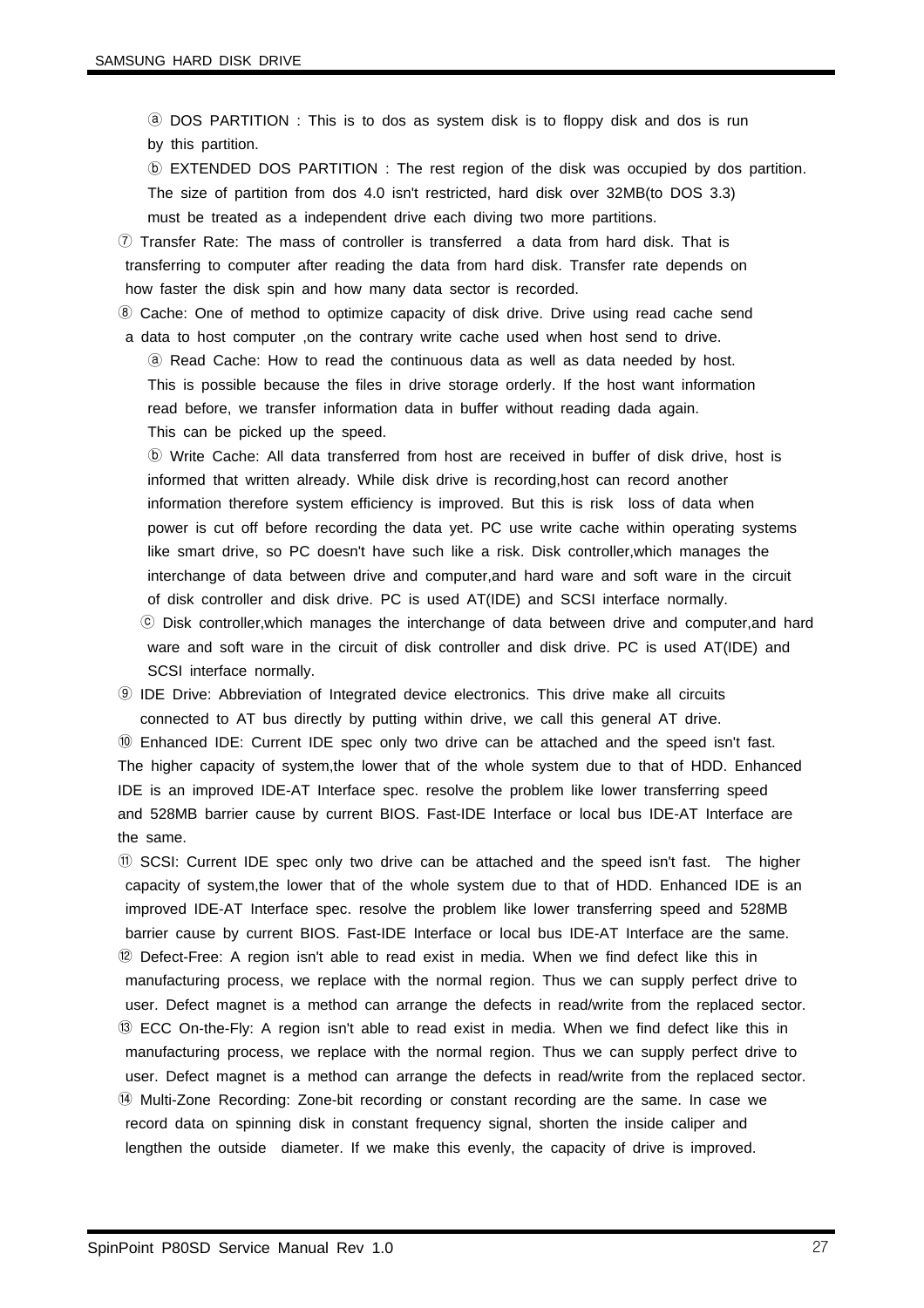- ⑮ Master/Slave/Cable Select: When we attached 2 IDE drive, one is master and the other is slave. Being a M/S whether or not of drive is determined by jump in drive or cable select.
- ●BPI: Abbreviation of bit per inch, recording density towards a circumference. Usually we decide the maximum diameter of track.
- ●Buffer: The RAM where executed data between HDD and host computer is stored in RAM temporary.
	- The resolution of the bottleneck according to difference of speed and improving the efficiency.
- ●Controller: Same as disk controller, chip or circuit make possible transfer command and data of computer according to HDD.
- ●DMA: Abbreviation of direct memory access, a technique for transferring data from main memory to a device without passing it through the CPU. This is useful for making quick backups and for real-time applications.
- ※ Servo

Local control technology enable to read and write data.When spinning flatter high-speeded read data, head is the accurate position according to the position written data,this technology could be a standard about HDD efficiency. Local controller apply stepping spindle motor or voice coil motor to head located in actuator and settled a position. More over another important factor is how far the magnetic head could fly on the surface of hard disk. The lower the height of magnetic head is, the narrower the magnetic region on the disk surface, so the more data can be read or written on the same disk surface.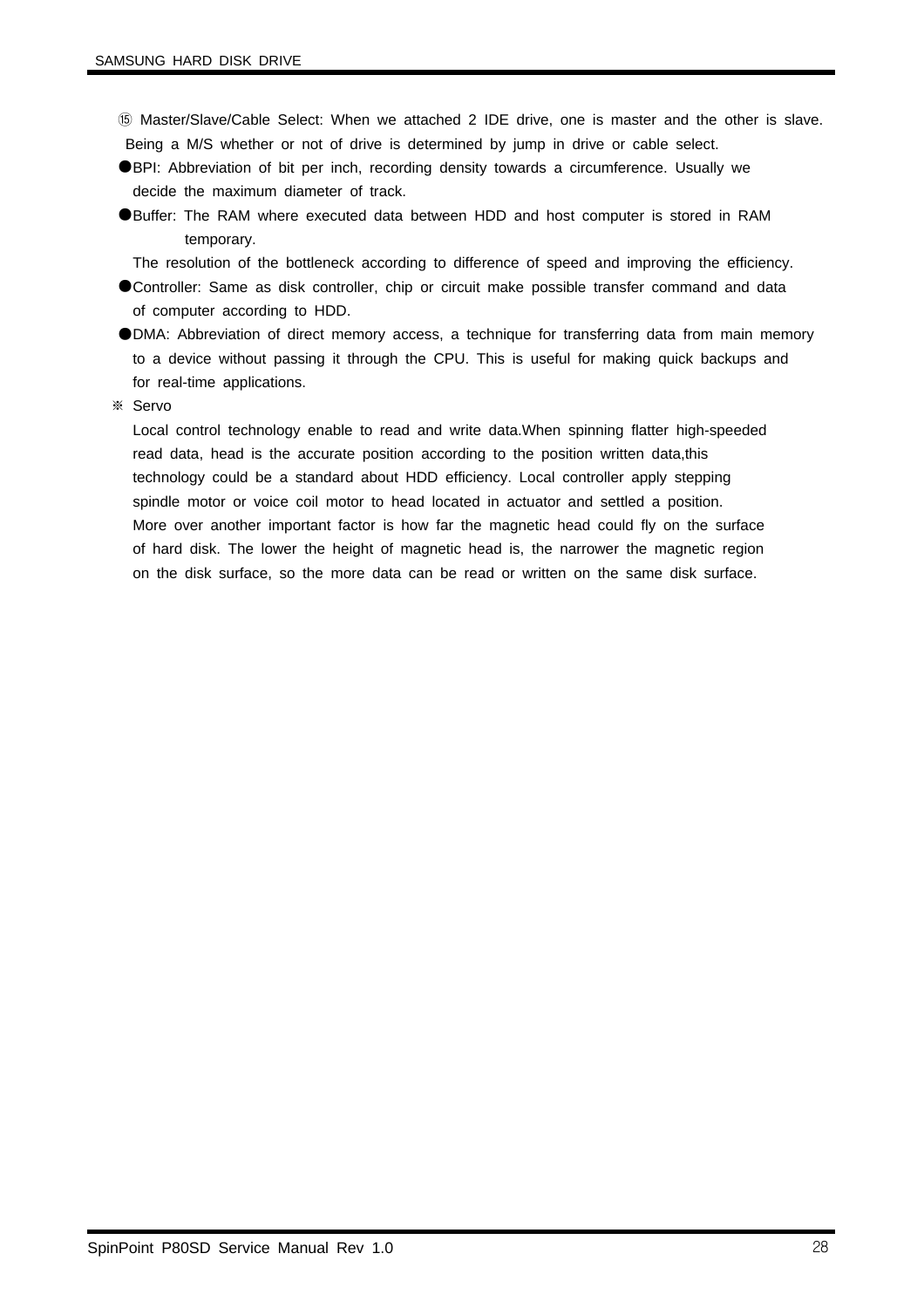## **Attachment 2. Explanation of HDD terms**

| ABS                              | Air Bearing Surface. Establish flat surface slantingly at the both sides of head to make head<br>rise on disk by using air pressure.                                                                                                                                        |
|----------------------------------|-----------------------------------------------------------------------------------------------------------------------------------------------------------------------------------------------------------------------------------------------------------------------------|
| Access                           | Read, write, or update information on some storage medium such as a disk.                                                                                                                                                                                                   |
| Access time                      | The interval between the time a request for data is made by the system and the time the data<br>is available from the drive. Access time includes the actual seek time, rotational latency and<br>command processing overhead time.                                         |
| Actuator                         | The internal mechanism that moves the read/write head to the proper track                                                                                                                                                                                                   |
| <b>AFR</b>                       | Annualized Failure Rate. Accumulated failure rate.                                                                                                                                                                                                                          |
| Allocation                       | The process of assigning particular areas of the disk to particular data or instructions.                                                                                                                                                                                   |
| Allocation<br>Unit               | An Allocation unit is a group of sectors on the disk that can be reserved for the use of a<br>particular file. (usually in the form of sector, block or cluster)                                                                                                            |
| APM                              | Advanced Power Management Hardware.                                                                                                                                                                                                                                         |
| Areal<br>Density                 | Recording capacity per 1 square inch. Areal Density = BPI $\times$ TPI [Mb/Inch]                                                                                                                                                                                            |
| Arm                              | Assembled HGA(Head Gimbal Assembly) and VCM at the back and forth of ARM. Parts which<br>is connected to pivot bearing of base. (Parts enable to move head to proper location on Base<br>physically)                                                                        |
| AT                               | Advanced Technology interface or IDE. Interface to be designed for IBM transfer PC.                                                                                                                                                                                         |
| <b>ATADevice</b>                 | AT Attachment Device. Device is equivalent to ANSI ATA spec. HDD, contained tape drive,<br>CD-ROM.                                                                                                                                                                          |
| ATA-2                            | Improved the existing AT interface, Interface is correspond to E-IDE of W/D by suggestion of<br>Seagate                                                                                                                                                                     |
| Audit                            | Examine the factory.                                                                                                                                                                                                                                                        |
| Average<br>Seek Time             | The average time it takes for the read/write head to move to a specific location.                                                                                                                                                                                           |
| Back Gap                         | protect information recorded in media from damage by breaking the remained current flowed to<br>head in magnetic body.                                                                                                                                                      |
| <b>Bad Block</b>                 | A block (usually the size of a sector) that cannot reliably hold data because of media flaw or<br>damaged format markings.                                                                                                                                                  |
| <b>BALANCING</b><br><b>PLATE</b> | Lead plate to maintain the balance of ARM. (The amount of disk and head are different in case<br>of different capacity of the same series, so this maintain the center of gravity because the<br>center of gravity of ARM is changing according to those of head changing.) |
| Base                             | Basic frame for parts assembling of HDD. spindle motor, arm, VCM, cover, PCB are assembled<br>on Base.                                                                                                                                                                      |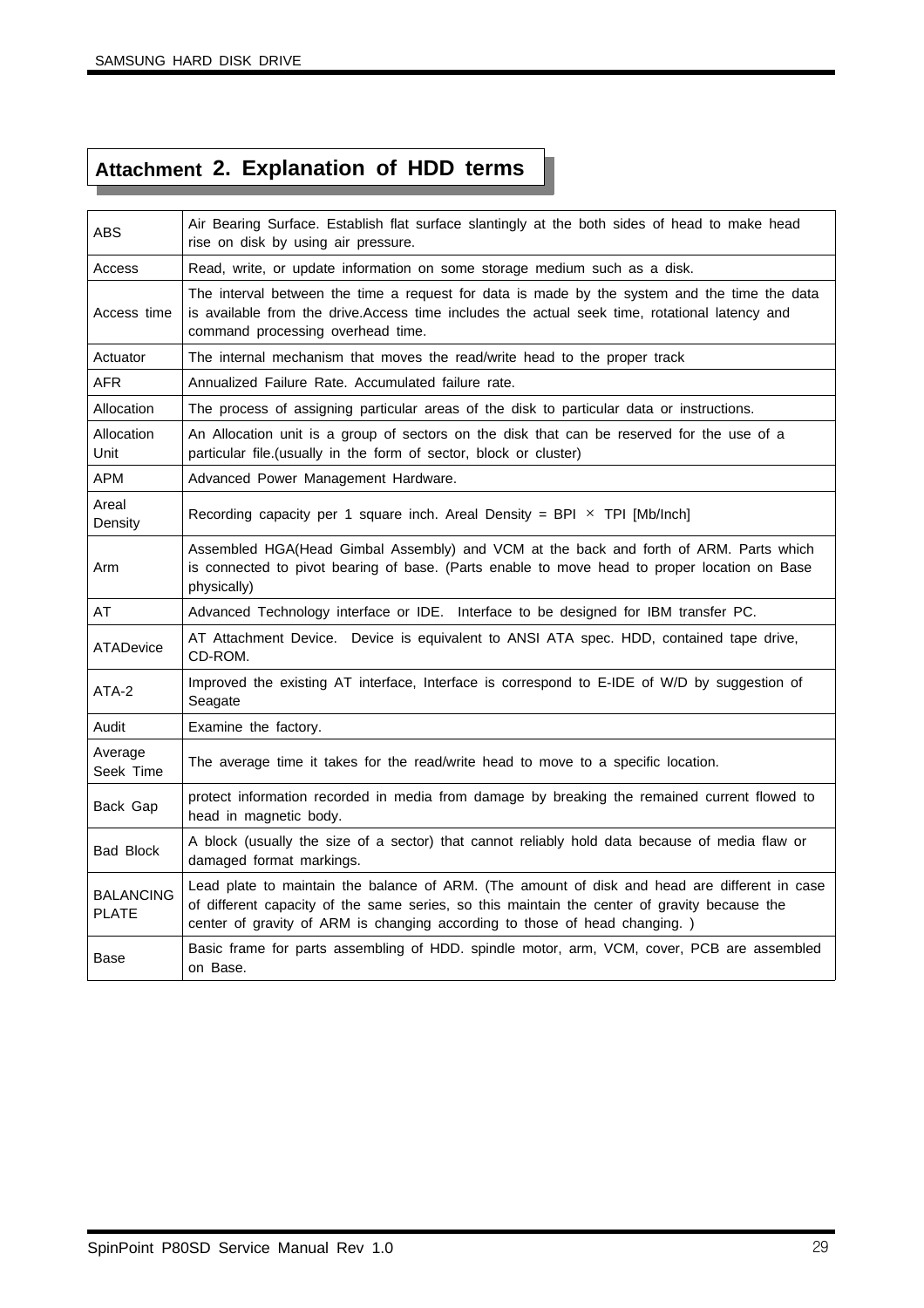| <b>BEARING</b>            | Abbreviation of pivot bearing, Mediator of Arm and Base which is located in the center of ARM<br>and it can rotate smoothly.                                                                                                                     |
|---------------------------|--------------------------------------------------------------------------------------------------------------------------------------------------------------------------------------------------------------------------------------------------|
| Bezel                     | A plastic panel that extends the face of a drive so that it covers a computer's drive bay opening.                                                                                                                                               |
| <b>BIOS</b>               | Basic Input/Output system: Control program/sub-program can control computer and around device.                                                                                                                                                   |
| bit                       | A binary digit may have one of two values-1 or 0                                                                                                                                                                                                 |
| Boot Record               | Located in the first track and sector in disk where store physical structure information of disk.<br>(sector1, track 0, side 0)                                                                                                                  |
| <b>BPI</b>                | Abbreviation of Bit Per Inch, it means the recording density towards circumference. Generally it<br>decided to the value of maximum track.                                                                                                       |
| <b>BPS</b>                | Bit per second. Data transferring speed, transferring bit numbers per second.                                                                                                                                                                    |
| <b>BPSI</b>               | Bits per square inch = areal density, Bit numbers per 1 square inch, BPSI=BPI x TPI                                                                                                                                                              |
| <b>Breather</b><br>Filter | Filter to prevent contamination occurred inside due to outside air, it is putted on air plug.                                                                                                                                                    |
| <b>Buffer</b>             | Temporary RAM to store data between HDD and host computer, it is used for efficiency<br>improvement.                                                                                                                                             |
| Burn-in test              | Reliability test with changing temperature, voltage condition.                                                                                                                                                                                   |
| Bus                       | The part of a chip, circuit board, or interface designed to.                                                                                                                                                                                     |
| <b>Byte</b>               | Unit of digital information. 1 Byte is 8 bit.                                                                                                                                                                                                    |
| Cache                     | Optimizing method for drive efficiency, read cache is for data transfer from drive to host<br>computer and write cache is from host to drive. (256KB in normal. It mediate the bottle-neck<br>due to speed difference between drive and PC host) |
| Capacity                  | Information amount could be stored in HDD. Units are MB, GB                                                                                                                                                                                      |
| Clean Room                | No particle room for MP or RMA of HDD. Grade of 1000ppm, 100ppm, 10ppm etc.                                                                                                                                                                      |
| CLIP-FPC                  | Components to assemble FPC and SUPPORT-FPC.                                                                                                                                                                                                      |
| Clock                     | Timing standard signal to treatment balance.                                                                                                                                                                                                     |
| Cluster                   | The logical factor to read/write real data. One cluster is bind 2 sectors generally, its size is<br>2kbyte.                                                                                                                                      |
| Compatibility<br>test     | Test hardware device or software's compatibility to confirm compatibility.                                                                                                                                                                       |
| Controller                | Disk Controller also, chip or circuit can be transfer data order of computer to available to HDD.                                                                                                                                                |
| Cover                     | Protect parts within HDD from the exterior impact and particle and moist, the fatal fact caused<br>head and disk failure.                                                                                                                        |
| CPU                       | Central Processing Unit. Control input/output device and sending, computing, recording data and<br>output the result.                                                                                                                            |
| Crash Stop                | Protect activator's impact in emergency condition when head move to parking zone or come off<br>data zone.                                                                                                                                       |
| <b>CRC</b>                | Abbreviation of Cyclic Redundancy Code, detect error differ from ECC containing error correcting<br>function. For protect ID data.                                                                                                               |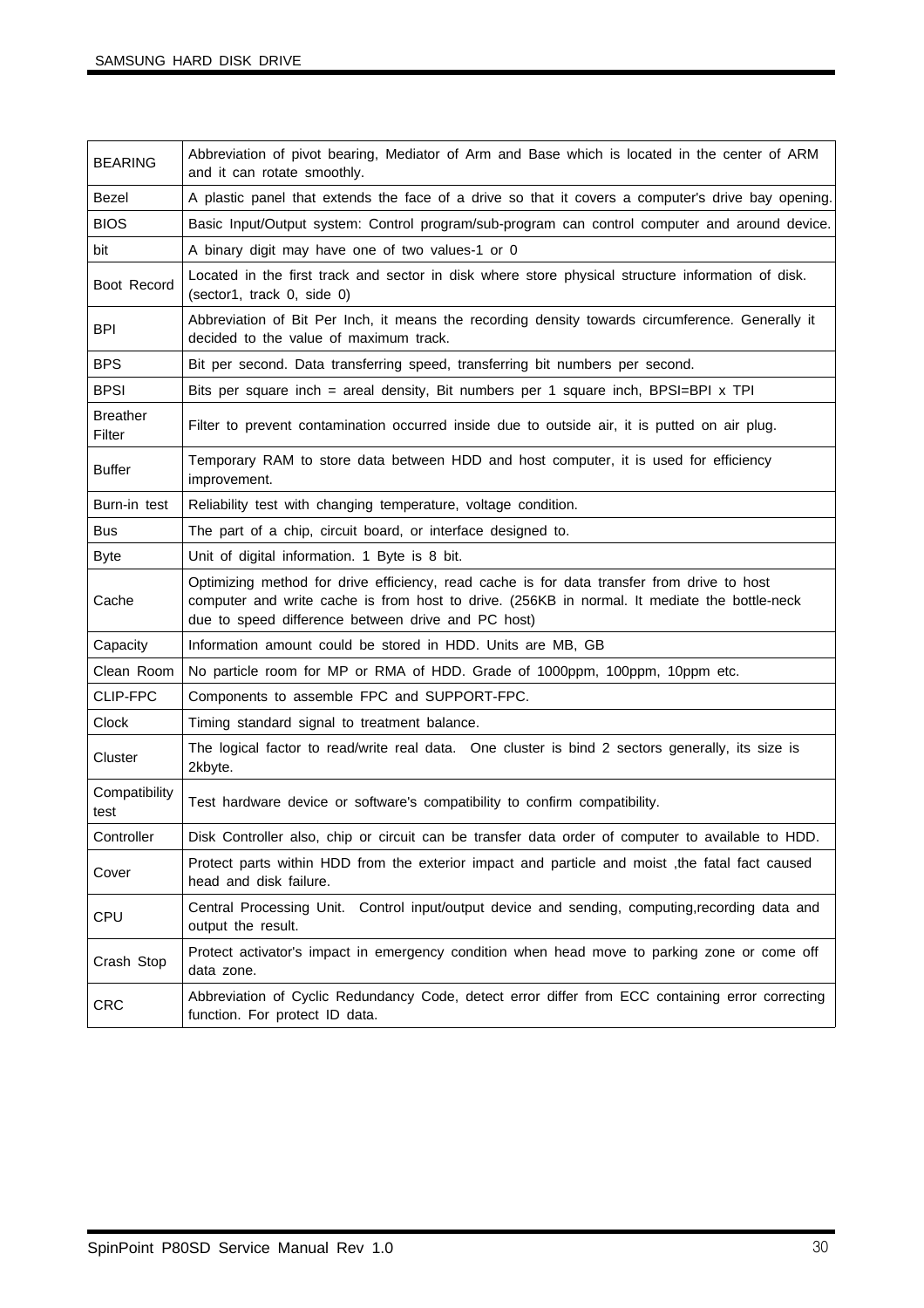| Cylinder/Trac<br>k/Sector                 | Data is recorded on lots of circle in media in HDD, we call these circles track We record data<br>at both sides of media and HDD has many media layers. so it has several tracks which have<br>the same radius, we call this concentric circle collection of track Cylinder. Tracks are divided to<br>sector and it organized ID information and data and ECC. ID information is a sort of address<br>information to seek data sector requested from host computer. |
|-------------------------------------------|---------------------------------------------------------------------------------------------------------------------------------------------------------------------------------------------------------------------------------------------------------------------------------------------------------------------------------------------------------------------------------------------------------------------------------------------------------------------|
| Data<br>Separator                         | Separate complex data/clock signal from HDD stored data/timing information encoded form.                                                                                                                                                                                                                                                                                                                                                                            |
| Decoding                                  | Restore encoded signal.                                                                                                                                                                                                                                                                                                                                                                                                                                             |
| Dedicated<br>Servo                        | Concentrate servo signal (Timing & location control signal) on on side of drive.                                                                                                                                                                                                                                                                                                                                                                                    |
| Defect<br>Management                      | Find defect and treat data from replaced sector on read/write.                                                                                                                                                                                                                                                                                                                                                                                                      |
| Defect-Free/<br>Defect<br>Management      | HDD vendor received disks from media vendor for smooth supply and proper price and these<br>media has defect( region can't read write data), by scanning defect during production process<br>and replacing normal region so we can product defect-free drive. Defect management means<br>scanning defect and treatment process from replaced data during read/write.                                                                                                |
| <b>Disk</b>                               | Head record data in this circle plate, magnetic disk is general.                                                                                                                                                                                                                                                                                                                                                                                                    |
| Disk array                                | Group assembled the separate HDD for large capacity.                                                                                                                                                                                                                                                                                                                                                                                                                |
| DMA                                       | Direct Memory Access, data transferring method among system memory and HDD without CPU.<br>By using DMA, CPU can do other works while data transferring, efficiency become improved.                                                                                                                                                                                                                                                                                |
| <b>DOA</b>                                | dead on arrival, arrival failure.                                                                                                                                                                                                                                                                                                                                                                                                                                   |
| <b>DPPM</b>                               | Defect parts per million, failure unit.                                                                                                                                                                                                                                                                                                                                                                                                                             |
| <b>Drive</b><br>Geometry                  | Functional definition according to the numbers of head, cylinder, sector per track.                                                                                                                                                                                                                                                                                                                                                                                 |
| <b>DVT</b>                                | Design Verification test.                                                                                                                                                                                                                                                                                                                                                                                                                                           |
| ECC                                       | Error correction code. Correct error data, controller scan and correct error combining user data<br>and parity bit.                                                                                                                                                                                                                                                                                                                                                 |
| ECC<br>on-the-Fly                         | ECC is Error Correction Code, Additional recording information per every sector. By ECC<br>creation logic, data is added on disk and checking and correcting with reading. If it is<br>correctable error without read action stopping, we call this ECC on-the-Fly with hardware's<br>help<br>within controller.                                                                                                                                                    |
| E-IDE<br>Enhance<br><b>IDE</b>            | Revised interface in IDE way, new specification to improve the existing method has problem of<br>low speed.                                                                                                                                                                                                                                                                                                                                                         |
| Embedded<br>Servo /<br>Dedicated<br>Servo | Embedded Servo: Arrange servo signal(timing, location control signal) to data and data track in<br>Dedicated Servo: Mechanism of dedicated surface of disk have timing and positioning<br>parallel.<br>information only.                                                                                                                                                                                                                                            |
| Encoding/<br>Decoding                     | Encoding is a data transferring method before recording data pattern to disk and Decoding is on<br>the contrary. To read recorded data more easily and accurately, Encoding and Decoding should<br>be needed. Coding methods are MFM.(2.7)RLL.(1.7)RLL.                                                                                                                                                                                                             |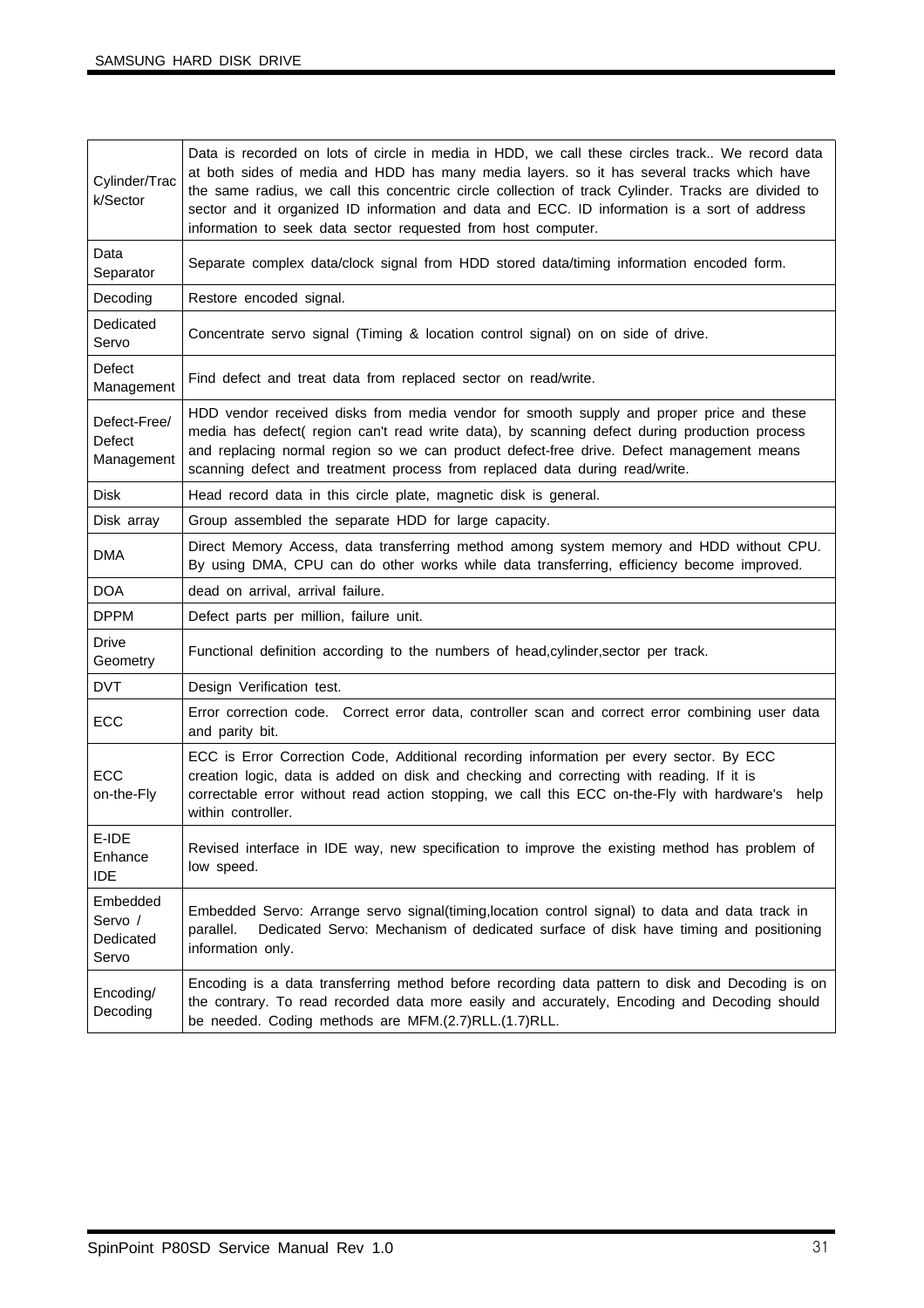| Enhanced<br><b>IDE</b>      | The existing IDE specification enable to adhere only 2 drives and transferring speed was low.<br>But HDD efficiency are resulted to low the whole capacity according to getting system efficiency<br>higher. Enhanced IDE has specification of revised IDE-AT interface by current BIOS and 528Mb<br>barrier and we settled the low speed problem with this new spec. Same as Fast-IDE Interface<br>or Local Bus IDE-AT Interface. |
|-----------------------------|------------------------------------------------------------------------------------------------------------------------------------------------------------------------------------------------------------------------------------------------------------------------------------------------------------------------------------------------------------------------------------------------------------------------------------|
| <b>EOL</b>                  | End of Life.                                                                                                                                                                                                                                                                                                                                                                                                                       |
| <b>EPROM</b>                | Erasable programmable read only memory.                                                                                                                                                                                                                                                                                                                                                                                            |
| <b>EVT</b>                  | Engineering verification test.                                                                                                                                                                                                                                                                                                                                                                                                     |
| <b>FAT</b>                  | File allocation table. Data table is recorded at the most outer side of disk, inform sector<br>location and order of each recorded file to Operating system.                                                                                                                                                                                                                                                                       |
| <b>FCI</b>                  | Flux change per inch. magnetization rotation density per unit inch.                                                                                                                                                                                                                                                                                                                                                                |
| FCI/FCPI/Flu<br>x Density   | Flux Change Per Inch. Magnetization rotating density per unit inch. Concerned with BPI, this<br>value is decided by track has maximum radius. BPI is proportion to FCI according to difference<br>of coding method.                                                                                                                                                                                                                |
| <b>FDD</b>                  | Floppy Disk Drive. 5.25"/3.5" drive is used for PC                                                                                                                                                                                                                                                                                                                                                                                 |
| <b>FILTER</b>               | Components filtering particle from the flowed air to the inside/outside of HDA.                                                                                                                                                                                                                                                                                                                                                    |
| Firmware                    | Hardware control program, this is stored in                                                                                                                                                                                                                                                                                                                                                                                        |
| Flash<br>Memory             | Among PROM of the memory for searching only which can re-write, memory chip enable to<br>rewrite and erase the old contents electrically.                                                                                                                                                                                                                                                                                          |
| Flexure<br>Assembly         | Control rising by Slider ABS, flying height of slider and make slider move to proper track by<br>connecting to head positioning mechanism.                                                                                                                                                                                                                                                                                         |
| Flux Density                | Flux density, the number of magnetic field pattern can be recorded on the disk surface.                                                                                                                                                                                                                                                                                                                                            |
| Flying<br>Height            | Distance between Read/write head and disk surface. Air resistance due to disk rotation can<br>maintain this distance, the small flying height is, the large data recording density is, but it need<br>more specified mechanical design.                                                                                                                                                                                            |
| Form factor                 | Industrial specification decided diameter of Disk. 3.5", 2.5" in case of Samsung.                                                                                                                                                                                                                                                                                                                                                  |
| Format                      | Recording the particular signal to divide track and sector and this information should be recorded<br>on disk in first before user want to store data. Be careful because formatting erase all recorded<br>information.                                                                                                                                                                                                            |
| Formatted<br>capacity       | Available HDD capacity after HDD formatting.                                                                                                                                                                                                                                                                                                                                                                                       |
| <b>FPC</b>                  | Flexible Printed Circuit, or PCC, inputted parts enable to flow current to the flexible material.<br>(Polemize)                                                                                                                                                                                                                                                                                                                    |
| FPC ASS'Y                   | Status of soldering IC, CAPACITOR, 14PIN CONNECTOR to FPC surface or connecting<br>HOLDER-FPC, SUPPORT-FPC, CLIP-FPC.                                                                                                                                                                                                                                                                                                              |
| <b>GASKET</b>               | Parts made of rubber to protect inner inflow air and moist from the outside of HDD                                                                                                                                                                                                                                                                                                                                                 |
| GigaByte(G<br>B)            | Data storing unit. Accurately 1,073,741,824 bytes(1024*1024*1024), i.e. 1,000MB                                                                                                                                                                                                                                                                                                                                                    |
| <b>GMR Head</b>             | Giant Magneto Resistive head. New type head of MR head.                                                                                                                                                                                                                                                                                                                                                                            |
| Half height                 | One of the standard height specification of HDD and the real height is 1.6inch                                                                                                                                                                                                                                                                                                                                                     |
| Hard<br>Error/Soft<br>Error | Hard error is a continuous misreading due to defect of disk surface) and it can read correct<br>data if in case of read again, we call this soft error.                                                                                                                                                                                                                                                                            |
| HDA                         | Head Disk Assembly, half assembled product of HDD. SPINDLE MOTOR, DISK, HSA, VCM etc.<br>are sealed within Base and Cover.                                                                                                                                                                                                                                                                                                         |
| HDA label                   | Label remarked assembly status of Disk/Head by 5digit-english & number.                                                                                                                                                                                                                                                                                                                                                            |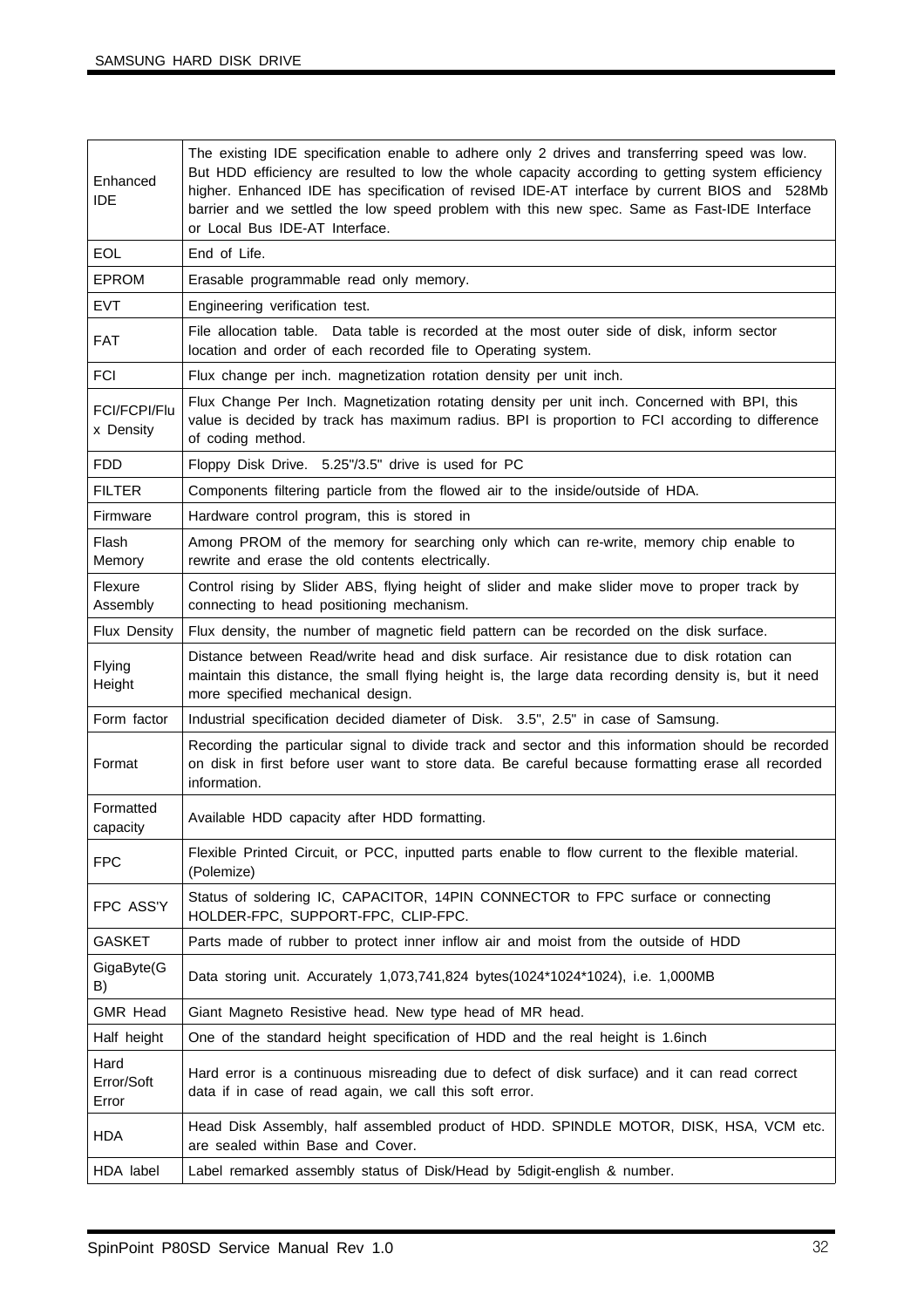| HDD.                                | Hard Disk Drive, memory device by transferring data to permanent magnetic field rather than                                                                                                                                                                                                                                                                                    |
|-------------------------------------|--------------------------------------------------------------------------------------------------------------------------------------------------------------------------------------------------------------------------------------------------------------------------------------------------------------------------------------------------------------------------------|
|                                     | digital pulse. It organized HDA and PCBA.                                                                                                                                                                                                                                                                                                                                      |
| Head                                | Read/write data on disk directly. (MIG, Thin film, MR, GMR)                                                                                                                                                                                                                                                                                                                    |
| Head Crash                          | The damages of read/write and media cause a sudden contact between head and disk surface,<br>they are also occurred because of dust, particles or other contamination within HDA.                                                                                                                                                                                              |
| <b>Head Stack</b>                   | Status ARM and HGA assembled.                                                                                                                                                                                                                                                                                                                                                  |
| Height                              | Vertical height of HDD (1 inch height is used generally in case of 3.5" drive)                                                                                                                                                                                                                                                                                                 |
| <b>HGA</b>                          | Head Gimbal Ass'y, recording and replaying data and it organized slider and suspension for<br>supporting slider, usually we say Head                                                                                                                                                                                                                                           |
| High-Level<br>formatting            | Progressing mechanism to format program of management system. Root directory, File allocation<br>table created.                                                                                                                                                                                                                                                                |
| HOLDER-FP<br>C                      | Parts made of plastic enable to make routing FPC.                                                                                                                                                                                                                                                                                                                              |
| <b>HSA</b>                          | HEAD STACK ASS'Y,. Assembled HGA with FPC ASS'Y in ARM.                                                                                                                                                                                                                                                                                                                        |
| Hz                                  | Herz. The number of event during 1 second.                                                                                                                                                                                                                                                                                                                                     |
| I/O                                 | Data Input/output                                                                                                                                                                                                                                                                                                                                                              |
| IC                                  | Integrated circuit Electric circuit, assembly of elements of transistor, diode, resistance on the thin<br>plate of semiconductor. CPU of PC and RAM are sort of IC.                                                                                                                                                                                                            |
| <b>IDE</b>                          | Integrated Device Electronics. In IBM PC AT, drive type enable to connect all circuits to AT<br>Bus directly                                                                                                                                                                                                                                                                   |
| <b>IDE</b> Drive                    | Integrated Device Electronics, In IBM PC AT, drive enable to connect all circuits to AT Bus.<br>Generally, AT drive.                                                                                                                                                                                                                                                           |
| Initialize                          | Refer to low level formatting.                                                                                                                                                                                                                                                                                                                                                 |
| Interface                           | Disk controller to manage data between drive and computer and hard ware & software contained<br>within disk drive circuit. AT(IDE) and SCSI interface are usually used in small computer system.                                                                                                                                                                               |
| Interleave/<br>Interleave<br>Factor | Order of sector arranged within track. For example, interleave factor is 3:1 then arranged by 3<br>sectors for sector interval, that is, it is possible to read sector2 after reading sector1 by leaping<br>over 2sector. We need 3 rotations to read all data of track. Now days, Most interleave is 1:1.                                                                     |
| <b>IQC</b>                          | Incoming quality control. Inspection process for import.                                                                                                                                                                                                                                                                                                                       |
| Jumper                              | Device in type of hardware, it decide HDD connecting status (Master/Slave etc.)                                                                                                                                                                                                                                                                                                |
| Jumper Pin                          | A small parts enable to choose drive running mode.(Master/Slave)                                                                                                                                                                                                                                                                                                               |
| KB/MB/GB                            | $KB = Kilo$ Byte, MB = Mega Byte, GB = Giga Byte. K, M, G have double meanings. First,<br>K=1000, M=1000000, G=1000000000, second K=2^10=1024, M=2^20=1048576,<br>G=2^30=1073741824. The second one is more accurate mean on HDD capacity, but we usually<br>we use by the first one.                                                                                          |
| Landing<br>Zone/Parking<br>Zone     | Both of them means the landing location of head when spindle motor stopping. This zone used<br>for protecting the risk of data damage caused from the contact between head and disk, this<br>zone is not stored. Recently most drives using VCM are designed head should be landed in<br>landing Zone automatically.                                                           |
| Latch                               | Parts enable to hold ARM putting on head in constant power.                                                                                                                                                                                                                                                                                                                    |
| <b>LATCH</b><br><b>SCREW</b>        | HEAD is located in parking zone on off, at this time latch screw connected in parking magnetic<br>and make head fixing. (latch force is determined by magnetic power)                                                                                                                                                                                                          |
| Latency/Rota<br>tional<br>latency   | Waiting time until target sector seek time after Read/Write Head arriving at the target track.<br>(Generally, 1/2 of spindle cycle). One cycle time of disk is 8.3ms in case of spin speed is<br>7200rpm, then average waiting time should be 4.16ms. This Latency is a one of most factor for<br>drive efficiency, transferring speed is better getting shorter waiting time. |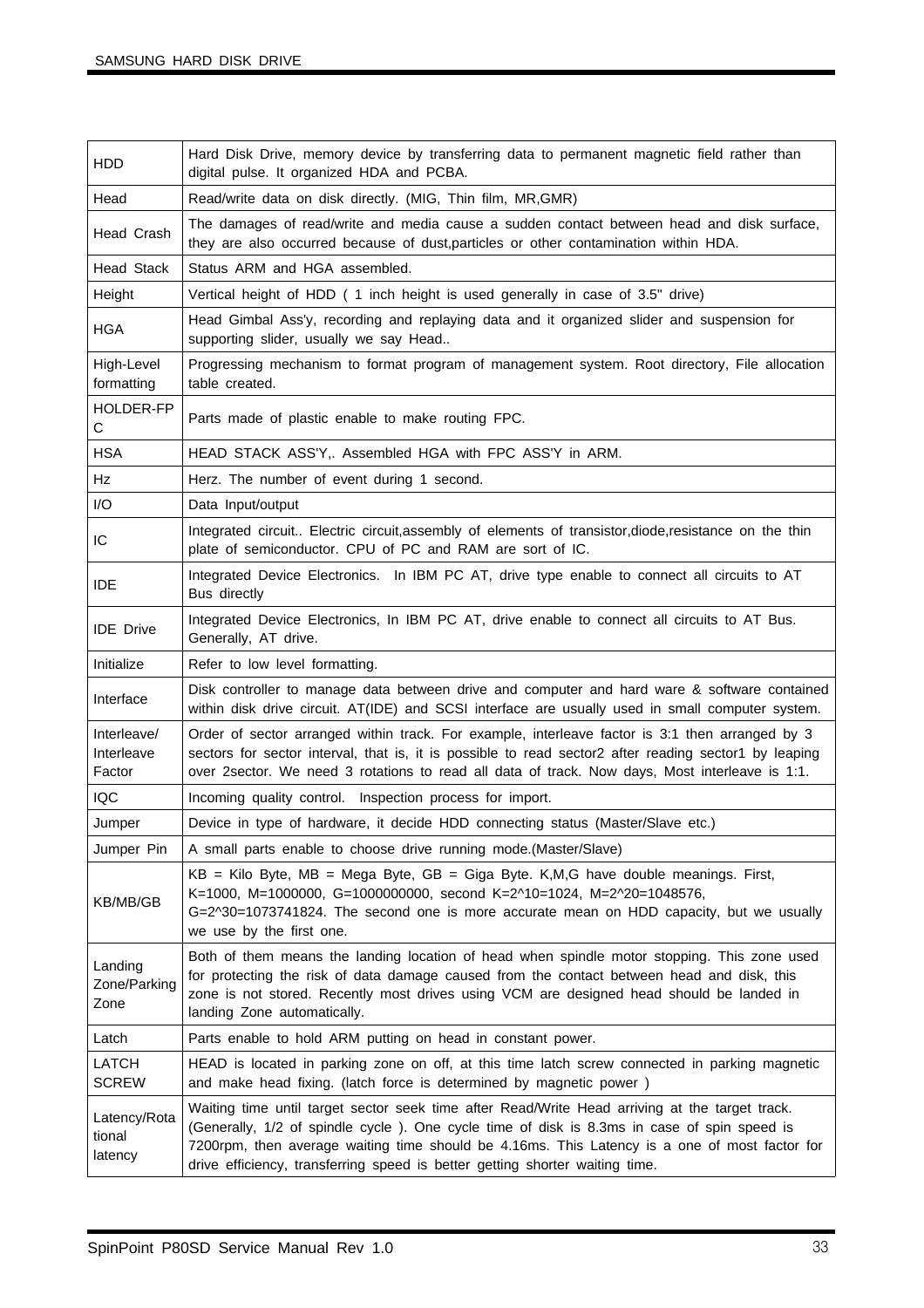| LBA mode                         | Logical block allocation. DOS mode to resolve 528MB capacity restriction.                                                                                                                                                                                                                                                                                                                                             |
|----------------------------------|-----------------------------------------------------------------------------------------------------------------------------------------------------------------------------------------------------------------------------------------------------------------------------------------------------------------------------------------------------------------------------------------------------------------------|
| LED                              | Light Emitting Diode. Used for signal light to all kind of electric containing computer.                                                                                                                                                                                                                                                                                                                              |
| Low profile                      | One of standard height of HDD, the real height is 1 inch.                                                                                                                                                                                                                                                                                                                                                             |
| Low-level<br>formatting          | Operating system make sector on disk enable to access in proper region in order to create file<br>structure.                                                                                                                                                                                                                                                                                                          |
| Master                           | HDD become booting when put 2 more IDE drives. (decided C:, Managed master/slave by<br>Jumper control & CMOS setup)                                                                                                                                                                                                                                                                                                   |
| Master/Slave<br>/Cable<br>select | When 2 IDE drives operated, one drive become Master(drive C: or drive 0) and the other is<br>Slave.(drive D: or drive 1) Master/Slave is determined by using jumper within drive or Cable<br>select method. jumper setup is different from companies, so refer to usages, Cable Select has a<br>complex jumper method so drive become master/slave automatically according to decided signal<br>for Cable Select      |
| Media<br>Aluminium               | Plate substrate coating with magnetic body. Casting with lubricant to prevent damage for Head<br>landing/off, where data stored in form of magnetic flux or polarity change.                                                                                                                                                                                                                                          |
| Mega<br>Byte(MB)                 | Data storage unit. Accurately 1,048,576 Bytes(1,024*1,024). that is 1,000KB                                                                                                                                                                                                                                                                                                                                           |
| Mega<br>Hertz(MHz)               | Clock speed unit for PC, clock occur million times per second                                                                                                                                                                                                                                                                                                                                                         |
| Microprocess<br>or               | Collection of CPU function to LSI( large IC).                                                                                                                                                                                                                                                                                                                                                                         |
| <b>MIG</b>                       | Read metal in gab head, Improved head has high valued inductance by inserting metal around<br>gab of core.                                                                                                                                                                                                                                                                                                            |
| Millisecond                      | One thousandth. Speed unit of HDD efficiency.                                                                                                                                                                                                                                                                                                                                                                         |
|                                  |                                                                                                                                                                                                                                                                                                                                                                                                                       |
| <b>MMX</b>                       | Multimedia Extension. Intel's new CPU chip. Added new 57 orders to run image and sound,<br>efficiency is improved about 10~20%.                                                                                                                                                                                                                                                                                       |
| MP                               | Mass production.                                                                                                                                                                                                                                                                                                                                                                                                      |
| <b>MPC</b>                       | Multi-media Personal Computer                                                                                                                                                                                                                                                                                                                                                                                         |
| MR head                          | Magnetic Resistive head. For high-efficiency HDD, IBM developed the marginal head which is<br>enable to separate read/write applying MR elements to read head of thin film head.                                                                                                                                                                                                                                      |
| <b>MRB</b>                       | material review board.                                                                                                                                                                                                                                                                                                                                                                                                |
| MTBF                             | Mean Time Between Failure, average time of occurring failure. This is one of most important<br>reliability factor, not the actual measured value but the calculated value of every companies.                                                                                                                                                                                                                         |
| MTTF                             | Mean Time to failure. same as MTBF                                                                                                                                                                                                                                                                                                                                                                                    |
| <b>MTTR</b>                      | Mean Time To Repair, average time to repair. Generally the replacing time of PCBA or HDA.                                                                                                                                                                                                                                                                                                                             |
| Multi-Zone<br>Recording          | Zone-Bit Recording, Constant Recording. While recording data on rotating disk, the inside<br>diameter get shorter of sector length and outside diameter get longer of that if the frequency of<br>signals is constant. So we make drive capacity higher if make the sector length same with<br>outside diameter and inside diameter. We also say Constant Angular Velocity, CAV and<br>Constant Linear Velocity, CLV. |
| <b>MVT</b>                       | Maturity Verification Test, Test for MP possibility.                                                                                                                                                                                                                                                                                                                                                                  |
| ORT                              | On-going reliability test. Test for MTBF and long time test in normal condition. ( Burn in test<br>progress with mal-condition)                                                                                                                                                                                                                                                                                       |
| OS                               | Operating System. Control and manage computer system to use more easily for user.<br>(DOS, UNIX etc.)                                                                                                                                                                                                                                                                                                                 |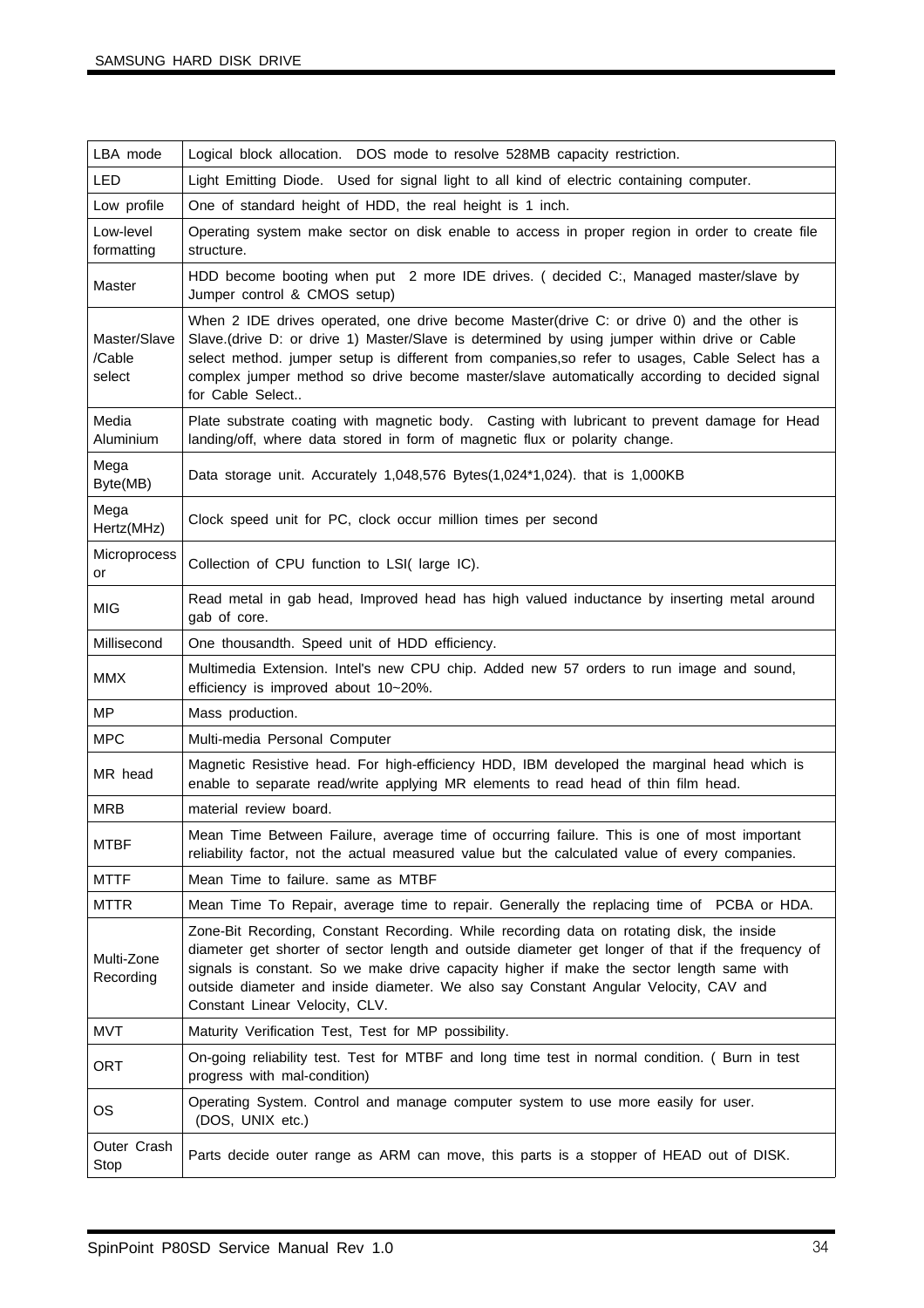| Overhead                                                      | Time to perform the real order for controller, host adaptor and drive. The faster overhead is,<br>the faster performing time.                                                                                                                                                                                                                                                                          |
|---------------------------------------------------------------|--------------------------------------------------------------------------------------------------------------------------------------------------------------------------------------------------------------------------------------------------------------------------------------------------------------------------------------------------------------------------------------------------------|
| Overwrite                                                     | Recorded data erased by overlapping the existing data.                                                                                                                                                                                                                                                                                                                                                 |
| Parking<br>Zone                                               | = Landing Zone                                                                                                                                                                                                                                                                                                                                                                                         |
| Partition                                                     | When we use one HDD for multi ones dividing section logically, every memory section is<br>partition, For example, 2.5GB HDD can be used for one 2.1GB computer and one 400MB.                                                                                                                                                                                                                          |
| <b>PCBA</b>                                                   | Printed Circuit Board Assembly. Kind of IC and Chips are Soldered on board and make run<br>HDA, PCBA is a half-finished goods.                                                                                                                                                                                                                                                                         |
| <b>PCMCIA</b>                                                 | Personal Computer Memory Card International Association.                                                                                                                                                                                                                                                                                                                                               |
| Pentium                                                       | 586 Microprocessor to apply IBM type developed by Intel                                                                                                                                                                                                                                                                                                                                                |
| Pentium<br>Pro(P6,686)                                        | Pentium's next CPU. 5.5 billion transistor integrated. There are 150, 166, 180, 200MHz.                                                                                                                                                                                                                                                                                                                |
| Peripheral                                                    | Additional device except basic CPU. There are Disk Drive, Tape Drive, CD-ROM.                                                                                                                                                                                                                                                                                                                          |
| <b>PIO</b>                                                    | Programmed Input/Output.                                                                                                                                                                                                                                                                                                                                                                               |
| Pivot<br>Bearing                                              | Roll bearing is fixed on the rotating center of ARM.                                                                                                                                                                                                                                                                                                                                                   |
| Plated<br>Media                                               | Disk is covered with hard metal alloy rather than disk Iron-oxide compound.<br>The more data could be stored.                                                                                                                                                                                                                                                                                          |
| <b>Platter</b>                                                | Metal disk record data within HDD                                                                                                                                                                                                                                                                                                                                                                      |
| <b>POH</b>                                                    | Power On Hour, used for MTBF.                                                                                                                                                                                                                                                                                                                                                                          |
| Power PC                                                      | RISC type CPU is developed by IBM, Apple and Motorola commonly.                                                                                                                                                                                                                                                                                                                                        |
| <b>PQT</b>                                                    | Pre-qualification test                                                                                                                                                                                                                                                                                                                                                                                 |
| <b>PRML</b>                                                   | Partial Response Maximum Likelihood, this is a read/write method to improve recording density<br>and data transferring rate. This method enable to improve capacity as 30% more than the<br>existing data transferring by using Peak Detection.                                                                                                                                                        |
| <b>PVT</b>                                                    | Production verification test                                                                                                                                                                                                                                                                                                                                                                           |
| QMS                                                           | Quality management system. Overall quality management system                                                                                                                                                                                                                                                                                                                                           |
| RAID                                                          | Redundant Arrays of Independent Disks. To protect a sudden data damage, connect HDD in<br>parallel and diverge data, that is high speed back-up device enable to improve data<br>preservation and low speed access for tape the problem of the current back-up device.                                                                                                                                 |
| <b>RAM</b>                                                    | Random access Memory. Semiconductor memory enable to input and search, we have DRAM<br>and SRAM.                                                                                                                                                                                                                                                                                                       |
| Read cache                                                    | Look-ahead method is not only reading data requested from host but also reading- ahead<br>continuous data to buffer sequentially, We improve data transferring speed because we don't<br>need to read again in time host request information pre-read by applying for file's sequential<br>saving method.                                                                                              |
| Read<br>Sector/Read<br>multiple/Rea<br>d DMA                  | Order of reading all data from HDD, read sector occur interrupt per every sector transferring,<br>read multiple occur interrupt per designated sector number by set multiple order. Also read DMA<br>occur interrupt only one time after transferring data from host request. For example, 4 is chosen<br>by set multiple and host need 10 sectors then the below picture draw how to occur Interrupt. |
| Recoverable<br>Err/Uncovera<br>ble<br>Err/Correcta<br>ble Err | Similar to Soft Hard err. Recoverable err means it is possible to read normally though data was<br>read wrong, unrecoverable err means it is impossible to recover error by any means.<br>Correctable err is belong to Recoverable err, this is recovered by software ECC.                                                                                                                             |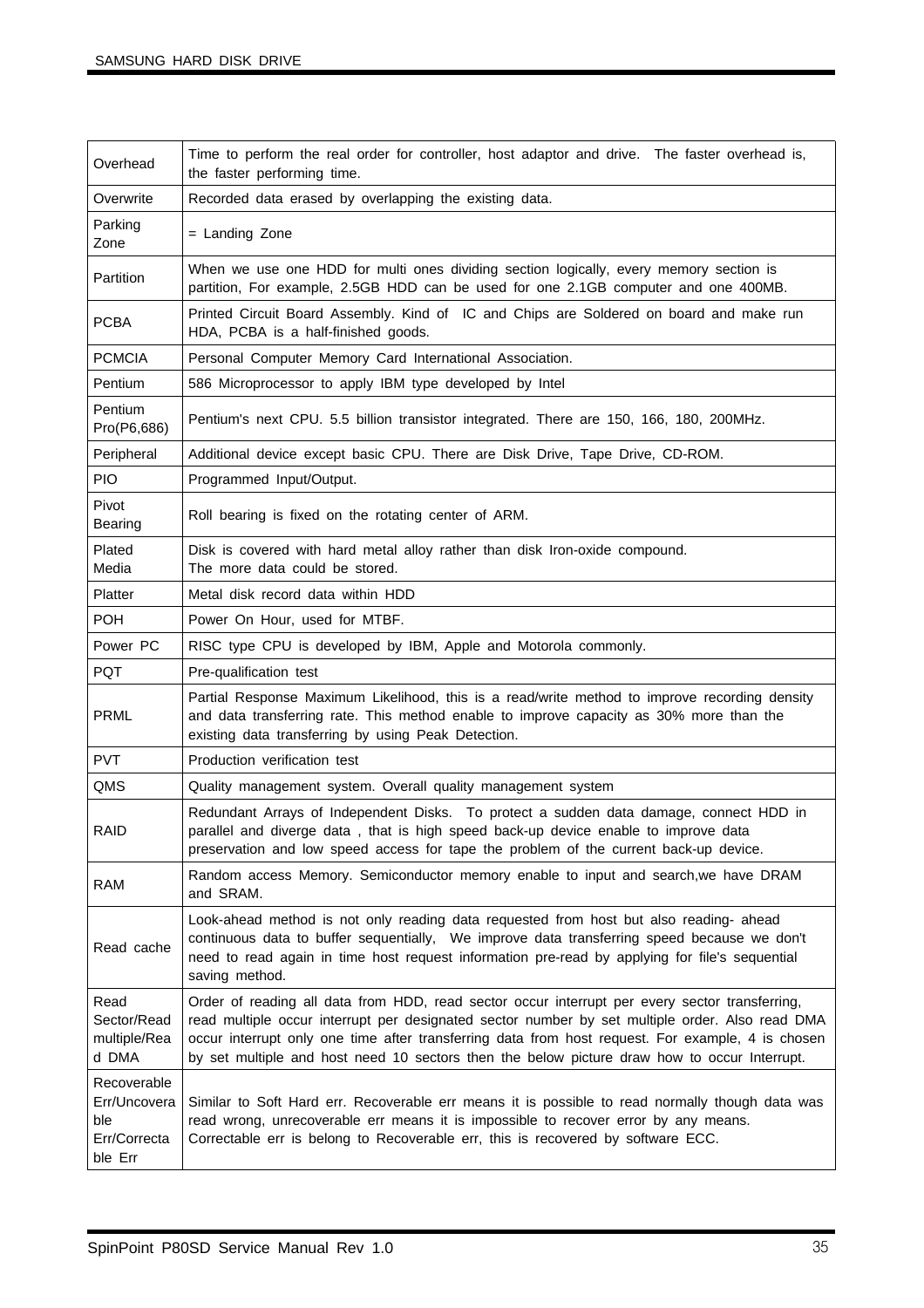| <b>RETAINER</b><br><b>RING</b> | Component could fix bearing when inserted to ARM.                                                                                                                                                                                                                                                                                                                                            |
|--------------------------------|----------------------------------------------------------------------------------------------------------------------------------------------------------------------------------------------------------------------------------------------------------------------------------------------------------------------------------------------------------------------------------------------|
| <b>RLL</b>                     | Encoding method "run length limited data" to magnetic pulse.<br>It can store data 50% more than MFM(Modified Frequency Modulation) method.                                                                                                                                                                                                                                                   |
| <b>RMA</b>                     | Return Material Authorization                                                                                                                                                                                                                                                                                                                                                                |
| <b>ROM</b>                     | Searching only memory. memory would not erase during off, so we use this to program or data<br>need not change in PC. Mask ROM input contents when it's manufactured and PROM recorded<br>program by user.                                                                                                                                                                                   |
| Root<br>Directory              | The place where file on disk and sub directory list.                                                                                                                                                                                                                                                                                                                                         |
| Rotational<br>Latency          | Time which controller find proper data with track rotating, head read/write. Generally 1/2 of full<br>rotation hour.                                                                                                                                                                                                                                                                         |
| Rpm                            | Revolution per minute. Rpm is higher. the data searching speed is getting higher.                                                                                                                                                                                                                                                                                                            |
| SCSI                           | Small Computer Systems Interface. IDE drive can put only 2 drives on the same bus (4 drives<br>in case of Enhanced IDE), SCSI can put 8 drives on the same bus. Also it can be connected<br>HDD and other various device, CD-ROM, Tape drive, Printer etc. as well. 16 bit Fast SCSI can<br>transfer data in 20Mb speed per second. Apple Macintosh and UNIX operating system use<br>mainly. |
| Sector                         | Minimum classification unit which assigned by drive to store information.                                                                                                                                                                                                                                                                                                                    |
| Seek                           | Moving read/write head to the particular data track.                                                                                                                                                                                                                                                                                                                                         |
| Seek time                      | Time which head is located the current post move to another head written information should be<br>read.                                                                                                                                                                                                                                                                                      |
| Server                         | Computer and device to produce every server to PC on PC LAN network.                                                                                                                                                                                                                                                                                                                         |
| Servo                          | @ Control system in feed-back way to move the accurate location in device,<br><b>(b)</b> Signal recorded pattered disk in every side to be capable of HEAD location controlling.                                                                                                                                                                                                             |
| Servo Data                     | Magnetic marking written within media enable to move read/write head to accurate location.                                                                                                                                                                                                                                                                                                   |
| SERVO-WRI<br><b>TER</b>        | Servo information recording equipment on HDA assembled.                                                                                                                                                                                                                                                                                                                                      |
| Settle time                    | Time which head read/write the real data after arriving on proper track.                                                                                                                                                                                                                                                                                                                     |
| Shock<br>Rating                | Enduring number without disk drive damage. (G unit) It is differ according to run/unrun number.,                                                                                                                                                                                                                                                                                             |
| Slave                          | In case, several PC is connected to one PC, the rest drives except booting system(C:)                                                                                                                                                                                                                                                                                                        |
| Slider                         | The core part of head ass'y, made for head can surface on disk, it's organized ABS, Core, Coil<br>in general.                                                                                                                                                                                                                                                                                |
| <b>SMART</b>                   | Self-monitoring, Analysis and Reporting Technology. Technology of reporting the HDD inner<br>status and analysis to Host.                                                                                                                                                                                                                                                                    |
| <b>SPC</b>                     | Statistical Process Control.                                                                                                                                                                                                                                                                                                                                                                 |
| Spindle                        | Center shaft of drive connected hard disk platter.                                                                                                                                                                                                                                                                                                                                           |
| Spindle<br>motor               | Motor enable to rotate disk in continuous speed. (high speed : 72000 Rpm etc)                                                                                                                                                                                                                                                                                                                |
| <b>SSA</b>                     | Serial Storage Architecture. High speed and high efficiency interface technology of IBM<br>correspond to Seagate's FC-AL interface.                                                                                                                                                                                                                                                          |
| Track                          | HDD have numerous circles in media, and these circles write data, we call this circle track.                                                                                                                                                                                                                                                                                                 |
| <b>Track</b><br>density        | Track density (attachment: TPI)                                                                                                                                                                                                                                                                                                                                                              |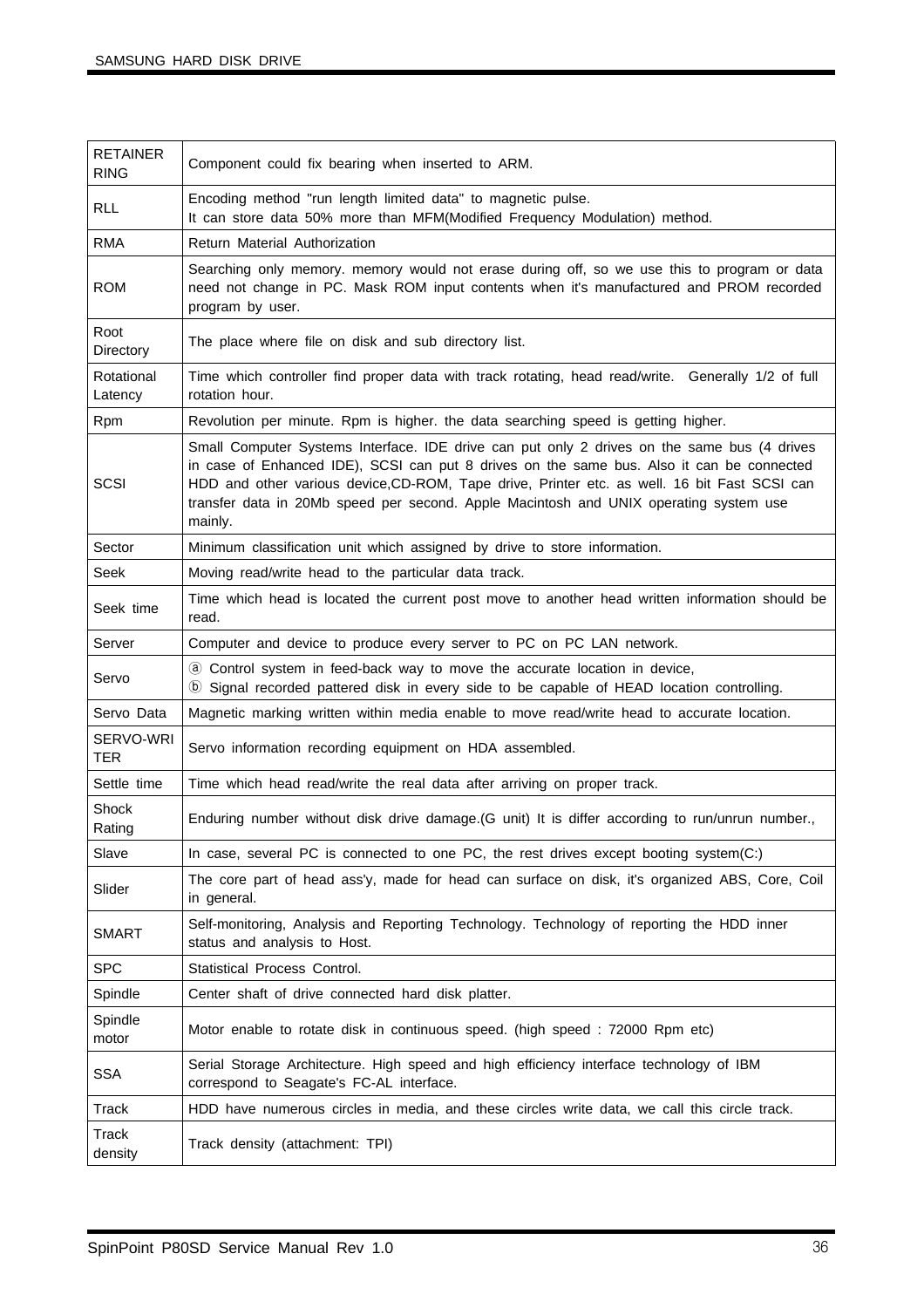| Transfer rate             | Data transferring speed among PC and other devices of HDD.                                                                                                                                                                                                                                                                                                                                                                                                 |
|---------------------------|------------------------------------------------------------------------------------------------------------------------------------------------------------------------------------------------------------------------------------------------------------------------------------------------------------------------------------------------------------------------------------------------------------------------------------------------------------|
| Tri-pad head              | The existing thin film head have 2 ABS and adding one more ABS, head is designed to be<br>profitable to low flying height. Produced by SAE, ReadRite company.                                                                                                                                                                                                                                                                                              |
| Unformatted<br>capacity   | HDD capacity before formatting.                                                                                                                                                                                                                                                                                                                                                                                                                            |
| <b>USB</b>                | Universal Serial Bus. Particular chip was connected in period plate and manage keyboard,<br>mouse, printer, modem, this chip unify the connecting pot shape of other device period plate,<br>then make easy to connect and speed is 10 times higher than the current vertical connection.                                                                                                                                                                  |
| <b>VAR</b>                | Value Added Re-seller. Vendor sell the existing product after making higher value added.                                                                                                                                                                                                                                                                                                                                                                   |
| <b>VCM</b>                | Voice Coil Motor: Stable and high speed motor applying speaker system, make move head in<br>proportion to magnetic strength. Motor used voice coil has fewer components than step motor so<br>it is strong for stress and abrasion and move head in high speed. They divided Rectangular and<br>Flat coil type of VCM according to shape and Linear and Rotary type according to rotation<br>method. Recently flat coil type and rotation type is general. |
| <b>VCM COIL</b>           | Trapezoid shaping parts connected to ARM with winding coated write in 250 times.                                                                                                                                                                                                                                                                                                                                                                           |
| Winchester<br><b>Disk</b> | Disk drive same as fixed Disk and hard Disk. Winchester was the of developing model at that<br>time by IBM, establish fixed magnetic disk within airtight space then head rise on connecting<br>disk, we apply to all kind of hard disk drive now days.                                                                                                                                                                                                    |
| Window<br>Clock           | Make hole so head for servo write to write locational information could enter inside of HDD.                                                                                                                                                                                                                                                                                                                                                               |
| Window<br>Pusk Pin        | Pin hole to enter HDA.                                                                                                                                                                                                                                                                                                                                                                                                                                     |
| Write cache               | Write cache improve system capacity, i.e. make possible to work while recording information on<br>disk and this is risk to loose data when off but PC use write cache within operating system like<br>smart drive to prevent that risk.                                                                                                                                                                                                                    |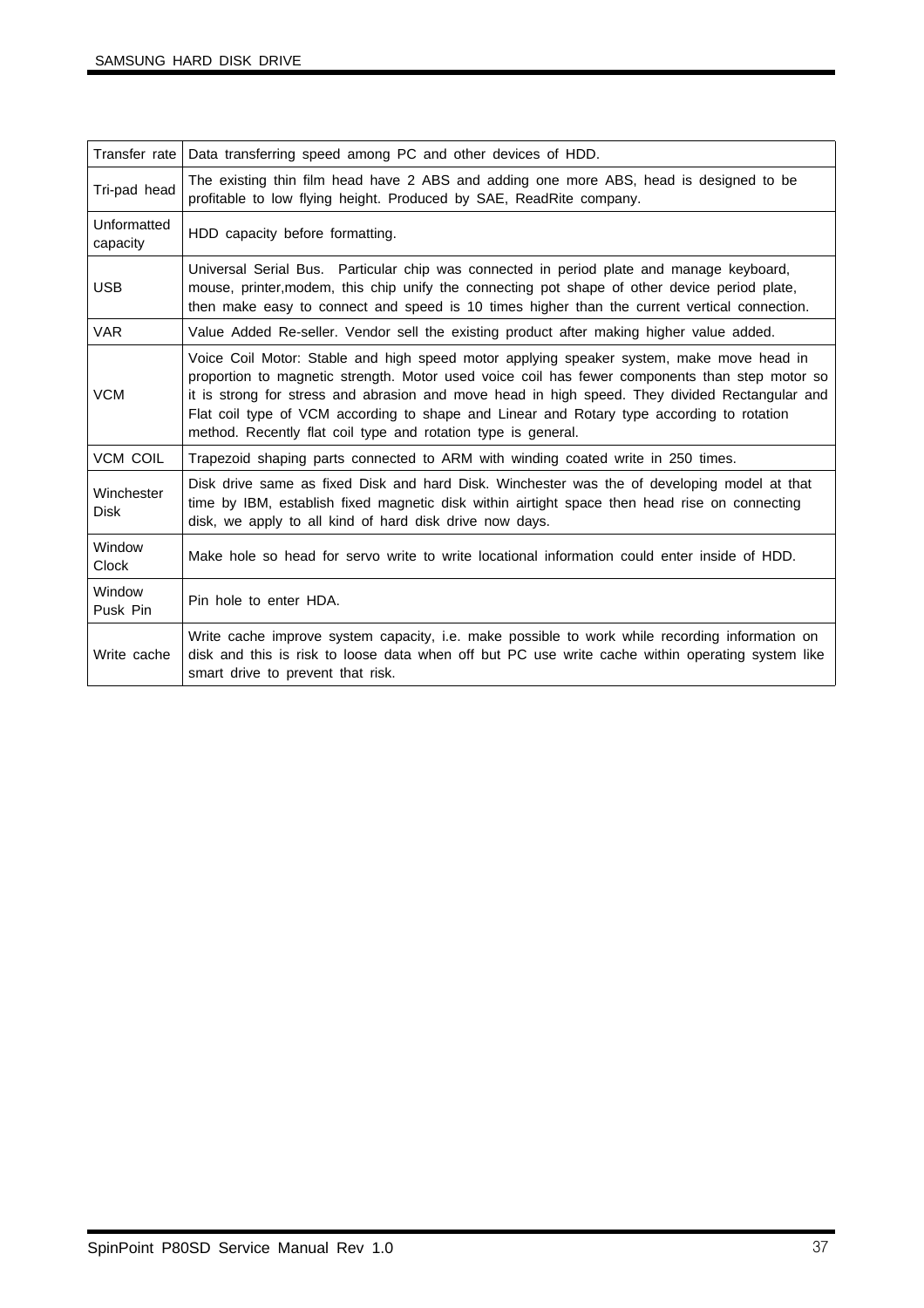#### **Attachment3. Q&A**

- ※ Customer's Q&A
- **1) What is "Bad Sector"?**

Bad sector is divided physical Bad sector(Hard defect) and logical Bad sector(Soft defect). ① Physical Bad sector

Visual defect occur in the surface of disk where is recorded data, it contain the minute defect could checking with electric microscope. The main occurring cause of physical bad sector are particle,impact,vibration. Among them, impact is the most serious cause, this affect other components and bad sector as well and get weak HDD status( noise,bad sector).

② Logical Bad sector

We can't find physical error on the surface of disk where the real data recorded but actually abnormal data recorded in this case. Physical bad sector occur due to sudden effect(stoppage, unstable power, head mis-running due to impact/vibration,unstable finish, Virus,colloision with other hardware). But real data storage could not damaged, if you over write data again, you can use newly recorded data without problem. But you'd better HDD installation in state of manufactured in factory to prevent next data error.(After data back-up)

- ③ Resolution for bad sector:
	- ⓐ Self-examination by Shdiag program.
	- ⓑ Progress low level format with clear HDD program.

#### **2) The real product capacity is not consistent with capacity on window screen.**

The reason of 4.3GB is displayed instead of 4.0GB is follows.(e.g. 4.3GB) Generally  $1K = 1000$ , but  $1K = 1024$  in case of computer. The reason is that computer and OS can perceive only two number, 0 and 1. So 10 square of 2 is recorded as 1024.(2^10=1024) User's capacity of HDD is 4,300,000,000 Byte, it is not changed but due to computer perceiving restriction method, it looks capacity was reduced. Consequently remark is changed according to unit change, the real capacity is not changed.

#### **3) What is LBA,Large and Normal mode ?**

LBA and Large mode of HDD is one of the method to recognize the high capacity HDD of 528MB more. LBA mode has been applied to SCSI, it recognize cylinder,head and sector by the way of not three-dimensional but one-dimensional and numbering the first sector in form of block unit is to number 0 then the sector become a unit and the assigned number become a address, then change those numbers into physical three-dimensional address of cylinder,head and sector. At this time, LBA mode is useful if BIOS and Hard is applied. In case of Large mode, if the number of cylinder is in between 1024~2048, divide that value then multiple the number of head and we can use HDD which doesn't apply LBA mode by setting for this method and we can just establish HDD capacity until 528MB in case of Normal mode. But we don't produce HDD in normal mode any more. The difference of Large and LBA is that LBA is recognized as the number of cylinder was reducing in half and the number of head was raised double and Large mode is set as the same way of general Normal